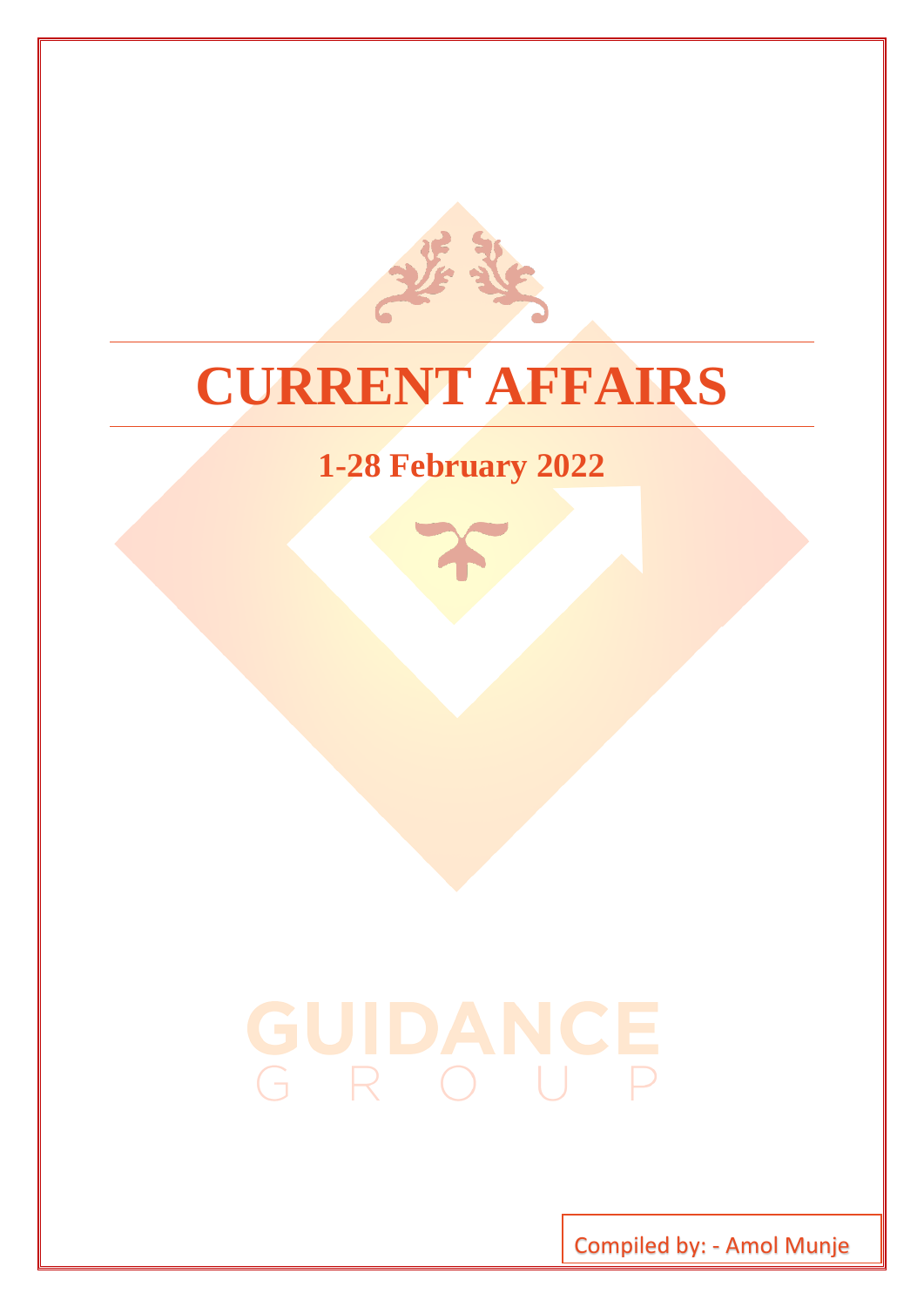# **CONTENTS**

| The Ministry of Defence has started home delivery of medicines under the SEHAT SCHEME10 |
|-----------------------------------------------------------------------------------------|
|                                                                                         |
|                                                                                         |
|                                                                                         |
|                                                                                         |
|                                                                                         |
|                                                                                         |
|                                                                                         |
|                                                                                         |
|                                                                                         |
|                                                                                         |
|                                                                                         |
|                                                                                         |
| India launches mission called Operation Ganga to evacuate citizens from Ukraine 16      |
|                                                                                         |
|                                                                                         |
|                                                                                         |
|                                                                                         |
|                                                                                         |
| Dubai will launch 'The Jet', the world's first flying boat running on hydrogen.  18     |
| First biomass based hydrogen plant in Khandwa district of Madhya Pradesh 19             |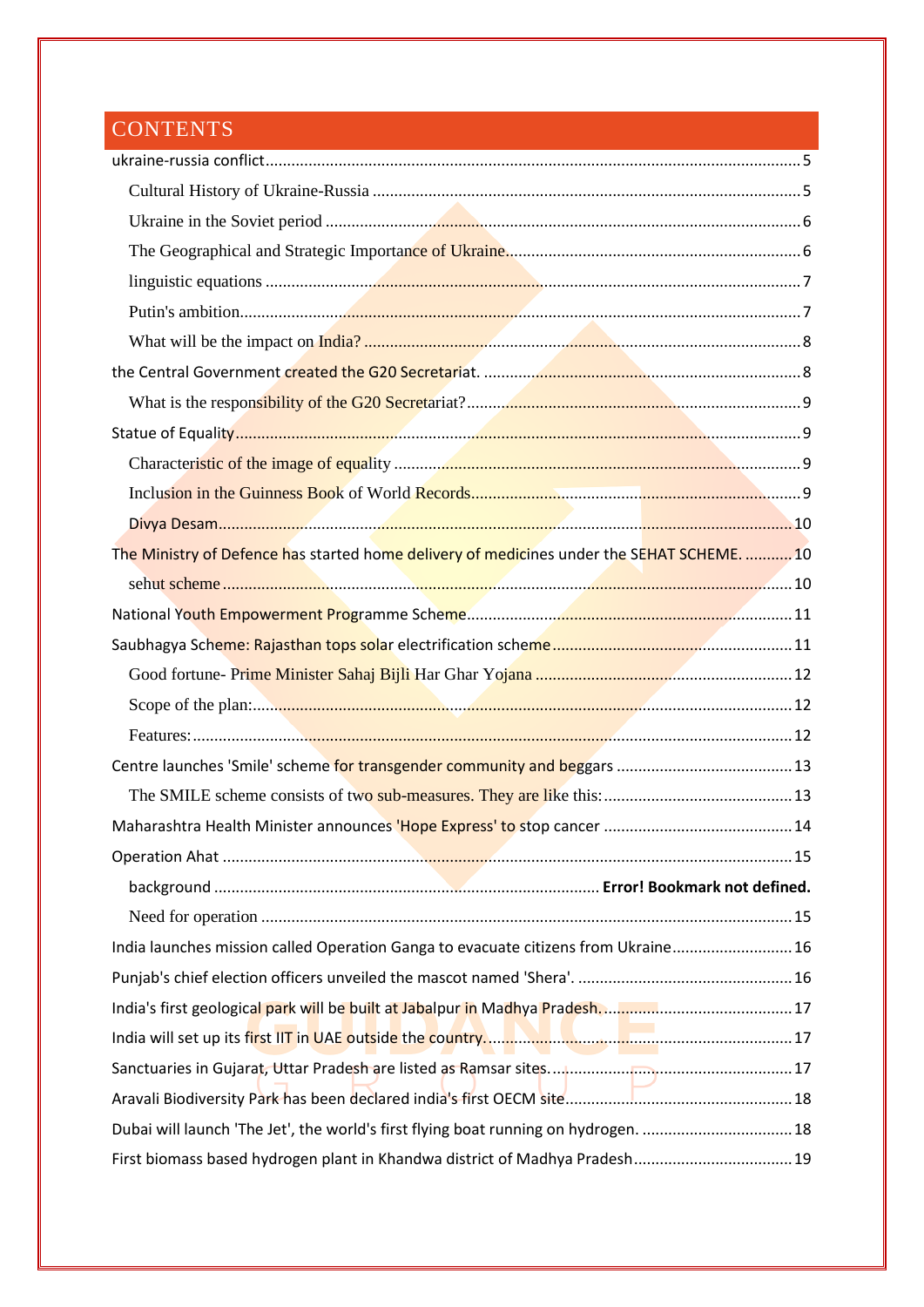| IISc. Has implemented 'Param Pravega', one of the most powerful supercomputers in India 20     |
|------------------------------------------------------------------------------------------------|
|                                                                                                |
|                                                                                                |
|                                                                                                |
| The Prime Minister inaugurated the 'Kisan Drone Yatra' and showed the green flag to 100 'Kisan |
|                                                                                                |
|                                                                                                |
| Prime Minister Narendra Modi inaugurated a 550 tonne gobar-dhan plant in Indore.  22           |
|                                                                                                |
| Cobra Warrior 22: India will participate in the multi-national exercise in the march23         |
|                                                                                                |
|                                                                                                |
|                                                                                                |
|                                                                                                |
|                                                                                                |
|                                                                                                |
|                                                                                                |
|                                                                                                |
|                                                                                                |
| Champion Neeraj Chopra nominated for Laureus World Breakthrough of the Year Award 26           |
|                                                                                                |
|                                                                                                |
|                                                                                                |
|                                                                                                |
|                                                                                                |
|                                                                                                |
|                                                                                                |
|                                                                                                |
|                                                                                                |
|                                                                                                |
|                                                                                                |
|                                                                                                |
|                                                                                                |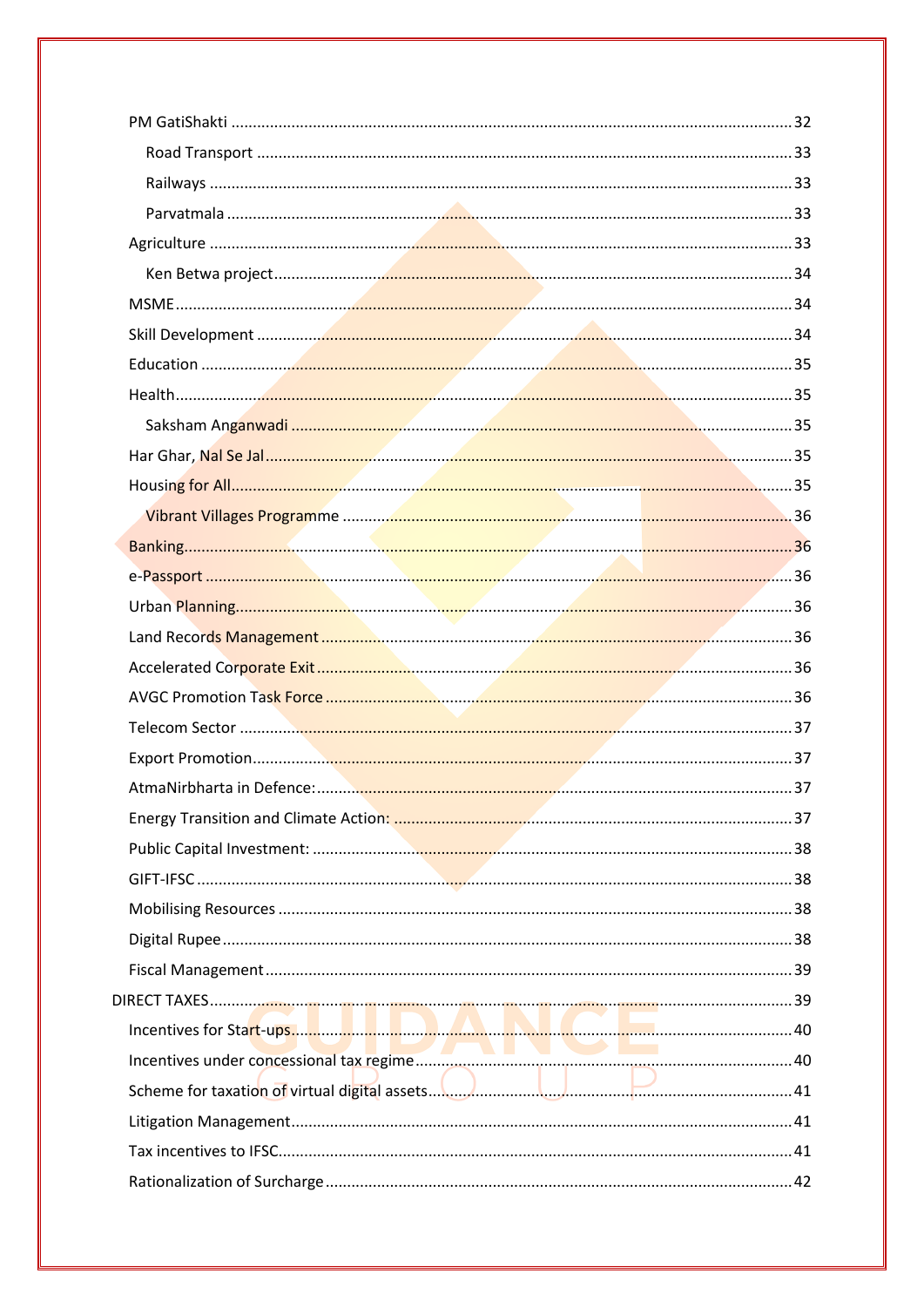# GUIDANCE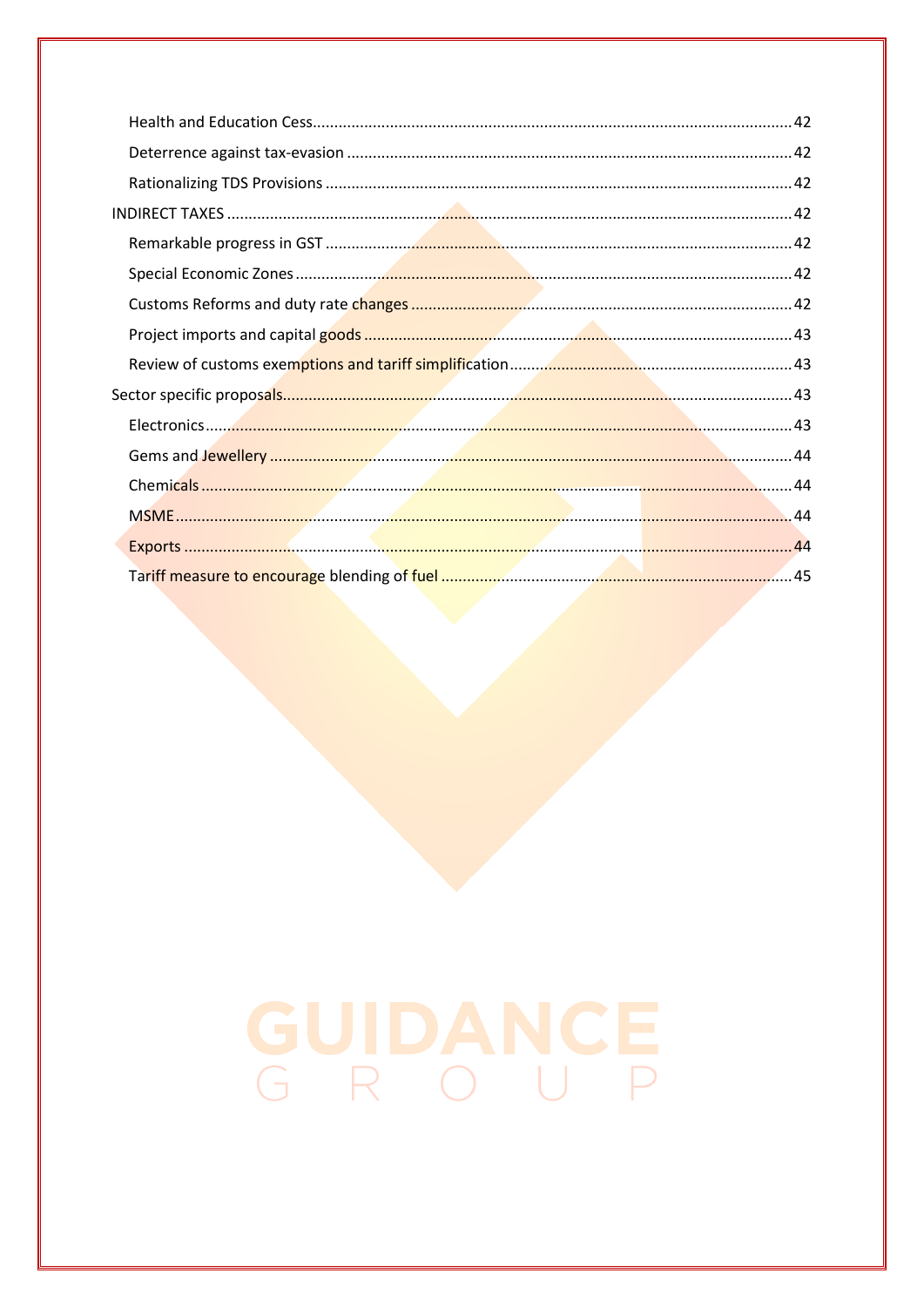# <span id="page-5-0"></span>UKRAINE-RUSSIA CONFLICT

Since the separation from the Soviet Union, there has been a conflict between Russia and Ukraine. Ukraine is part of Russia and has a separate existence, but many Russians do not accept this independent existence. Thus, the closeness of Ukraine and NATO countries has been a matter of concern for Russia. If that happens, Russia has a strong opposition to Ukraine's gain of NATO membership. Russia has such a fear.

This has been leading to tension between Russia and the NATO organization for the past few days. There is a picture of Russia taking a tough stand on the issue of Ukraine. Russia has been aggressive so that Ukraine does not get membership of the NATO organization, while Russia has been aggressive, the US and NATO should give the same written assurances. Russian President Vladimir Putin launched military action against Ukraine on February 24.

# <span id="page-5-1"></span>CULTURAL HISTORY OF UKRAINE-RUSSIA

All of this began in the 9th century, when kiwan Russia, a country of Slavic ancestry, came into being in eastern Europe. People in the region believe that today's Ukraine, Russia and Belarus were born.

In the 10th century, someone was the ruler of Russia, Prince Volodymyr, who is also known as Prince Vladimir the Great.

It was also in this way that Vladimir also accepted and spread orthodox Christianity. Therefore, in many countries, including Russia and Ukraine, he is also known as Saint Vladimir.

That is, both countries have originated from the same area in terms of religion and race. Russia continues to have about four centuries.

But after the fall of Russia, the relationship was broken. Different regional powers were created in eastern Europe. Once upon a time, the Mongol Empire, Poland, etc., were influential in this region, and then in the seventeenth and eighteenth centuries, Ukraine became part of the Russian Empire again.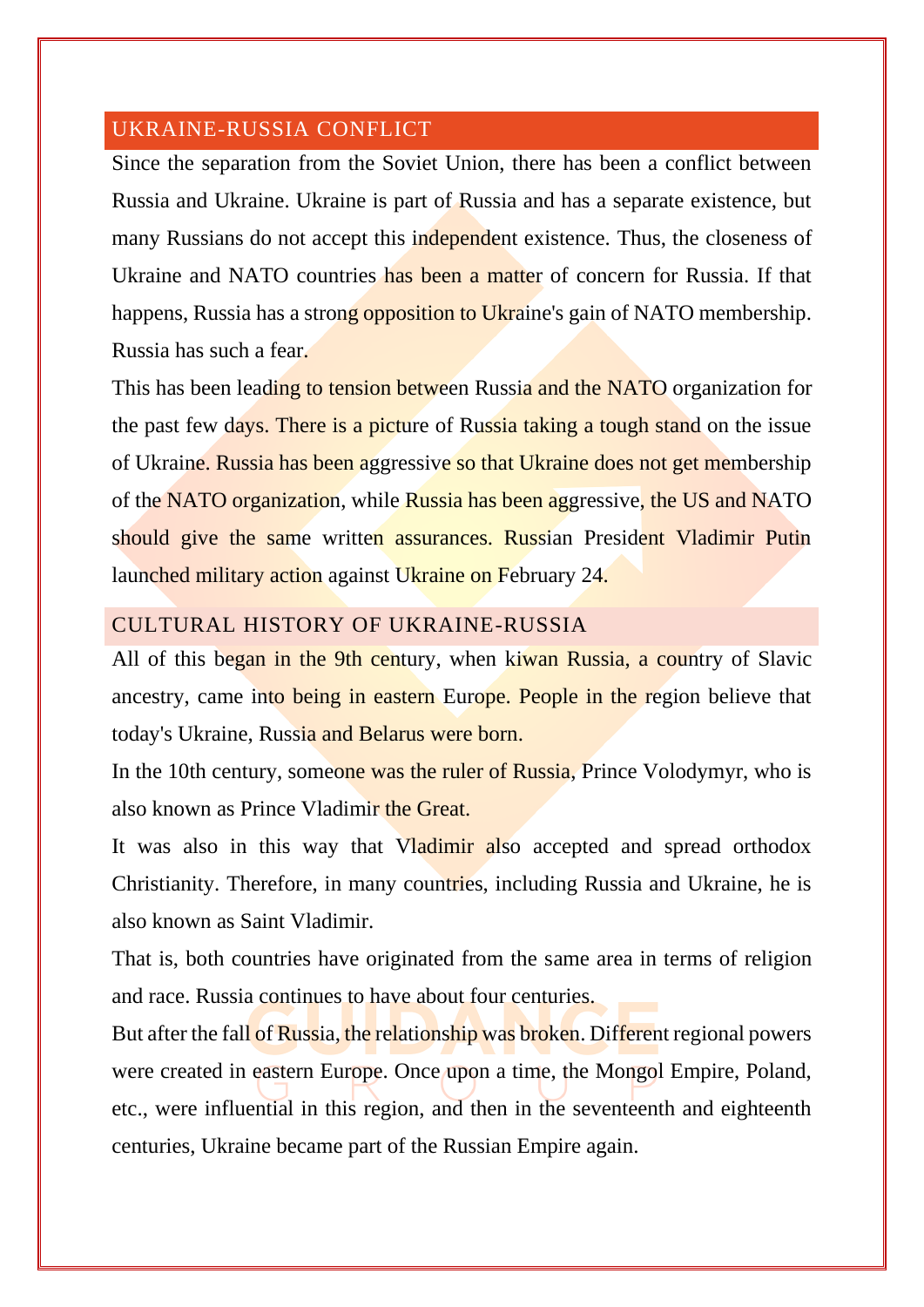# <span id="page-6-0"></span>UKRAINE IN THE SOVIET PERIOD

After the Russian Revolution in 1917, monarchy came to an end. Then in 1922, the Union emerged in conjunction with the Communist ideology. At that time Ukraine was one of the founding members of the Union.

For 69 years, Ukraine and Russia have been together as part of the two countries. That is, during the Cold War between the USSR and the United States, Ukraine opposed the United States.

But that doesn't mean there is a rift between the two countries. In 1932-33 there was a great famine in Ukraine, which killed millions. Many Ukrainians today believe that the famine, known as the Holodomor, was man-made, and that the policies of the Soviet Union were to blame.

This anger grew. The poverty between soviet countries, the ill-effects of the Cold War, the rise of new ideas from the backing of communism, the changes brought about by President Mikhail Gorbachev in The Soviet Union, finally disintegrated in 15 countries in 1991. Ukraine declared independence.

This has persisted in the minds of some Russians like Vladimir Putin even after thirty years. It was also seen again in Putin's speech.

# <span id="page-6-1"></span>THE GEOGRAPHICAL AND STRATEGIC IMPORTANCE OF UKRAINE

The difference between Kiev, the capital of Ukraine and Moscow, the capital of Russia, is 700-800 kilometers.

Naturally, Ukraine has always been strategically important for Russia. During the Cold War, the Soviet Union's large arsenal was also kept in Ukraine.

Ukraine has always been a priority for Russia considering its trade routes to the black sea and the Mediterranean.

After the collapse, Russia has come to see Ukraine as the main link connecting the countries of east Europe and the 'buffer zone' to keep the West away.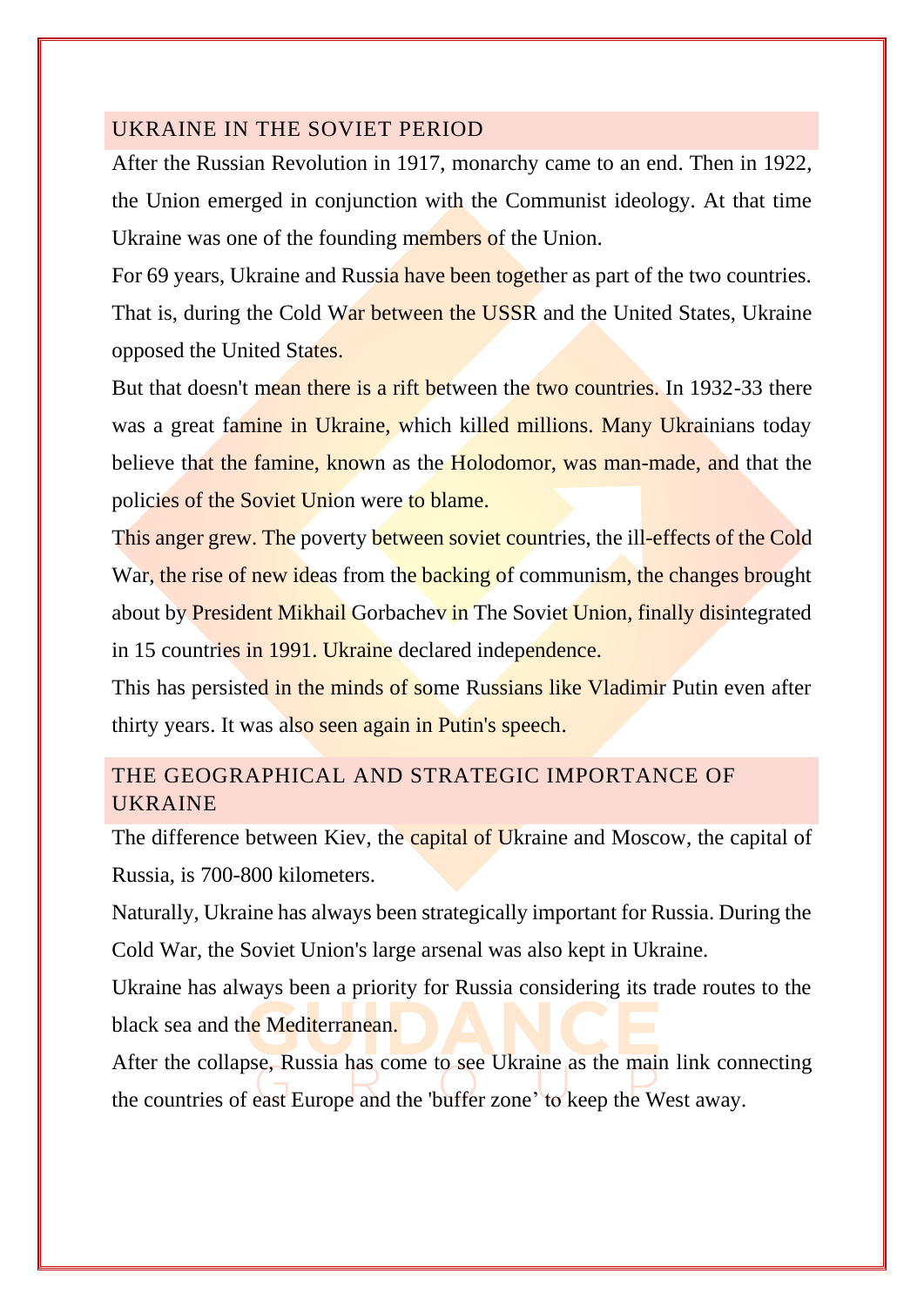If NATO troops come to this buffer zone, they should directly understand the challenge to Russia and give a proper answer. They also do not agree with European nations to supply weapons to Ukraine.

It should be noted here that although Europe is a part of the partition, Ukraine is not a member of the European Union. This country is not even a NATO state. However, over the last few decades, the influence of European thought in Kiev has increased. So, two groups of Russians and Europeans fell into the country.

# <span id="page-7-0"></span>LINGUISTIC EQUATIONS

According to some, this division already existed in Ukraine. Because despite being one country, Ukraine is not linguistically and culturally cohesive. The Ukrainian language is spoken in the western and central parts of Ukraine. In the southern and eastern regions, the predominantly native Russian people live. This identity, which is in the language, was the reason for the struggle in 2014. At that time, the demonstrations took place in the Kiev plains square and came to power, and President Vector Yanukovych had left the country and took shelter in Russia. After that, the Europeans came to power in Ukraine and then the Russianspeaking The Crimean Peninsula split and decided to move to Russia.

# <span id="page-7-1"></span>PUTIN'S AMBITION

Putin is keen to make such a mark as the leader who brings all the Russian people together again, and that is why Putin has been shocked by the idea of getting back to Ukraine.

It was from this that Putin attacked Georgia, which was part of the previous Soviet Union, in 2008. South Ossetia and Abkhazia in Georgia have been under The Control of Russia since then.

Putin's views on Ukraine are also more intense and he has often made them clear. He has been supporting Russian speakers in Ukraine from time to time. That is why he decided to merge Crimea into Russia.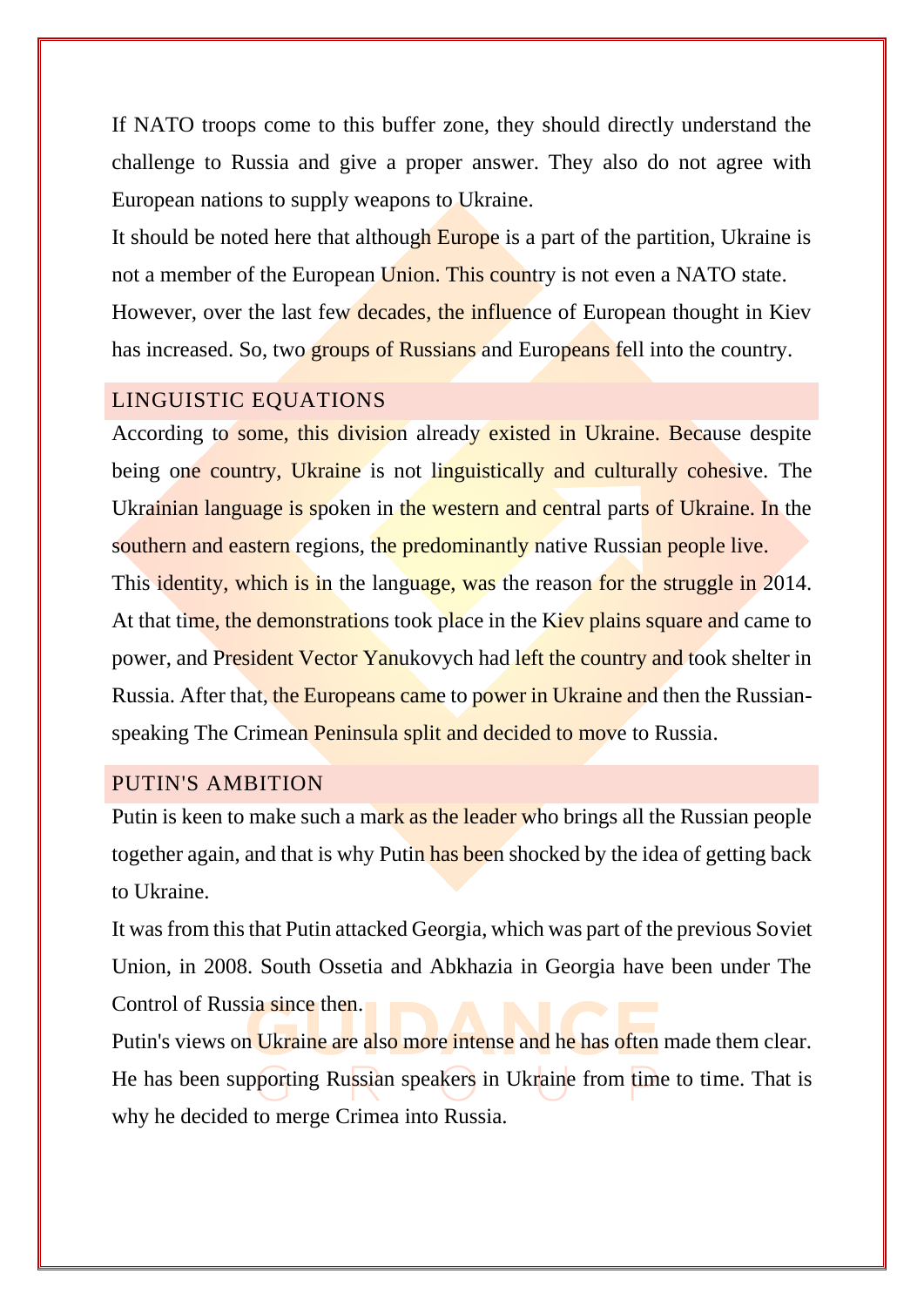Now, seven years later, the same situation has once again arisen. Putin has granted independence to the separatist regions of Ukraine in Donetsk and Luhanska. NATO troops are on the brink of Ukraine and alternatively on the brink of Russia.

# <span id="page-8-0"></span>WHAT WILL BE THE IMPACT ON INDIA?

The Russian-Ukrainian military conflict will have an impact on the movement of goods, dues and oil prices, forcing India to face a crisis of inflation.

Bilateral trade between India and Russia was \$9.4 billion so far in this financial year, up from \$8.1 billion in 2020-21.

India's main imports from Russia include mineral oil, pearls, precious or semiprecious stones, nuclear wares, boilers, machinery and mechanical equipment; The major commodities and equipment and fertilizers exported to Russia from India include pharmaceutical products, electrical equipment and equipment, sanitary chemicals and vehicles.

India's bilateral trade with Ukraine in this financial year has so far been \$2.3 billion, which was \$2.5 billion in the last financial year. The major items of Indian imports from Ukraine are agricultural products, metal products, plastics and polymers, while pharmaceuticals, machinery, chemicals and food products, etc., are the major Indian exports to Ukraine.

# <span id="page-8-1"></span>THE CENTRAL GOVERNMENT CREATED THE G20 SECRETARIAT.

India will be the President of the G20 from December 1, 2022 to November 30, 2023 and the G20 Summit will be held in India in 2023 (18th edition). For its preparation, the government has approved the setting up of the G20 Secretariat and its report composition.

The G20 Secretariat will be guided by the Supreme Committee headed by the Prime Minister and will have the following members.

Finance Minister: Nirmala Sitharaman,

Home Minister: Amit Shah,

Foreign Minister: S. Jaishankar, and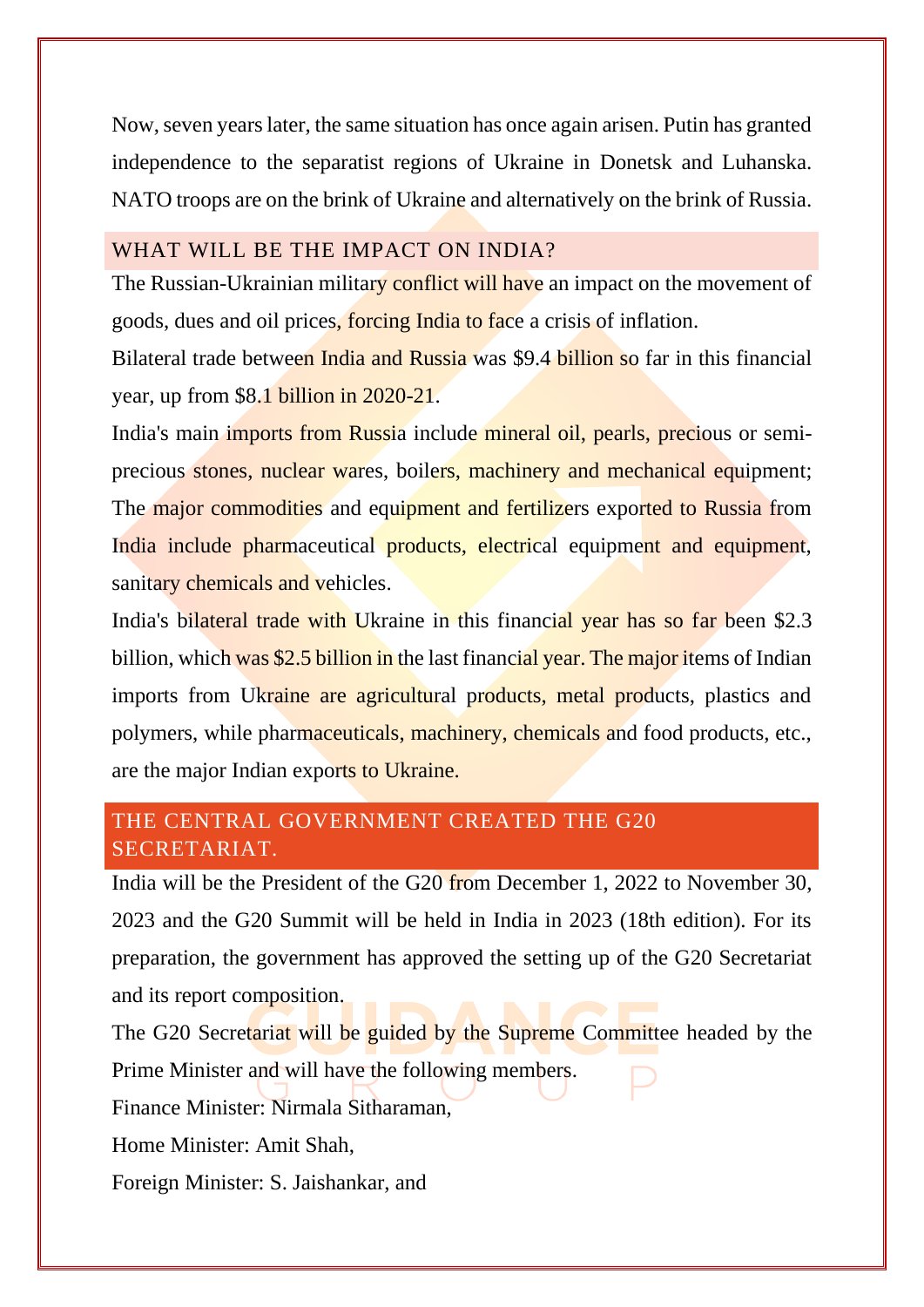#### G20 Sherpa: Piyush Goyal

# <span id="page-9-0"></span>WHAT IS THE RESPONSIBILITY OF THE G20 SECRETARIAT?

The G20 Secretariat will be responsible for the implementation of the entire policy decisions and for the arrangements required for the upcoming G20 Presidentship of India. In 2021, the G20 Summit was held in Rome, Italy. The G20 Summit will be held in Bali, Indonesia in 2022 and in 2023 it will be held in New Delhi, India.

# <span id="page-9-1"></span>STATUE OF EQUALITY

Prime Minister Narendra Modi unveiled the world's number two sitting statue at Hyderabad in Telangana on February 5. This is the statue of Ramanujacharya, a saint and social reformer of the 18th century. The 216-foot-high statue has been named the 'Statue of Equality'. The statue has been installed in the 45-acre grand temple complex at Shamshabad on the outskirts of Hyderabad city.

# <span id="page-9-2"></span>CHARACTERISTIC OF THE IMAGE OF EQUALITY

The construction of this temple in Shamshabad started in 2014. The statue of Ramanujacharya has been installed at a height of 64 feet. The statue of Ramanujacharya has been made from a mixture of five metals (Panchdhatu). Gold, silver, yellow, copper and zinc are used in it. The idol has been made from 120 kg of gold. The largest statue of Ramanujacharya has been made in China and has been brought to India in many parts.

# <span id="page-9-3"></span>INCLUSION IN THE GUINNESS BOOK OF WORLD RECORDS

The 64-foot-high pond has been named as Bhadra Vedi. A digital library and research centre has been set up in this Bhadra Vedi. Along with this, a hall giving information about the ancient Indian texts and works of social reformer Ramanujacharya has also been prepared in the Bhadra Vedi. No saint in the Sanatan tradition has ever built such a magnificent temple. The temple is listed in the Guinness Book of World Records.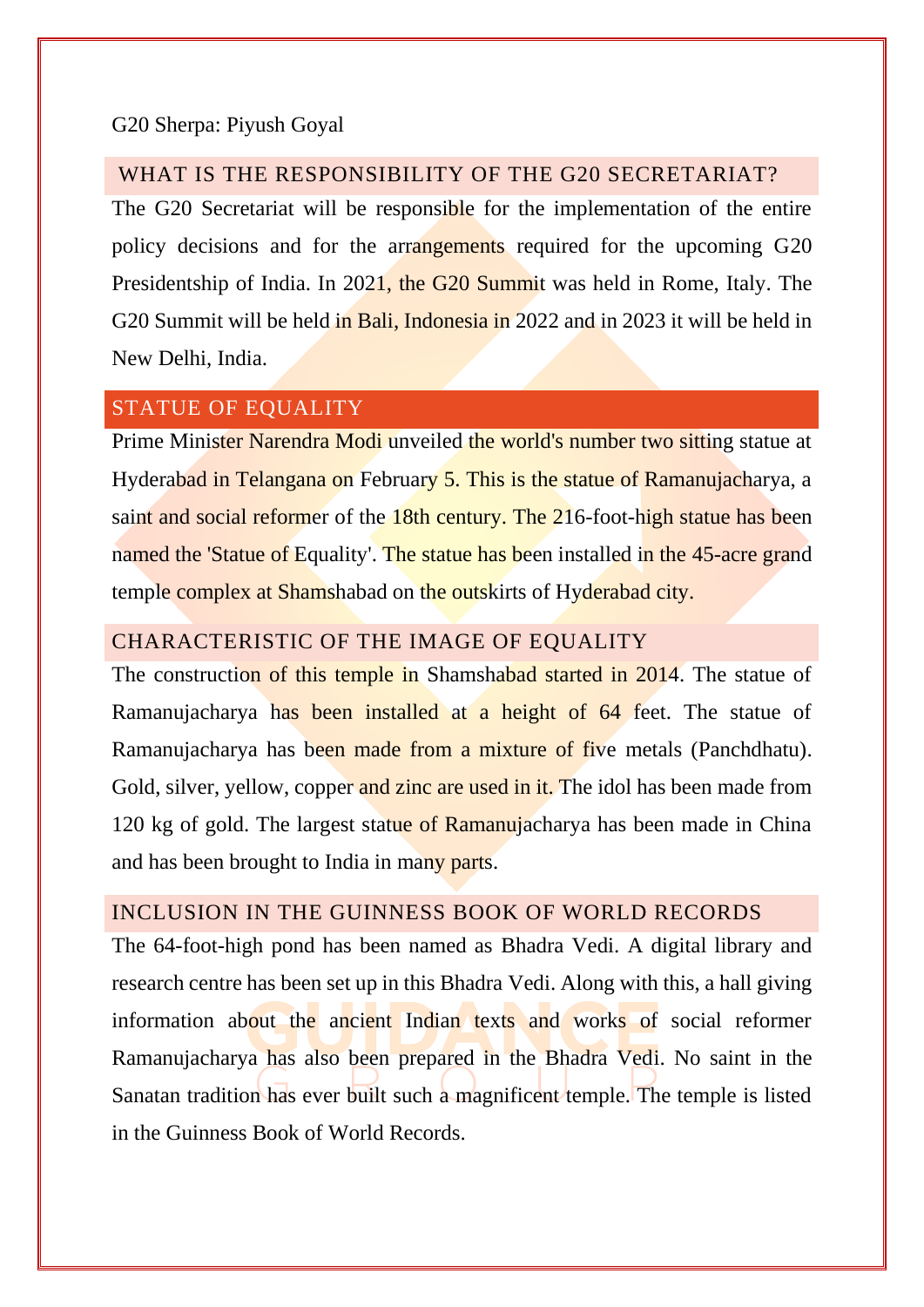#### <span id="page-10-0"></span>DIVYA DESAM

There will be 108 'Divya Desam' (model temples) in the Tradition of Sri Vaishnavism like Tirumala, Srirangam, Kanchi, Ahobhilam, Bhadranath, Muktinath, Ayodhya, Vrindavan, Kumbakonam etc. around this monument. In the existing temples, idols of gods and goddesses were also built in the shape of paintings. it was done.

The 16.5-metre-high base building has a meditation hall where the 54-inch statue of Ramanujacharya, made of 120 kg of gold, will be inaugurated by President Ram Nath Kovind on February 13 by performing the first puja. The atoll sanctum sanctorum deity was for the daily worship of the people.

# <span id="page-10-1"></span>THE MINISTRY OF DEFENCE HAS STARTED HOME DELIVERY OF MEDICINES UNDER THE SEHAT SCHEME.

In a new initiative, the Ministry of Defence will launch a 'Home Delivery' of medicines for retired soldiers and service providers in Delhi through an online medical advice platform on Tuesday.

The ministry has said that the 'home delivery' of drugs under the Service e-Health Assistance and Teleconsultation (SEHAT) scheme will be launched from the base hospital of The Delhi Cantonment and the scheme will be extended to more and more centers in the future.

#### <span id="page-10-2"></span>SEHUT SCHEME

This is a teleconsultation service of the three branches of the Arms of the Ministry of Defense which has been designed for all the eligible army personnel and their families.

As part of the government's commitment to Digital India and e-governance, Defense Minister Rajnath Singh launched it on May 27, 2021.

The aim of this is to provide health care to the patients at their homes.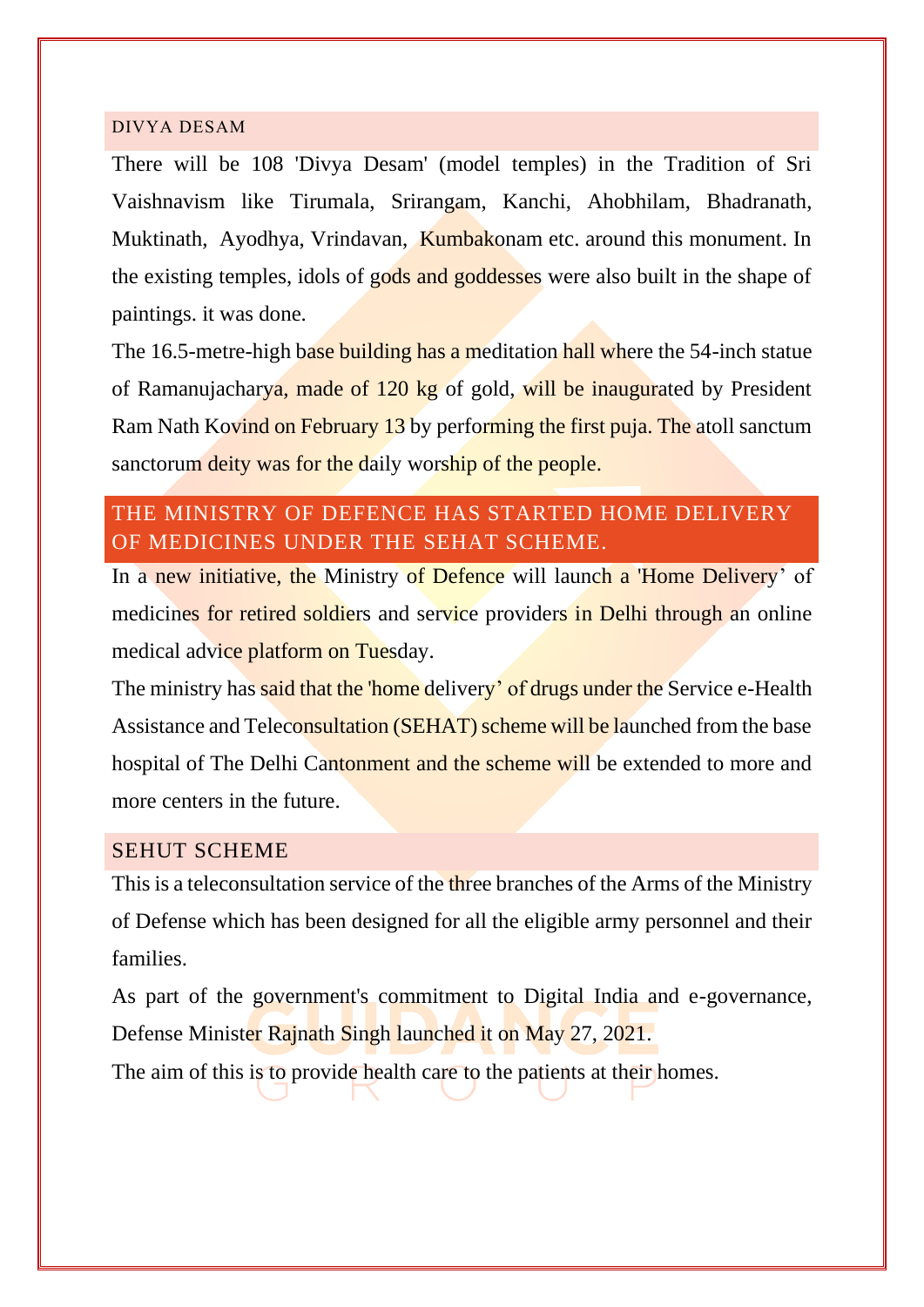The Health Stay Home OPD is based on the free OPD services run by the Ministry of Health and Family Welfare (MoHFW) for all citizens on the basis of e-Sanjeevani.

Health Stay Home OPD (SehtOPD) is a system from the patient to the doctors where the patient can remotely consult the doctors through the internet.

# <span id="page-11-0"></span>NATIONAL YOUTH EMPOWERMENT PROGRAMME SCHEME

With a view to develop the personality and leadership qualities of the youth and to keep them involved in the task of nation building, the government has decided to continue the "National Youth Empowerment Programme" scheme in the 15th Finance Commission cycle (2021-22 to 2025-26) at a cost of Rs 2,710.65 crore. The RYSK scheme is a flagship central sector scheme of the Ministry of Youth Affairs and Sports. As per the definition 'Youth' in the National Youth Policy, 2014, the beneficiaries of the scheme are youth in the age group of 15 to 29 years. Especially in terms of the components of the Programme for children in adolescence, the beneficiaries are in the age group of 10 to 19 years. The Programme of RYSK scheme is implemented through seven sub-schemes:

- i. Nehru Yuva Kendra Sanghatana (NYKS)
- ii. National Youth Corps (NYC)
- iii. National Youth and Adolescent Development Program (NPYAD)
- iv. International Cooperation
- v. Youth Hostels (Y.H.)
- vi. Assistance to Scouting and Guiding Institutions
- vii. National Young Leaders Programme (NYLP).

# <span id="page-11-1"></span>SAUBHAGYA SCHEME: RAJASTHAN TOPS SOLAR ELECTRIFICATION SCHEME

Under the Saubhagya scheme, Rajasthan has the highest number of households electrified by solar-based independent systems. The hilly states of Himachal Pradesh and Sikkim and the Union Territory of Jammu and Kashmir had zero beneficiaries under the initiative. Under the Saubhagya scheme, 2.817 crore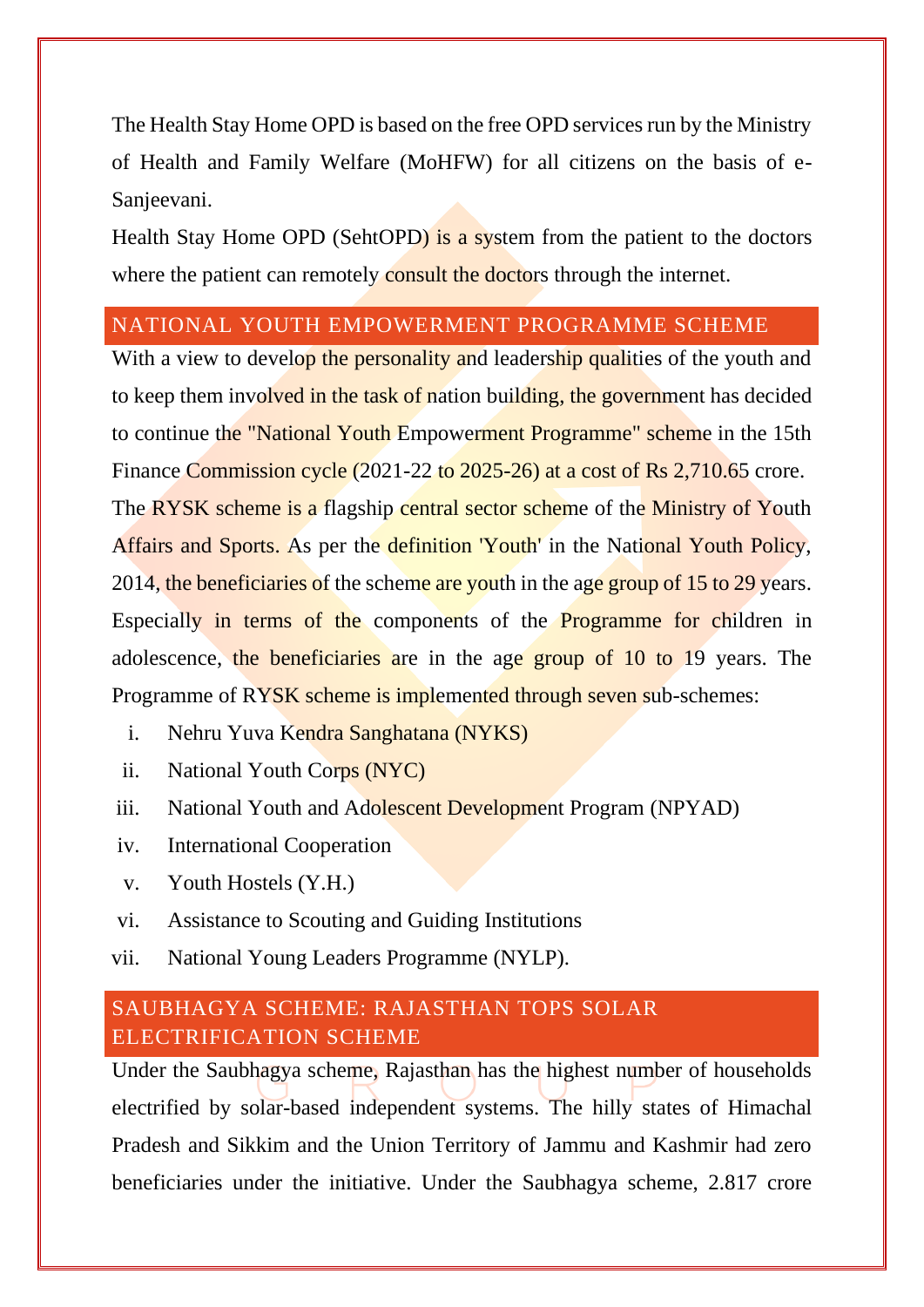families had been electrified till March 31 last year, covering 4.16 lakh through solar-based independent systems.

As many as 1,23,682 houses were electrified by solar-based separate systems in Rajasthan under the Saubhagya scheme, followed by Chhattisgarh (65,373), Uttar Pradesh (53,234), Assam (50,754), Bihar (39,100), Maharashtra (30,538), Power Minister R K Singh informed the Lok Sabha that power has been supplied to odisha  $(13,735)$  and madhya pradesh  $(12,651)$ .

# <span id="page-12-0"></span>GOOD FORTUNE- PRIME MINISTER SAHAJ BIJLI HAR GHAR YOJANA

The Prime Minister launched the Saubhagya Scheme for Universal Household Electrification comprising every village and every district in the country on September 25, 2017. For universal household electrification, it is necessary to create a power entry through the last mile connectivity. The cost of the scheme is Rs 16,320 crore, which includes gross budgetary support of Rs 12,320 crore.

# <span id="page-12-1"></span>SCOPE OF THE PLAN:

- To provide last mile connectivity and power connectivity to all unelectrified families in rural areas.
- Providing an independent system based on Solar Photo Vehicle (SPV) in inaccessible and inaccessible areas/ For electrified families located in settlements, where grid expansion is not feasible or affordable.
- To provide last mile connectivity and electricity connectivity to all the economically poor families in urban areas. Non-poor urban families have been excluded from the scheme.

# <span id="page-12-2"></span>FEATURES:

• Potential beneficiary families will be identified for non-value connections using the data of socio-economic caste census (SECC) 2011. According to SECC data, the unqualified families will also be given power addition on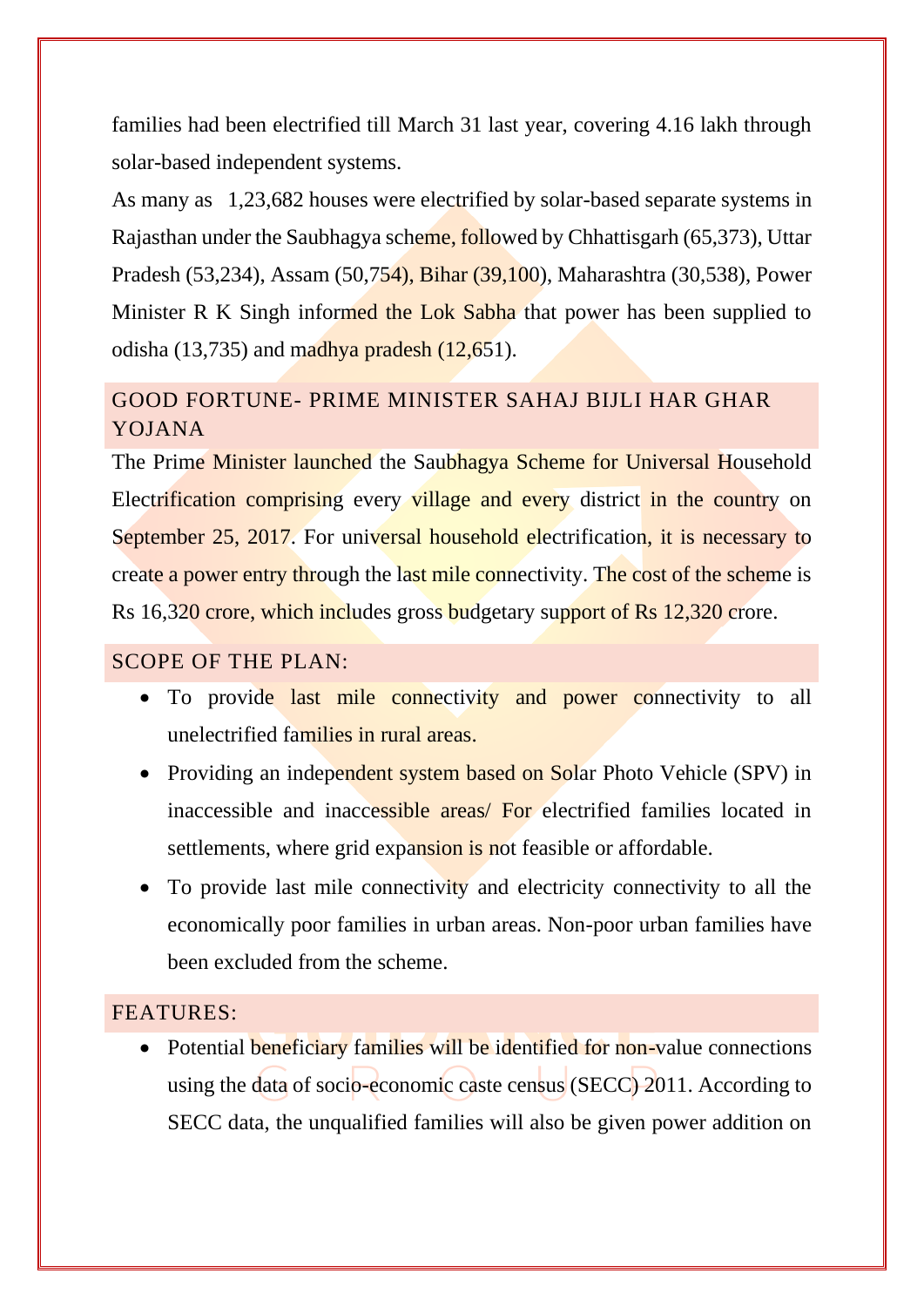payment of Rs 500 to be recovered in 10 instalments through electricity bill.

- All discoms including discoms, state energy department and RE cooperatives in the private sector are eligible for financial assistance.
- REC Limited (REC) is the nodal agency for implementing the scheme.
- A dedicated web portal has been developed for Saubhagya to capture the information and progress of household electrification.

# <span id="page-13-0"></span>CENTRE LAUNCHES 'SMILE' SCHEME FOR TRANSGENDER COMMUNITY AND BEGGARS

Union Minister for Social Justice and Empowerment Dr Virendra Kumar has launched a central sector scheme called "SMILE". Smile is the support for neglected person for livelihood and enterprise. The new umbrella scheme aims to provide welfare measures to the transgender community and Beggars. The scheme will assure necessary legal protection, social security and safe living to the targeted group. The ministry has made a provision of Rs 365 crore for the scheme for the five years from 2021-22 to 2025-26.

<span id="page-13-1"></span>THE SMILE SCHEME CONSISTS OF TWO SUB-MEASURES. THEY ARE LIKE THIS:

- **1. 'Central Sector Scheme for Universal Rehabilitation for the Welfare of Transgender Persons'.**
- a. Scholarship for transgender students: Scholarships for students who have studied in class IX and have studied up to post-graduation should complete their education.
- b. Skill Development and Livelihood: Skill Development and Livelihood under pm-DAKSH scheme of the department.
- c. Composite Medical Health: A comprehensive package in convergence with PM-JAY supporting gender-re-fixation surgery by elective patients.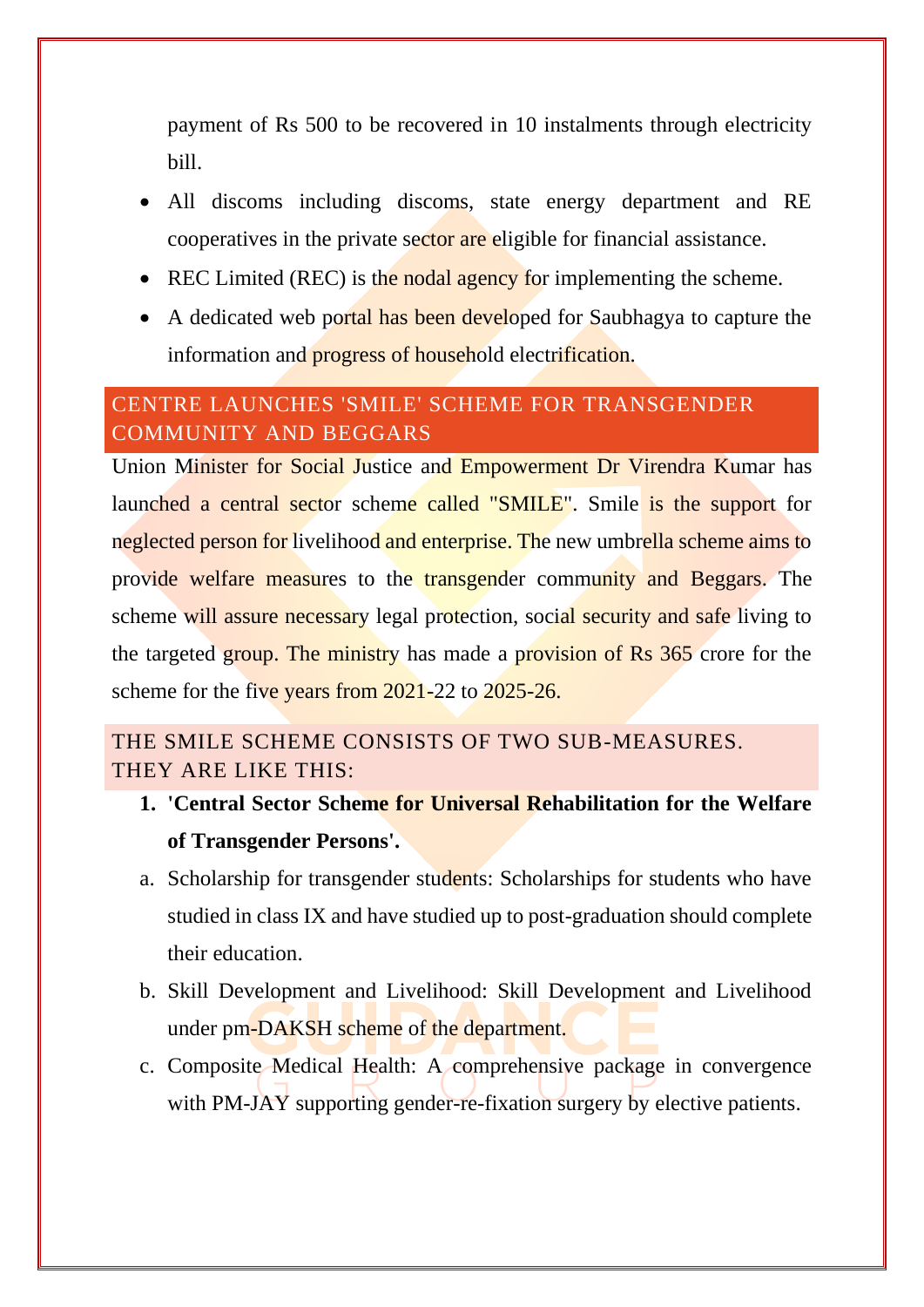- d. Construction in the form of 'GarimaGreh': Housing house 'Garima Greh' where food, clothing, business facilities, skill development opportunities, recreational activities, medical aid etc. will be provided.
- e. Provision of Transgender Protection Cell: Establishment of Transgender Protection in every State to keep a close watch on cases of crime and to record, investigate and prosecute the cases on time.
- f. e-Seva (National Portal and Helpline and Advertisement) and other welfare measures.
- **2. 'Central Sector Scheme for Rehabilitation of Beggars'.**
- a. Survey and Identification: Survey and identification of beneficiaries will be established by the implementing agencies.
- b. Gathering: Work will be done to mobilize the persons involved in begging to avail of the services available in the shelter homes.
- c. Rescue/Rescue Nirwara Griha: Education will be a facility for children engaged in begging work due to niwara houses and for the children of persons engaged in begging work.
- d. Sarvankash rehabilitation.

# <span id="page-14-0"></span>MAHARASHTRA HEALTH MINISTER ANNOUNCES 'HOPE EXPRESS' TO STOP CANCER

Maharashtra Health Minister Rajesh Tope has announced that "Hope Express" will be started in the state to prevent cancer. It is the first such machine in India. He was speaking when the state-of-the-art Mosaic-3D Radiation Machine was launched at a private hospital in Kolhapur. The state health minister also promised to take initiative to start hope express in every district of the state through district planning.

The state health minister also assured to take initiative to start hope express in every district of the state through district planning. He also inaugurated the online carcinoma cancer centre at Hatharki Hospital in Gadhinglaj. The centre will benefit patients in rural areas.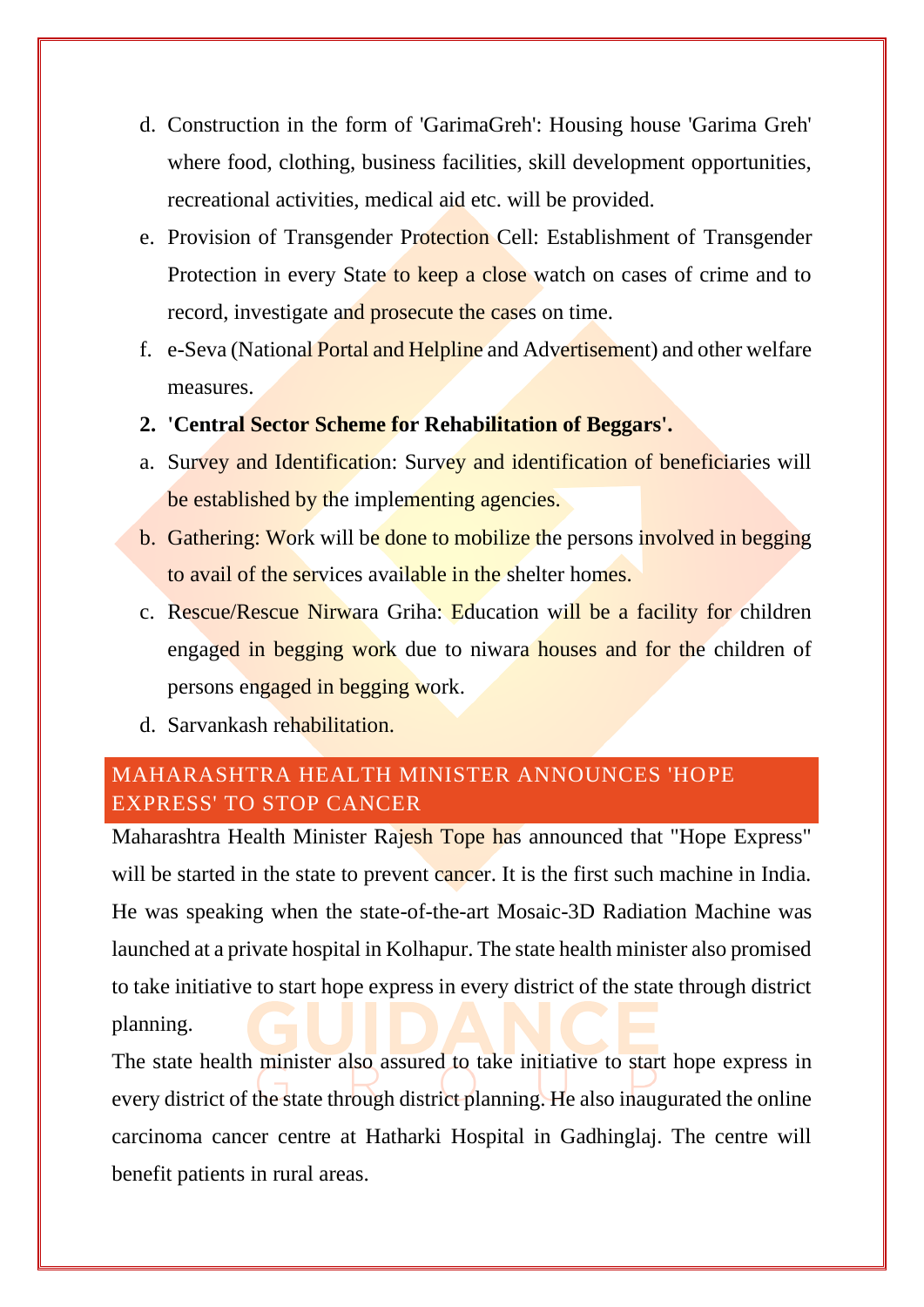## <span id="page-15-0"></span>OPERATION AHAT

The Railway Protection Force (RPF) has launched Operation Aahat to curb human trafficking. It will mainly focus on trains running through border countries. The action is being taken under the Ministry of Railways. The work of RPF is carried out under the Ministry of Railways.

Under this action, RPF will deploy special forces in long-term trains. The campaign will focus primarily on protecting women and children from traffickers. The action will be implemented in every train run by Indian Railways. Indian Railways runs a total of 21,000 trains. According to the RPF, the railways is the most reliable route of transport for smugglers.

Under this operation RPF will collect, match and analyze the clue. Information about routes, lights, sources, destinations, popular cars will be searched. The RPF will use all its intelligence in this operation. The details collected will be shared with other law enforcement agencies. The RPF will assist the local police and act as a bridge to interstate operations. A cyber cell will be set up under this action. More attention will be paid to trains running from Myanmar, Nepal and Bangladesh.

#### BACKGROUND

The RPF rescued 2,000 women from the clutches of traffickers during the period 2017 to 2021. According to the National Crime Records Bureau, 2,200 new smuggling cases are registered every year. In 2011, the Government of India gave approval to THE UNTOC. UNTOC stands for The United Nations Conventions Against International Organized Crime. The UNTOC protocol includes the prohibition of human trafficking, repression and apprenticeship.

### <span id="page-15-1"></span>NEED FOR OPERATION

Women and children are the main victims of sexual exploitation, domestic slavery and trafficking of human beings for forced marriage. As well as trafficking in human beings for organ transplants, slavery of enamel substances,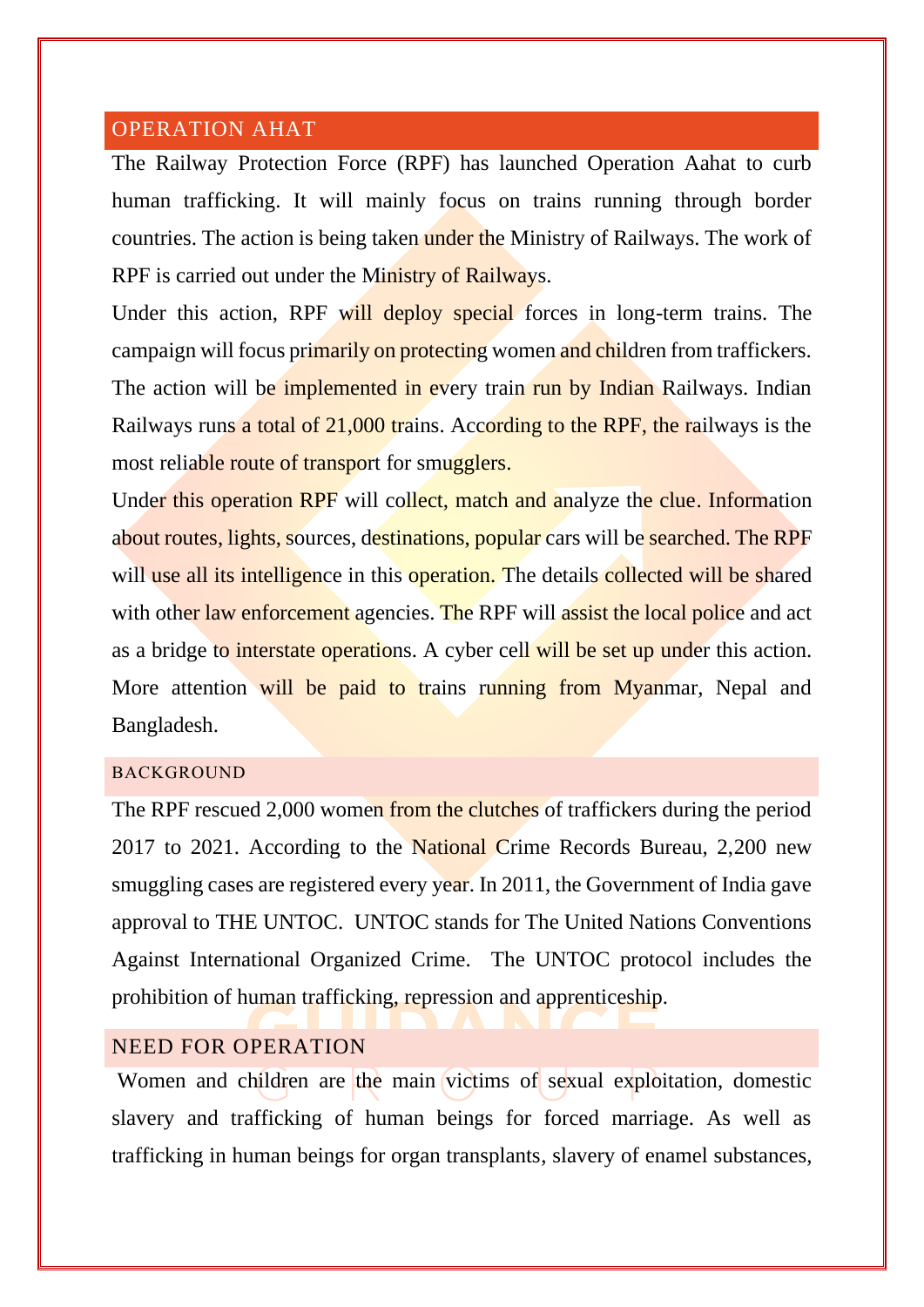etc. Traffickers are treated as slaves. They are also trafficked for work in circuses, begging, taking illegal adoption, working in the entertainment industry, etc.

# <span id="page-16-0"></span>INDIA LAUNCHES MISSION CALLED OPERATION GANGA TO EVACUATE CITIZENS FROM UKRAINE

The Indian government has launched an deportation drive called Operation Ganga to evacuate Indian nationals from Ukraine due to the Russia-Ukraine tension. Due to the ongoing tension in Ukraine and Russia, authorities have declared Ukraine as a no-fly zone for the security of nations. Due to the ongoing tension in Ukraine, many Indian citizens were stranded in Ukraine. In order to help Indian nationals, return to the country, the Indian government decided to launch a special deportation drive called Operation Ganga. The government is going to bring back Indian citizens by plane.

# <span id="page-16-1"></span>PUNJAB'S CHIEF ELECTION OFFICERS UNVEILED THE MASCOT NAMED 'SHERA'.

The Muscat Sher, prepared by the Punjab Election Commission for the Punjab Assembly elections, was published by district election officer D.C.Vineet Kumar. Muscat's help has been taken to create creative awareness among the voters about the importance of their views under the sweep drive ahead of the Punjab Assembly elections-2022.

Vineet Kumar said that the election, which is dressed in traditional Punjabi posakh attire, is a symbol of Punjab's rich cultural heritage. Photos and largesized cutouts are being used, especially for spreading voter awareness messages through sweep celebrities, election mascots, lion posters, photos and large size cutouts. This will ensure participation of the youth in particular to ensure 100 per cent voter turnout.

It is promoted under the Electoral Education and Electoral College (SVEEP) project in the manner of the Election Commission of India (ECI). The SVEEP project was launched in 2009 as the flagship Programme of the ECI for voter education.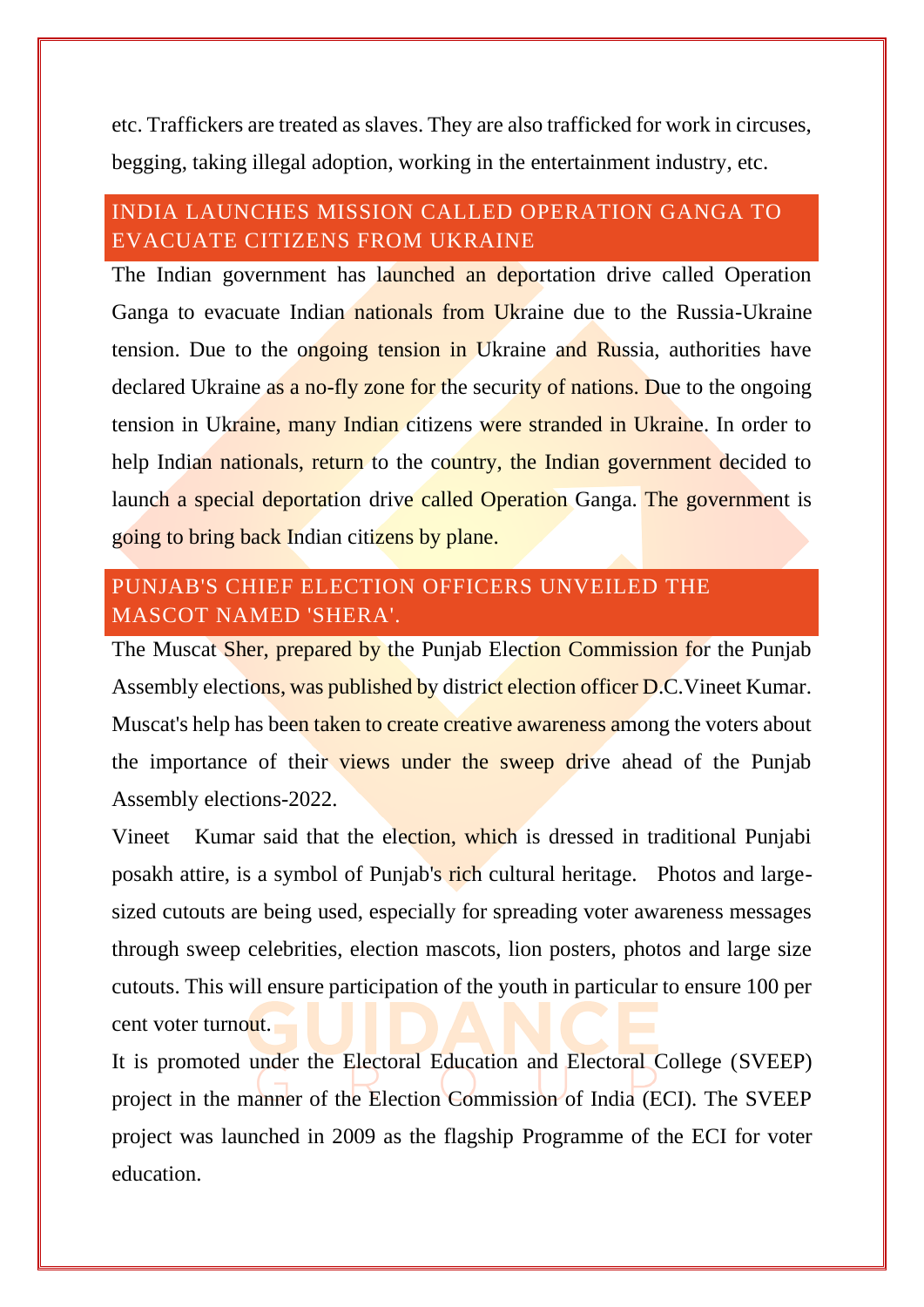# <span id="page-17-0"></span>INDIA'S FIRST GEOLOGICAL PARK WILL BE BUILT AT JABALPUR IN MADHYA PRADESH.

India's first geological park will be built at Lamheta in Jabalpur in Madhya Pradesh. The Geological Survey of India under the ministry Mines had given approval for the park. The park will be set up at an investment of Rs 35 crore on five acres of land. A geological park will be built at Lamheta as it is one of the most important places in the world from a geological point of view.

In 1928, William Henry Sleeman discovered dinosaur fossils in the area. UNESCO has also recognized Lamhet as a geographical heritage site. The Lameta Formation is also known as the Infratrapian beds. It is a geological composition of the gully found in Madhya Pradesh, Maharashtra and Gujarat. It belongs to the Deccan Tropes. It belongs to the Maastrichtian era and is known for dinosaur fossils.

# <span id="page-17-1"></span>INDIA WILL SET UP ITS FIRST IIT IN UAE OUTSIDE THE COUNTRY.

The first Indian Institute of Technology (IIT) outside India will be launched in the United Arab Emirates and will be open to the Indian diaspora, foreign students and emirates.

The two countries had discussed the scheme under the Universal Economic Partnership Agreement (CEPA) with an aim to drive trade between the two countries.

# <span id="page-17-2"></span>SANCTUARIES IN GUJARAT, UTTAR PRADESH ARE LISTED AS RAMSAR SITES.

The Khijadia Bird Sanctuary near Jamnagar in Gujarat and Bakhira Wildlife Sanctuary in Uttar Pradesh have been selected as water bodies of international importance. With this, the total number of Ramsar sites in India has gone up from 47 to 49. The announcement was made by Iran's Ramsar Secretariat on the occasion of the international water storm day, which is celebrated every year on February 2.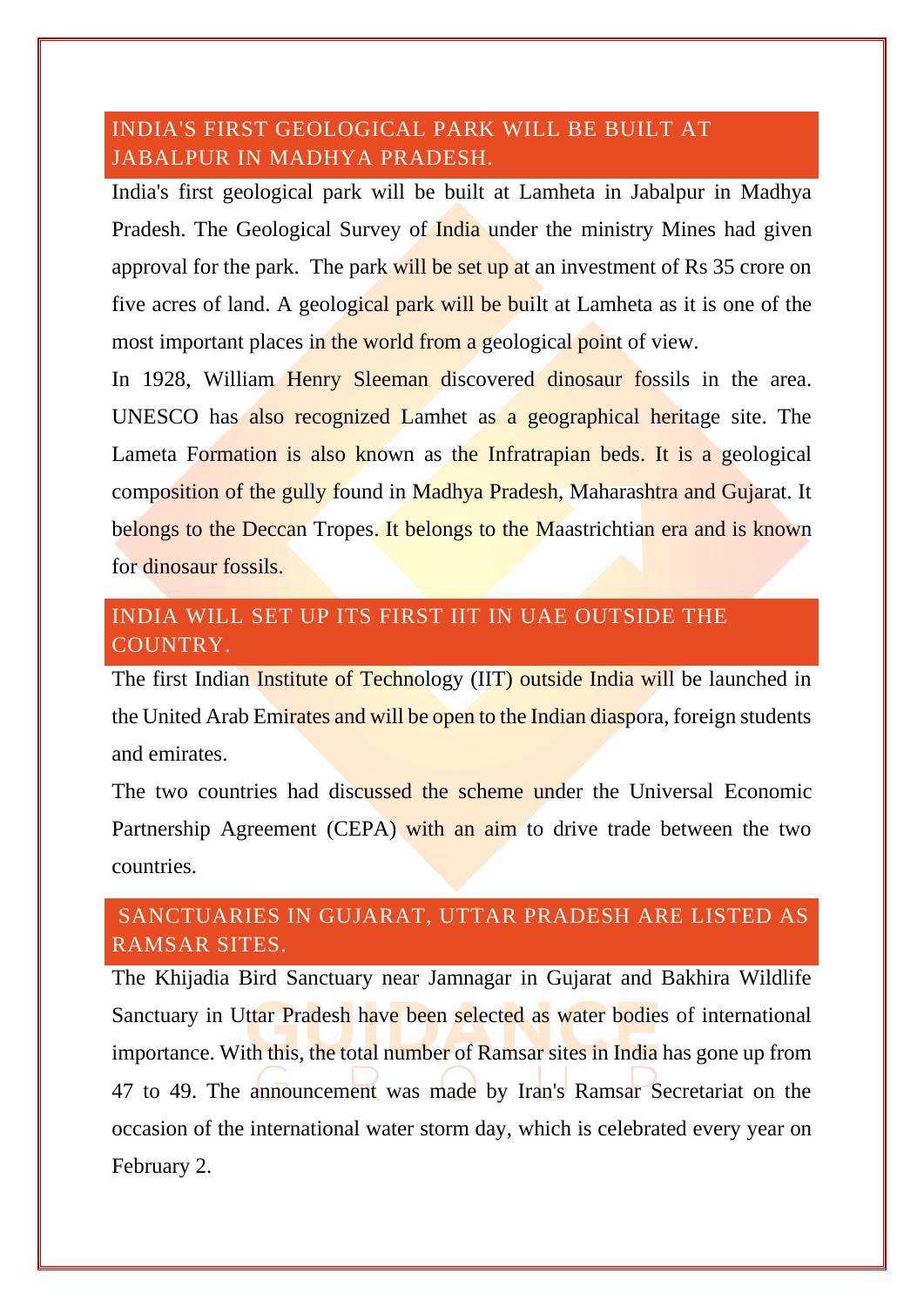India's Ramsar places are now the highest among the countries in South Asia.

The Bakhira Wildlife Sanctuary in Sant Kabir Nagar district of Uttar Pradesh provides safe and suitable space in winter for the species of Central Asian birds in a big way.

The Khijadia Wildlife Sanctuary, a wetland near the shores of the Gulf of Kutch, was created in 1920 after the then ruler of the former Nawanagar Sansthan built a dyke to protect farmland. It is the first marine national park in the country.

# <span id="page-18-0"></span>ARAVALI BIODIVERSITY PARK HAS BEEN DECLARED INDIA'S FIRST OECM SITE

On World Wetlands Day, February 2, Aravali Biodiversity Park was declared as the first effective field conservation measure (OECM).

The park is spread over 390 acres. It contains semi-arid plants. It has more than 43,000 shrubs, 1,01,000 trees and 300 endemic plant species. The park was formerly a mining site. Due to the immense efforts of local environmentalists, scientists and environmentalists, it was transformed into a city forest. Aravali is considered to be the green lung of Delhi. Aravali supplies 7.07% oxygen to Delhi. The OECM tag is provided by the International Union for The Convergence of Nature (IUCN). According to **IUCN**, the OECM sites are not protected but are rich in biodiversity. The Aravali hills is the first OECD site in the country. The National Biodiversity Authority had proposed to convert the Aravalli's to OECM.

# <span id="page-18-1"></span>DUBAI WILL LAUNCH 'THE JET', THE WORLD'S FIRST FLYING BOAT RUNNING ON HYDROGEN.

Dubai firm Jet Zero Emission announced the launch of 'The Jet', the world's first flying boat running on hydrogen, in Dubai, United Arab Emirates. The 'JET' has state-of-the-art features and technology, enabling it to fly water at a speed of 40 knots and also has the capacity to carry 8-12 passengers.

The announcement comes in the wake of an agreement between Swiss startups The JET Zero Emission, UAE-based Zenith Marine Services and US-based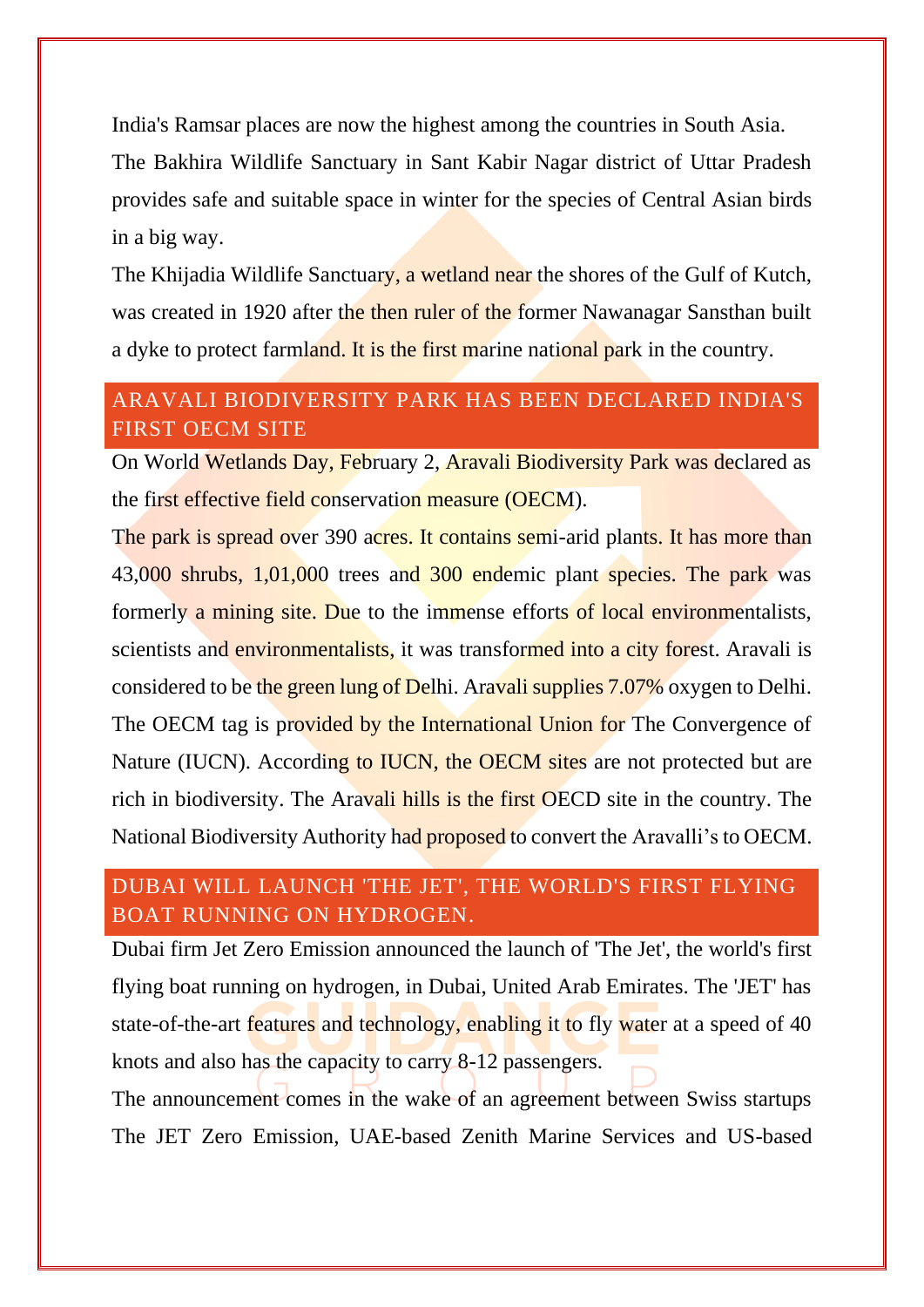DWYN to manufacture and operate 'Jet' in Dubai. Jet will be inaugurated during the COP28 to be held in Dubai, UAE in 2023.

# <span id="page-19-0"></span>FIRST BIOMASS BASED HYDROGEN PLANT IN KHANDWA DISTRICT OF MADHYA PRADESH

# <span id="page-19-1"></span>MAIN ISSUES OF THE SCHEME

- Each day the project will produce one ton of hydrogen from 30 tons of biomass feedstock.
- The project is being set up through a joint venture of Vatomo Energies Ltd and Bezel Green Energy with an investment of Rs 24 crore.
- Bezel Green will own 50 per cent of the joint venture, which is yet to be named; Another 50 per cent will come from interested farmers.
- Biochar and methane will also be produced.
- "Thermally Anaerobic Disease (TAD) Reactor" is a technology that can produce hydrogen, methane and biochar from biomass.

## <span id="page-19-2"></span>WHAT IS BIOMASS?

- Biomass can be described as all the materials that are part of the living organisms.
- For renewable energy use, however, the interpretation of biomass is usually limited to the inclusion of plant-derived materials such as agricultural residues only.
- Biomass is a renewable sensory source.
- These include agricultural crop residues (such as wheat straw or corn stoves), special crops grown for energy use (such as switchgrass or willow trees), forest residues, animal waste and central municipal solid waste.
- This renewable resource can be used for the production of hydrogen and by-products.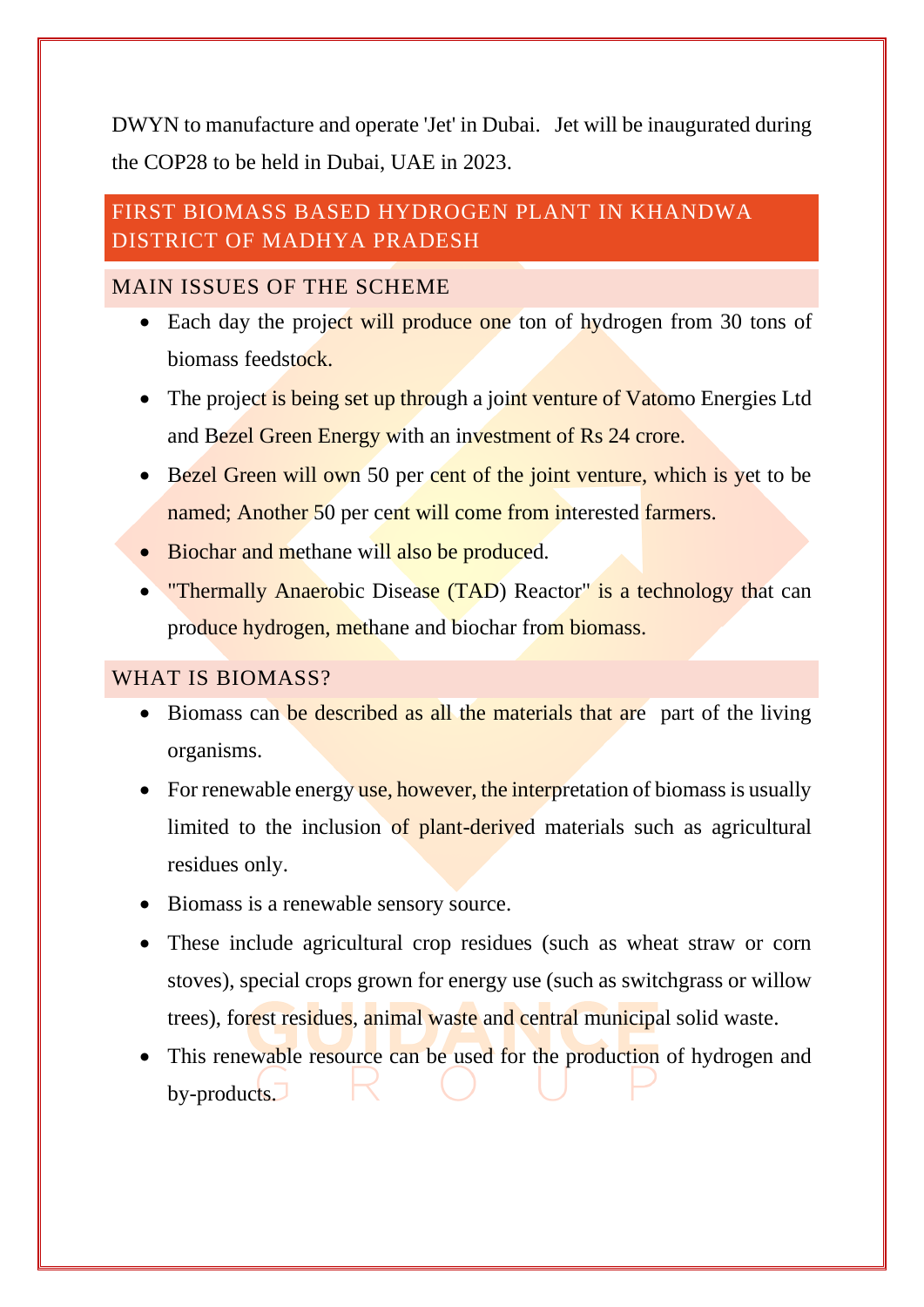# <span id="page-20-0"></span>IT IS INCLUDED IN THE BIOMASS SOURCES FOR ENERGY

- Waste processed on wood and wood: wood, wood pellets and wood chips, wood and furniture mill husk and garbage and black liquor from the wood and paper mills.
- Farm crops and dumping substances: corn, soyabean, sugarcane, switchgrass, wooden plants and end and crop and food processing residues.
- Biogenic materials in municipal solid waste: production of paper, cotton and wool and food, yard and wood waste.
- Animal manure and human wastewater

# <span id="page-20-1"></span>IISC. HAS IMPLEMENTED 'PARAM PRAVEGA', ONE OF THE MOST POWERFUL SUPERCOMPUTERS IN INDIA.

The Indian Institute of Sciences (IISC) in Bengaluru has launched one of the most powerful supercomputers in India with a supercomputing capacity of 3.3 petaflops (1 petaflop i.e., quadrillion or 1015 operations per second).

The facility has been designed and developed by the Centre for Development of Advance Computing (C-DAC) and most of the components used in the supercomputer have been created and combined with indigenous fabrics with software developed in India.

A supercomputer has been started in the institute under the National Supercomputing Mission (NSM) to drive various research and educational activities across the country.

# <span id="page-20-2"></span>ISRO SUCCESSFULLY LAUNCHES EOS-04 EARTH OBSERVATION SATELLITE

The Indian Institute of Internal Research (ISRO) successfully launched the Earth Observation Satellite, EOS-04 and two small satellites in the designated orbit. This was ISRO's first launch campaign in 2022. The satellite was launched on board the PSLV-C52 rocket from the first launch platform of the Satish Dhawan Inter-Centre at Sriharikota in Andhra Pradesh.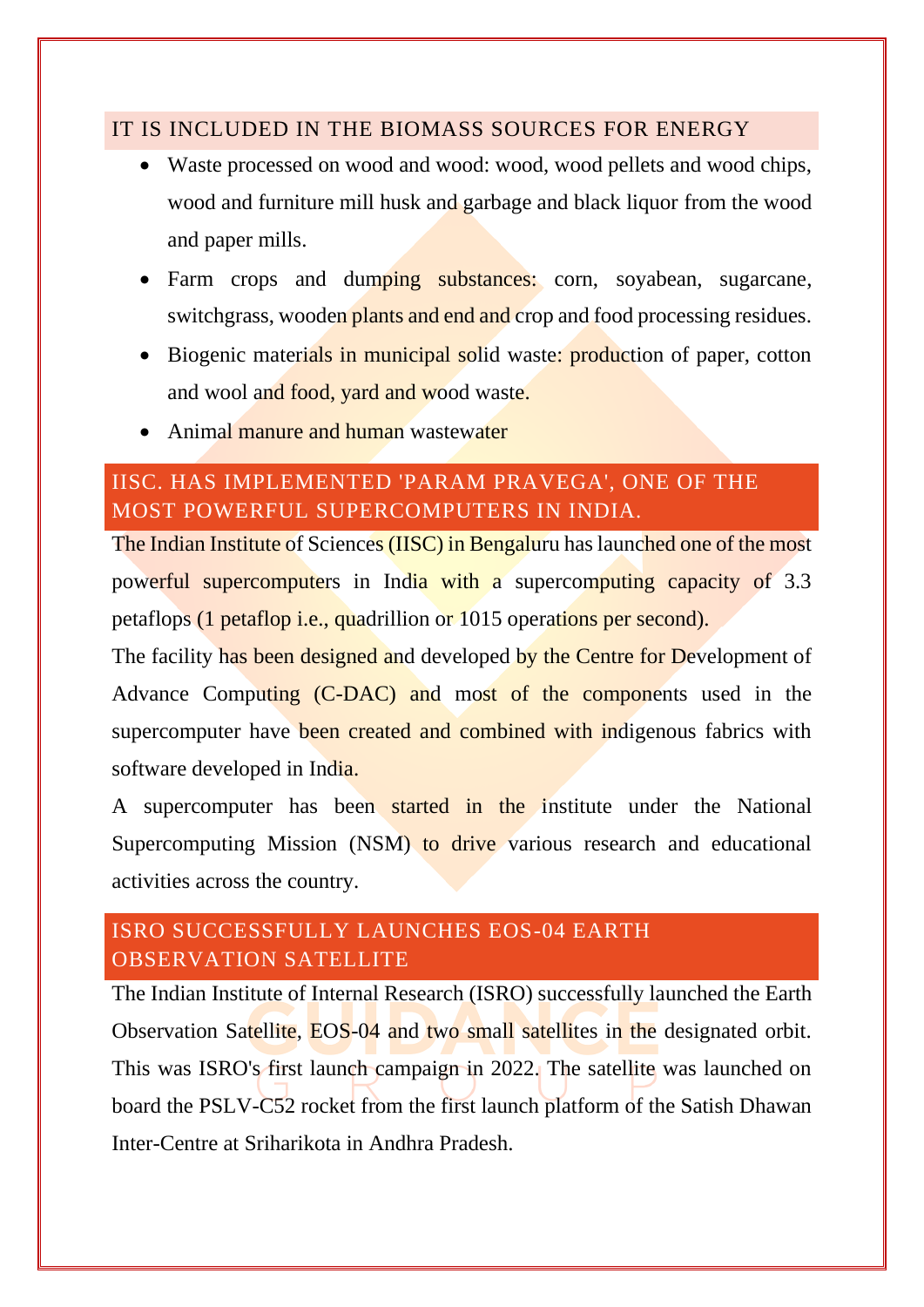#### <span id="page-21-0"></span>ABOUT EARTH OBSERVATION SATELLITE (EOS-04):

EOS-04 is a Radar Imaging Satellite (RISAT) designed to provide high-quality images in all weather conditions for applications such as agriculture, afforestation and plantation, flood mapping, soil moisture and hydrology.

The satellite weighs around 1710 kg. It can generate 2280 W of power. His mission life is 10 years.

#### <span id="page-21-1"></span>OTHER SATELLITES:

These two small satellites included a student satellite (INSPIREsat-1), and a technology-enabling satellite (INS-2TD).

The Indian Institute of Space Science and Technology (IIST) has developed Inspire-1 in the joint association of the Laboratory of Atmospheric and Space Physics at Colorado University, Boulder.

INS-2TD is an ISRO technology-enabling satellite. This is the precursor of the India-Bhutan joint satellite (INS-2B).

# <span id="page-21-2"></span>THE PRIME MINISTER INAUGURATED THE 'KISAN DRONE YATRA' AND SHOWED THE GREEN FLAG TO 100 'KISAN DRONES'.

Prime Minister Narendra Modi inaugurated the 'Kisan Drone Yatra' by the aegis of Garuda Aerospace Pvt. Ltd. and flagged off 100 Kisan Drones in various cities and villages in India to spray pesticides in farmlands across states in India. 100 farmer drones were released in 100 villages in 16 states of India, Uttar Pradesh, Punjab and Goa.

Farmers can use high-quality drones to bring their produce like fruits, vegetable, flowers to the market in a short period of time and increase their income.

Garuda Aerospace has set a target of making 1 lakh Made in India drones in the next 2 years.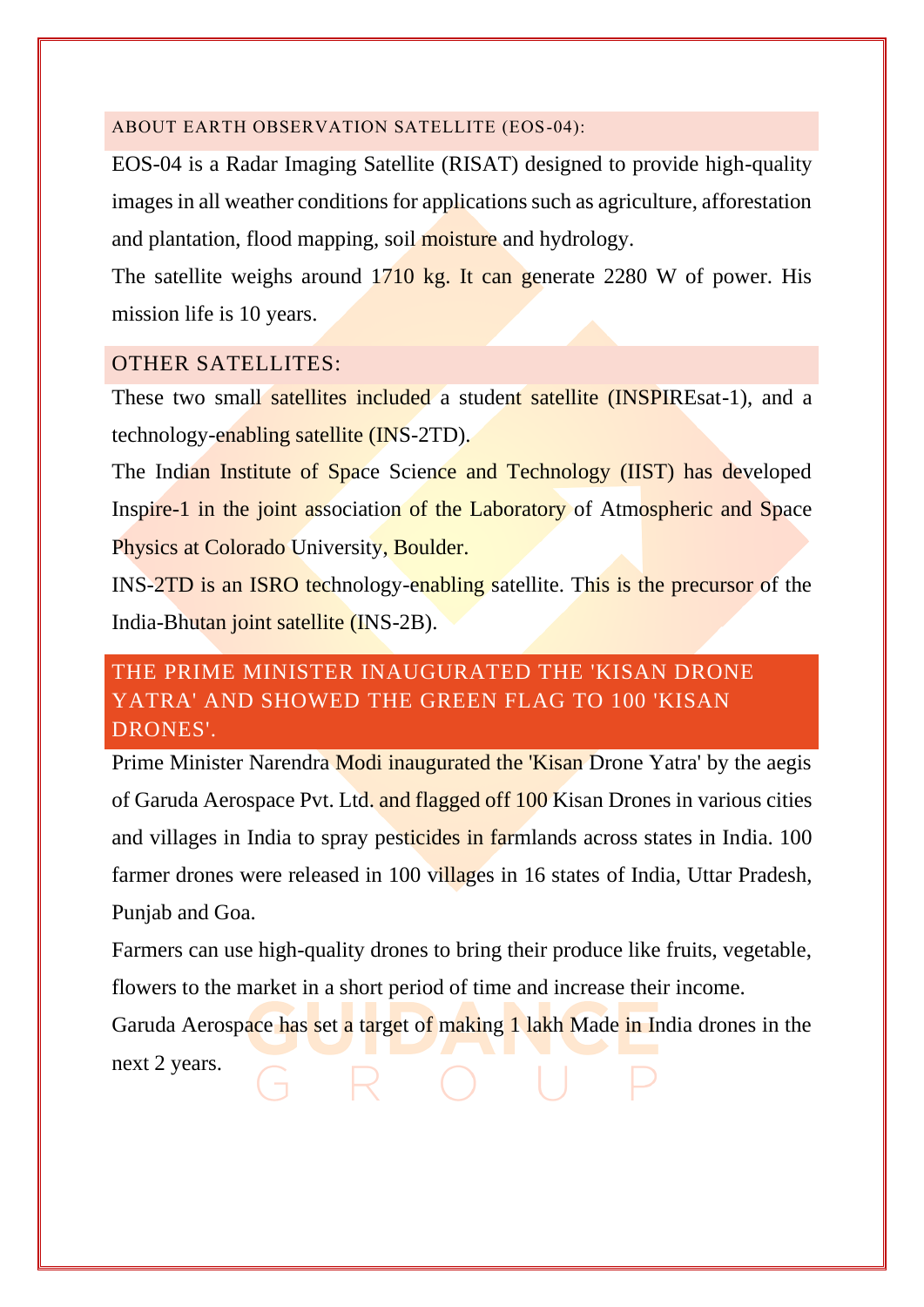# <span id="page-22-0"></span>CANADA HAS APPROVED THE WORLD'S FIRST PLANT-DERIVED COVID-19 VACCINE.

Canada has become the first country in the world to authorize the use of plantbased COVID-19 vaccine. Medicago Inc. Two doses of vaccine (Mitsubishi chemical and Philip Morris's owned biopharma company) can be given to adults between the ages of 18 and 64, but there is not much data available on shots received by people aged 65 and over.

The decision to authorize the vaccine was based on a study of 24,000 adults that showed a vaccine effectiveness rate of 71% to prevent COVID-19 - although tests were performed before the omicron type was discovered. Covifenz is the name given to this vaccine. Canada agreed to purchase 20 million doses of this plantbased vaccine, with the option of purchasing an additional 56 million doses.

# <span id="page-22-1"></span>PRIME MINISTER NARENDRA MODI INAUGURATED A 550 TONNE GOBAR-DHAN PLANT IN INDORE.

Prime Minister Narendra Modi inaugurated a 550-tonne "Gobar-Dhan (Bio-CNG) Plant" at Indore in Madhya Pradesh through video conferencing. It is the largest bio-CNG plant in Asia. It has been built at a cost of Rs. 150 crores. The Govardhan Plant is based on the concept of Waste to Wealth Innovation. Biodegradable Urban household waste and animal and farm waste is the gobar dhan.

# <span id="page-22-2"></span>WHAT ARE THE BENEFITS OF PLANTS?

- Reduction in greenhouse air emissions, providing green energy; And as a central compost letter.
- The Indore Gobar Dhan Bio-CNG plant will produce about 17,000 kg of CNG and 100 tons of compost per day.
- Such gobar dhan bio-CNG plants are proposed to be set up in 75 large municipal institutions in the next two years.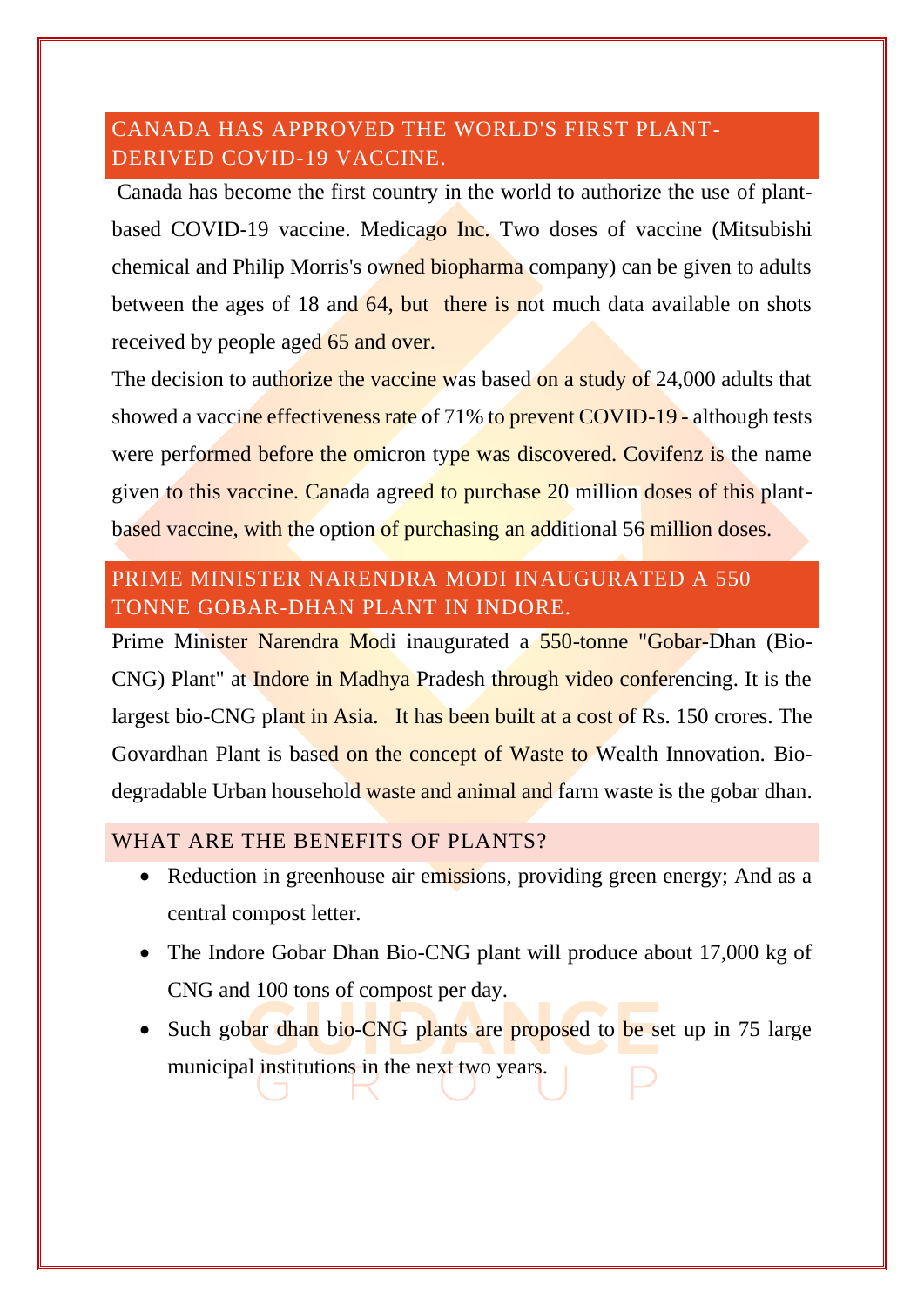# <span id="page-23-0"></span>COBRA WARRIOR 22: INDIA WILL PARTICIPATE IN THE MULTI-NATIONAL EXERCISE IN THE MARCH.

The Indian air force will participate in the multinational air race named 'Exercise Cobra Warrior 22' at Waddington in the United Kingdom from March 06 to 27, 2022. The IAF will be participating in the exercise along with the Light Combat Aircraft (LCA) Tejas Fighter. Aircraft of UK and other major air forces. Five Tejas aircraft will be bound for the United Kingdom. IAF C-17 will provide necessary transport support for aircraft induction and de-induction.

# <span id="page-23-1"></span>INDIA AND OMAN LAUNCH EASTERN BRIDGE-6 AIR EXERCISE

The Indian Air Force (IAF) and the Royal Air Force of Oman (RAFO) have conducted a bilateral air strike on the name of Eastern Bridge-6 at Jodhpur, the air force station in Rajasthan, between February 21 and 25, 2022. Eastern Bridge-6 is the 16th edition of this exercise. This exercise will provide an opportunity to enhance the operational capacity and interoperability of both the air forces.

# <span id="page-23-2"></span>INDIAN NAVY'S MULTILATERAL EXERCISE MILAN BEGINS IN 2022

The latest edition of the Indian Navy's 'Milan 2022' multilateral exercise begins on February 25 in the City of Destiny in Visakhapatnam. Milan 22 is being held in two phases over a period of  $9$  days and the harbor phase will be held from February 25 to 28 and the Maritime Phase from 01 to 04 March. India celebrates the 75th year of its independence in 2022 and Milan 22 with its friends and partners. It's done. The theme of the Milan 2022 campaign is 'Camarady - Unity - Cooperation'.

# <span id="page-23-3"></span>THIRD INDIA-JAPAN JOINT EXERCISE 'EX-RELIGION GUARDIAN-2022'

The third edition of the joint military exercise "EX DHARMA GUARDIAN-2022" between India and Japan will be held between February 27 to March 10, 2022 at Belagavi (Belgaum), Karnataka. The 15th Battalion of the Indian Army,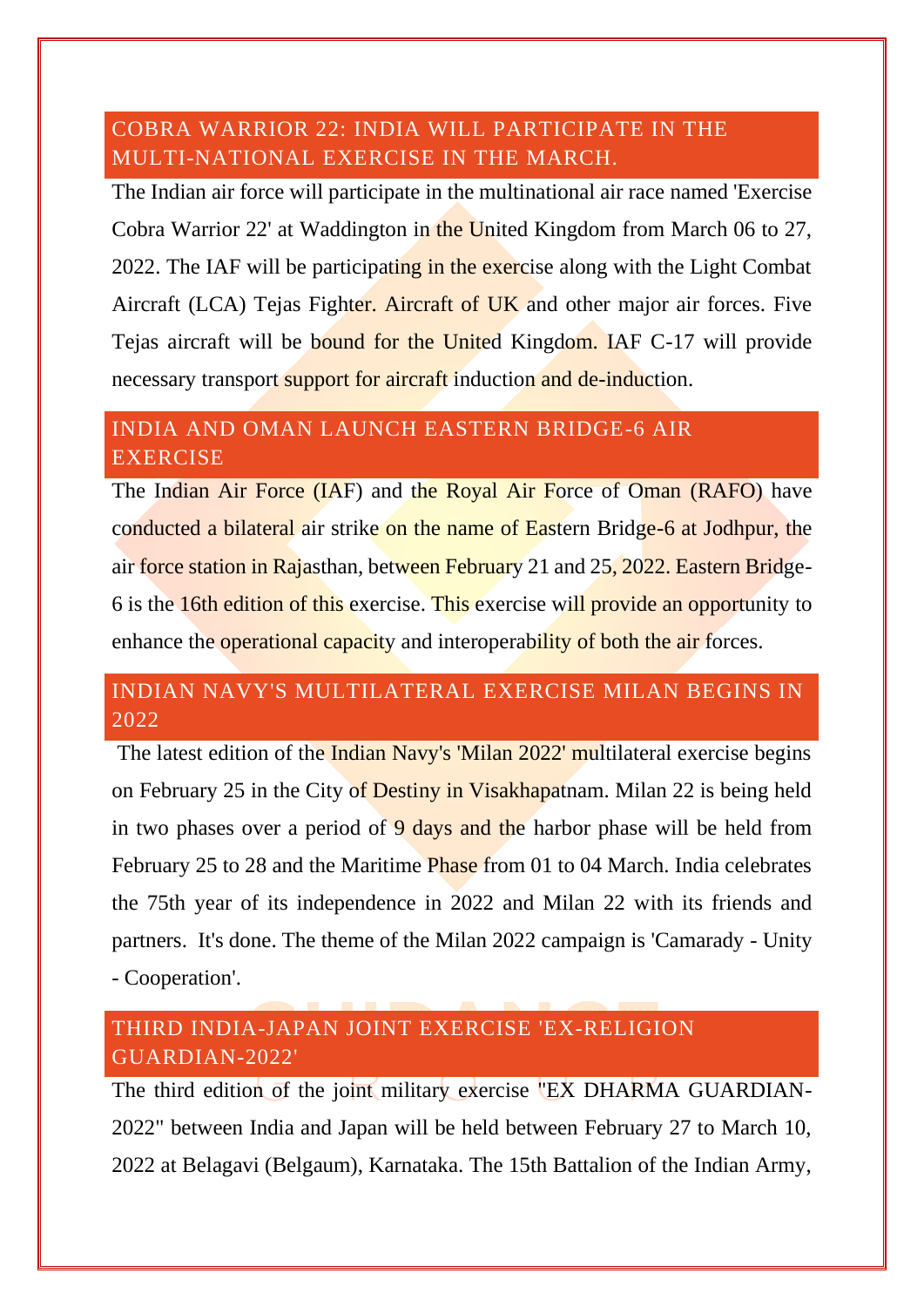the Maratha Light Infantry Regiment and the 30th Infantry Regiment of the Japanese Ground Self Defense Forces (JGSDF) are participating in the 12-day joint exercise.

# <span id="page-24-0"></span>MAHARASHTRA HAS THE HIGHEST NUMBER OF SC ENTREPRENEURS.

Maharashtra tops India's list in the number of micro, small and medium enterprises (MSMEs) owning scheduled caste industries including 96,805 industries. Tamil Nadu with 42,997 enterprises and Rajasthan with 38,517 units are at the second and third position as per the data furnished by the office of the Development Commissioner's Office of the Union MSME Ministry.

The fourth, fifth and sixth slots belong to Uttar Pradesh (36,913 units), Karnataka (28,803 enterprises) and Punjab (24,503 units), respectively. Generally, the total national tally of MSMEs has a share of 6% of the industries owning scheduled caste industries.

# <span id="page-24-1"></span>THE US IS AGAIN AT THE TOP POSITION AS INDIA'S TRADE PARTNER IN 2021.

The United States Calendar became India's top trading partner with \$112.3 billion in 2021. The US is second only to China. Trade between India and China is valued at \$110.4 billion. In 2020, China was India's top trading partner and the US was at the second position. In 2019, USA was India's top trading partner and China was at number two.

The main items of marine and semi-colonial parks, drugs and pharmaceuticals, petroleum products, cotton fabrics, textiles, marine products, iron and polyad products, electrical appliances and vehicle components are exported to the US. Crude oil worth \$0.21 mid-\$ 10,395 billion dollars had the largest imports from the US. Pearls, molasses and semi-molasses, petroleum products, coal, coke, organic chemicals, gold, paper and paper board are other items of import.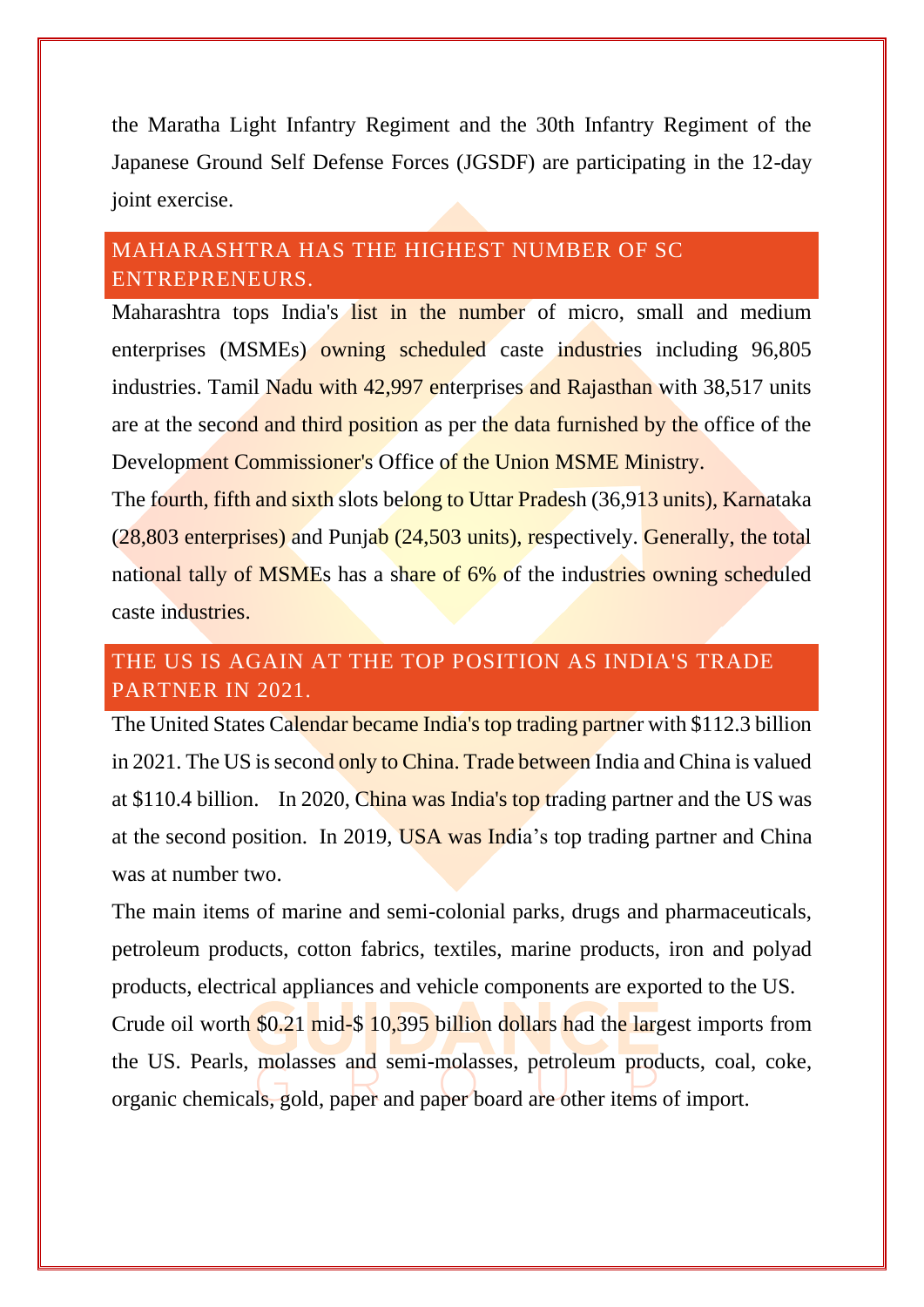# <span id="page-25-0"></span>THE LIST OF INDIA'S FIRST TEN BUSINESS PARTNERS ALSO INCLUDES:

United States

China

UAE

Saudi Arabia

Switzerland

Hong Kong

Singapore

Iraq

Indonesia

South Korea

# <span id="page-25-1"></span>NEPAL WILL BECOME THE FIRST COUNTRY TO ADOPT INDIA'S UPI PLATFORM

- Nepal will be the first country to adopt India's UPI system, which will play a key role in transforming the digital economy of the neighboring country, National Payments Corporation of India (NPCI).
- NPCI International Payments Limited (NIPL), the international arm of NPCI, has partnered with Gateway Payments Services (GPS) and Manam Infotech to provide the service.
- GPS is the authorized payment system operator in Napal. Manam Infotech will deploy a Unified Payments Interface (UPI) at Napal.
- The collaboration will serve the larger digital public good in Nepal and will allow interoperable real-time person-to-person (P2P) and person-tomerchant (P2M) transactions in the neighboring country.

<span id="page-25-2"></span>PR SREEJESHANE WINS THE 2021 WORLD GAMES ATHLETE OF THE YEAR AWARD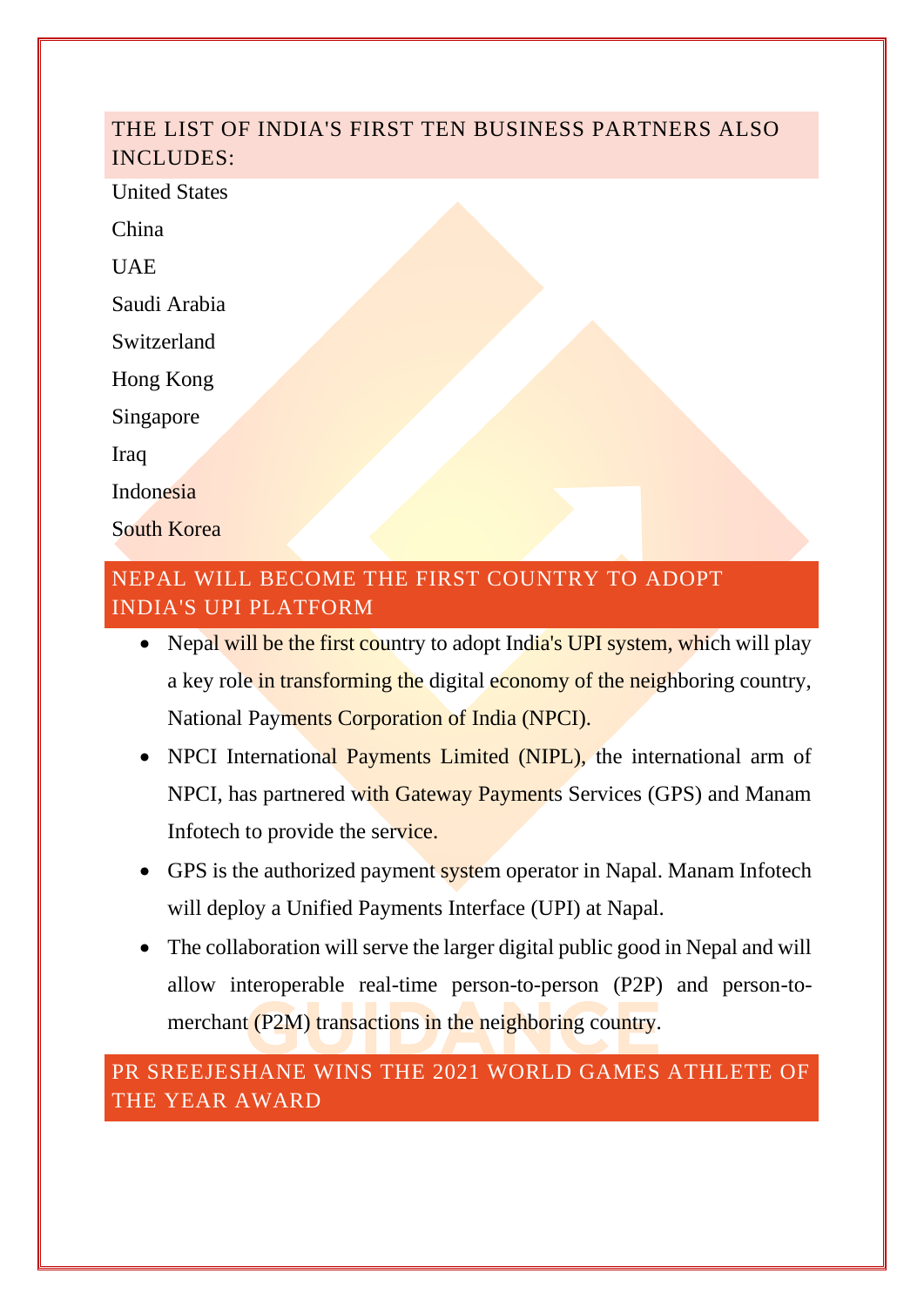Goalkeeper PR Sreejesh, who played a key role in India's medal after four decades at the Olympics in Tokyo last year, has been declared as the World Games Athlete of the Year 2021

Rani Rampal, captain of the Indian women's hockey team in 2020 before Sreejesh, was the first Indian player to receive the award for his outstanding performance in 2019. The FIH has said that Sreejesh has become the second hockey player to win the award after his countryman and Indian woman captain Rani, who won the 2019 award.

# <span id="page-26-0"></span>CHENNAI SUPER KINGS HAS BECOME INDIA'S FIRST UNICORN SPORTS ENTERPRISE.

Chennai Super Kings, one of the most successful teams in the Indian Premier League (IPL) and four-time champions, have done well ahead of the 15th season. With a market share of Rs 7,600 crore, CSK has become the first sports unicorn in the country.

CSK, led by Mahendra Singh Dhoni, won its fourth IPL title in Dubai last year, further enhancing its reputation. Now its market value is higher than the original unit India Cements. India Cement had a market cap of Rs 6,869 crore on Friday.

# <span id="page-26-1"></span>CHAMPION NEERAJ CHOPRA NOMINATED FOR LAUREUS WORLD BREAKTHROUGH OF THE YEAR AWARD

Neeraj Chopra, who won India a gold medal in athletics at the Tokyo Olympics, has now received a nomination for the Laureus World Breakthrough of the Year award. He has been shortlisted along with tennis stars Daniel Medvedev and Emma Radukanu. The 23-year-old Chopra, who won the individual Olympic gold medal and became the second Indian for the first time in the Track and Field, had won the gold in Tokyo with a throw of 87.58m in the second attempt.

Neeraj Chopra is only the third Indian to receive nomination for this great award. Earlier, Sachin had received a nomination for the honor, while in 2009, women's wrestling teacher Vinesh Phogat has also been nominated for the award.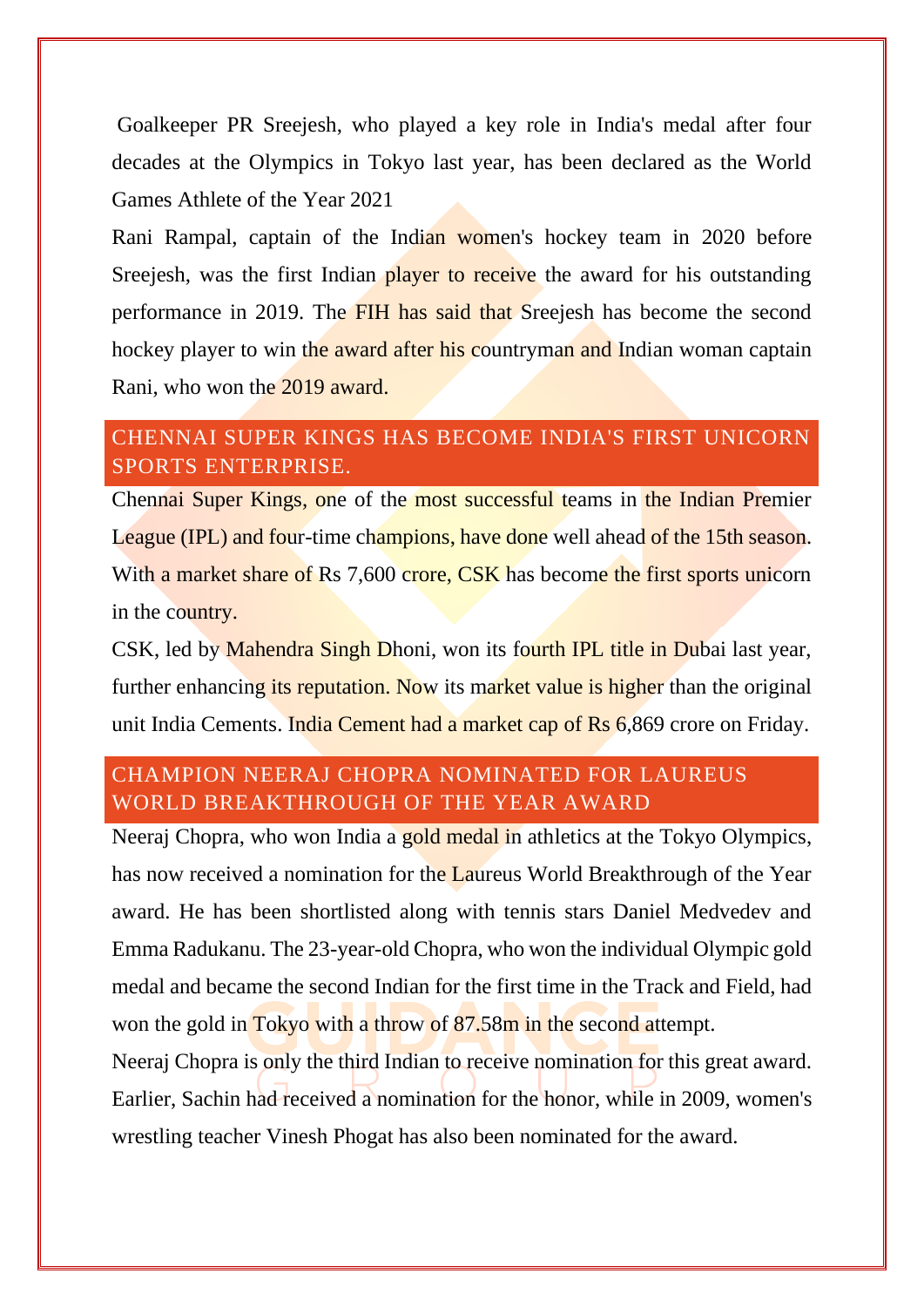The Laureus World Breakthrough of the Year Award is an annual award. The award honors players who have made a name for themselves in the country with their performances. The award was started in 19 by Daimler and Resmont, founders of the Laureus Sport for Good Foundation.

# <span id="page-27-0"></span>WUSHU STARS CHAMPIONSHIP: INDIA'S SADIA TARIQ WON THE GOLD MEDAL IN RUSSIA.

Indian wushu player Sadia Tariq has won the gold medal in the Junior tournament at the Moscow Wushu Stars Championship 2022. The 15-year-old Sadia Tariq hails from Srinagar in Jammu and Kashmir. The Wushu Stars Championship was held in Moscow, Russia from February 22 to 28. 38 players from India, including 23 juniors and 15 seniors, had participated in the competition.

# <span id="page-27-1"></span>DADASAHEB PHALKE INTERNATIONAL FILM FESTIVAL AWARD 2022

The award ceremony of the Dadasaheb Phalke International Film Festival Awards 2022 was over on February 20. The event took place in Mumbai and the best performance since last year was honored at the event. This year, the Dadasaheb Phalke International Film Festival Awards 2022 celebrated the splendor of Indian film industry and celebrated the Amrit Mahotsay of 75 years or azadi of independence.

Film of the Year Award: Pushpa: The Rise

Best Film Award: Sher Shah

Best Actor Award: Ranveer Singh for 83 Films

Best Actress Award: Kriti Sanon for Mimi Film

# <span id="page-27-2"></span>XIAOMI KASTRO WAS SWORN IN AS THE FIRST FEMALE PRESIDENT OF HONDURAS.

Castro, the left-wing candidate, won the election in November and is due to be sworn in on January 27. Castro is a social activist and a symbol of liberal political consciousness. Castro got about 53% of the vote. Castro was determined to win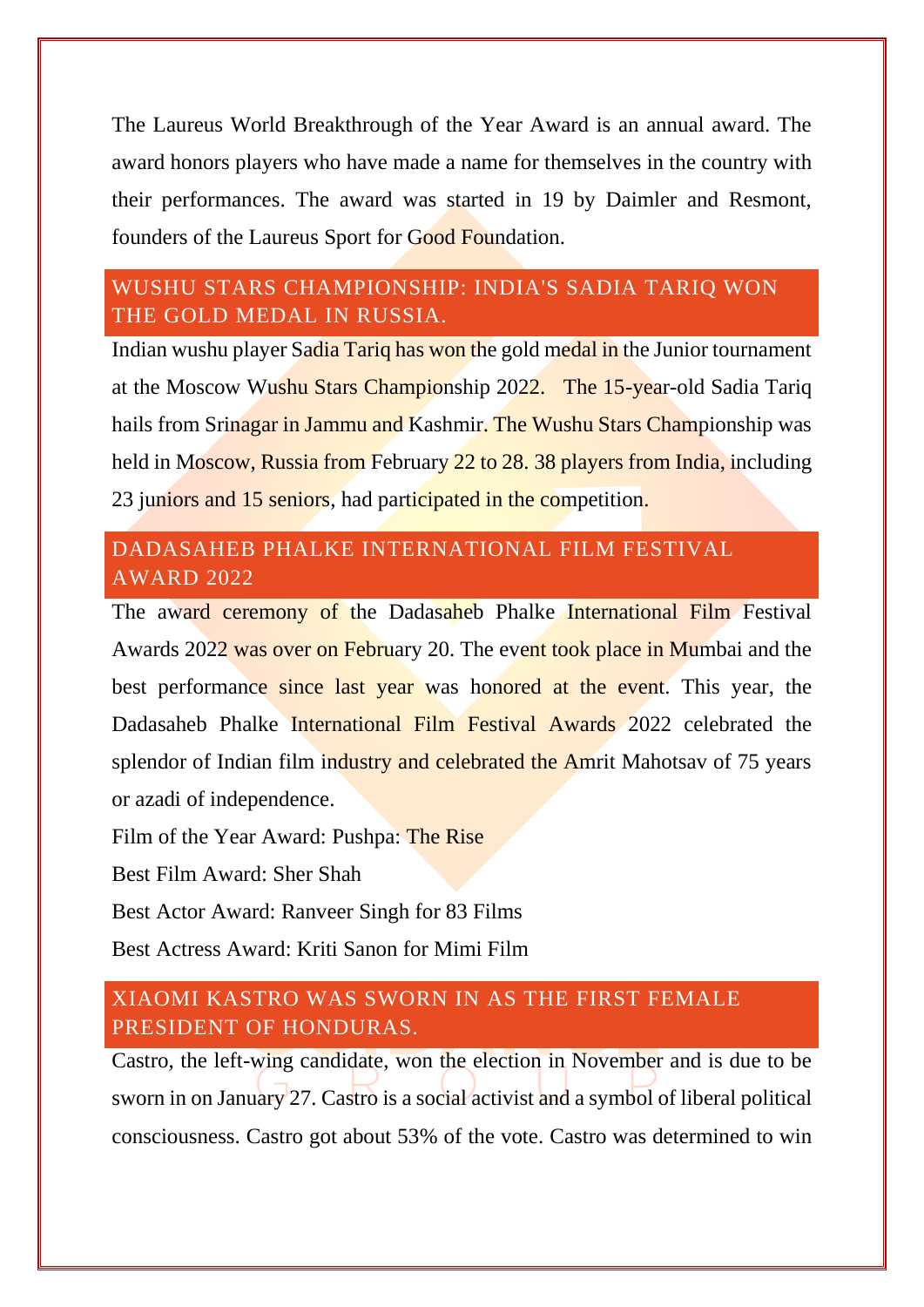by almost half the votes counted, while the ruling party's candidate and outgoing president, Juan Orlando Hernandez, was far behind.

His husband and former president Jose Manuel Jellia were removed from power in 2009 in a coup d'état by the army.

# <span id="page-28-0"></span>MADHBI PURI BUCH APPOINTED AS SEBI'S FIRST WOMAN CHIEF

Former ICICI Banker, Madhbi Puri Bucha has been appointed as the Chairman of the New Securities and Exchange Board of India (SEBI) in place of Ajay Tyagi. She is the first woman head of SEBI and also the first non-IAS to head the regulatory body. She has more than three decades of experience in the financial markets and from April 5, 2017 to October 4, 2021 During this period, he was a full-time member (WTM) of SEBI. During her tenure in SEBI, she took over the portfolios of maintenance, collective investment scheme and the like.

#### <span id="page-28-1"></span>RAMESH DEV

Ramesh dev, breathed his last in the 93rd year of his age.

Ramesh Dev started working in the field of acting around 1950. In his film career of five to six decades, Ramesh Dev had acted in 285 Hindi films, 190 Marathi films and 30 plays. He also adapted the medium of television by changing himself over time. He was also a pioneer in TV series and film production. Ramesh Dev and Seema Dev had worked together for the first time in the film Jagachya Pathivar'. Seema, who is actually named Nalini Saraf, named her 'Seema' when she entered the film. Seema, who starred opposite Ramesh Dev in the first movie after that, became a storm hit.

#### <span id="page-28-2"></span>RAMESH DEV'S CAREER

- Ramesh Dev was born on January 30, 1929 in Kolhapur. He originally belonged to the Thakur family in Jodhpur, Rajasthan. Rajarshi Shahu Maharaj gave this name 'Dev'.
- He played his first small role in the 1951 film 'Patalachi Por'.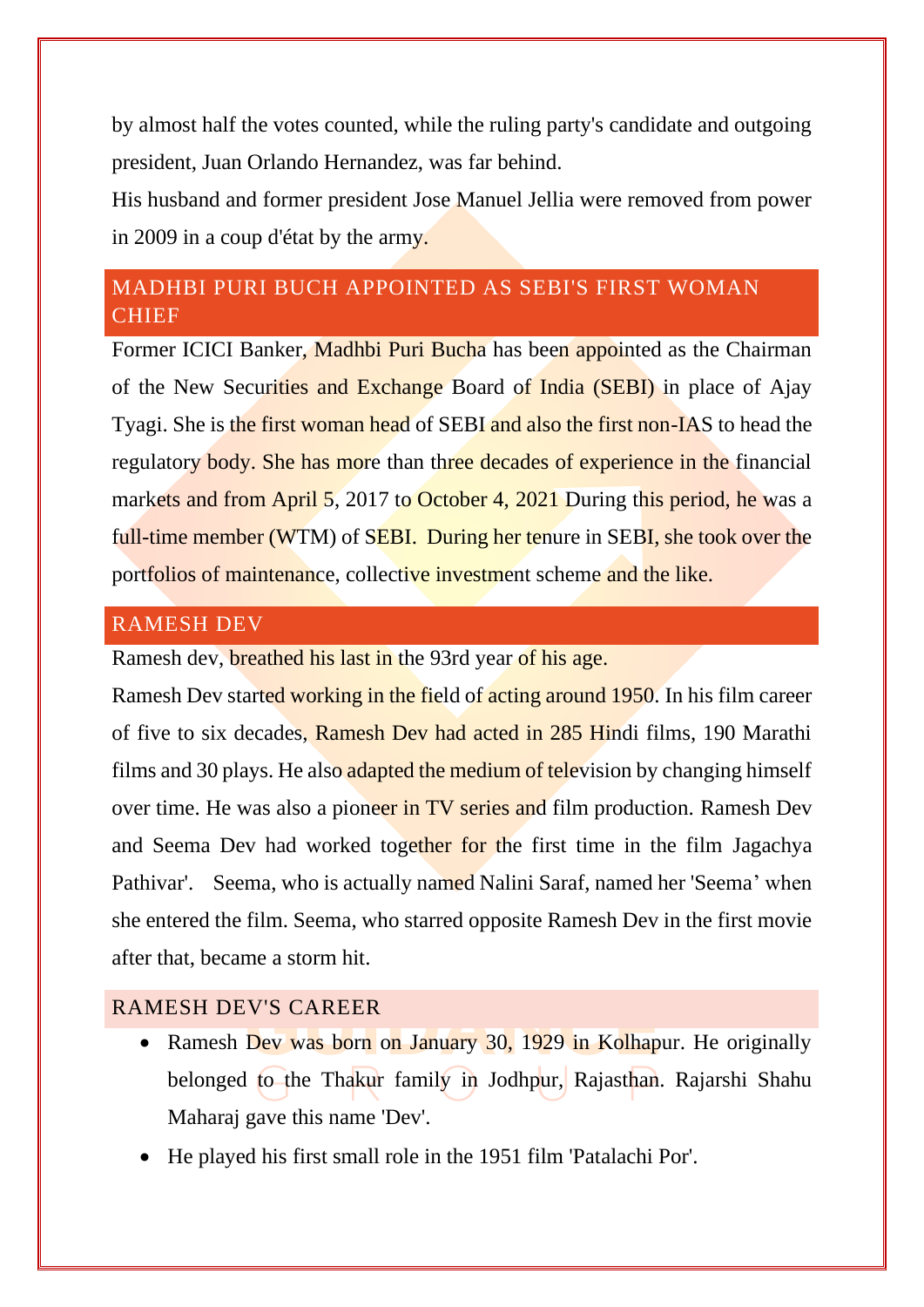- In 1962, aarti started working in Hindi from the role of a villain in the film.
- The 1996 Kolhapur Lok Sabha elections were fought on the ticket of the Shiv Sena.
- He was the president of the 88th Marathi Natya Samhelan held in Solapur.
- Ramesh Dev has received the Lifetime Achievement Award at the 11th Pune International Film Festival of India (PIFF) in 2013.

# <span id="page-29-0"></span>LATA MANGESHKAR

- Gaan Kokila Bharat Ratna Lata Mangeshkar passed away. She was 92 years old.
- She was born on September 28, 1929 in Indore, Madhya Pradesh. her birth name was Hema. However, in one of the father's plays, Latadidi played a character named Latika.
- From then on, everyone called them as Lata and thus got the name 'Lata'.
- In 1942, Latadidi's father died of cardiac arrest when he was 13 years old. Then Master Vinayak, a close relative of Mangeshkar and owner of the Navayuga film company, took care of Latadidi's family. She started working as a singer and actress.
- Lata Mangeshkar sang for the first time for the movie 'Pahili Mangalagaur'.
- She has sung songs in 22 languages of a variety of renowned musicians, more than 1800 films, and their numbers are easily found in a household of about 25 to 30 thousand.
- Lata Didi's Guinness Book of World Records, which records all kinds of world records, mentions her as the 'singer who has recorded the most songs in the world'.
- Lata Mangeshkar has also produced films under the banner of Anand Ghan.
- Lata Mangeshkar has been honored with 45 awards ranging from Bharat Ratna to Padma Vibhushan
- 1969: Padma Bhushan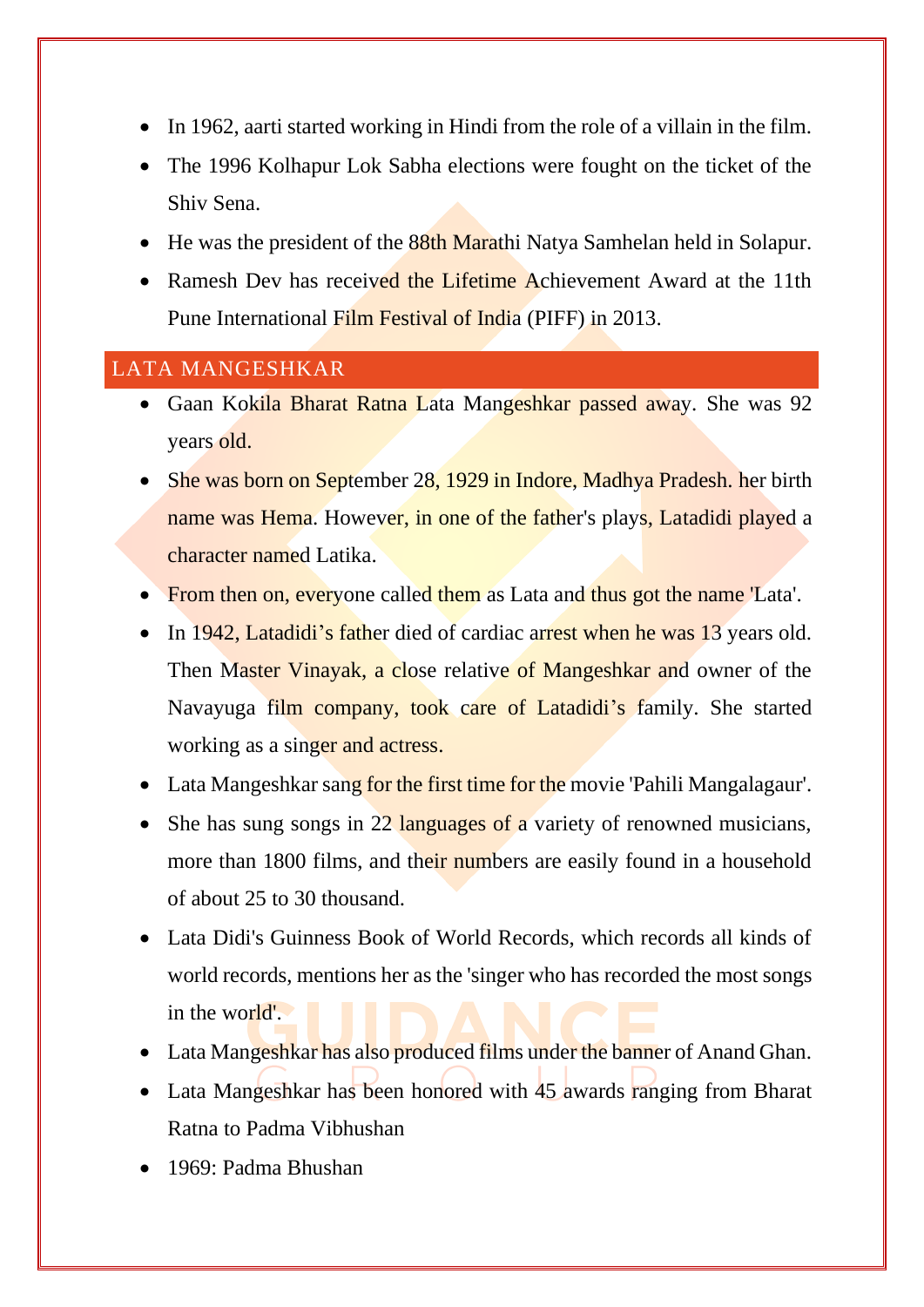- 1989: Padma Vibhushan
- 1997: Maharashtra Bhushan Award
- 2001: Maharashtra Ratna (first recipient)
- In 2001, Lata Mangeshkar was honored with the 'Bharat Ratna' award. She was also awarded the Dadasaheb Phalke Award in 1989.

# <span id="page-30-0"></span>RENOWNED SINGER AND COMPOSER BAPPI LAHIRI PASSES AWAY

- Veteran singer and composer Bappi Lahiri has passed away at the age of 69. Doctors said he died due to OSA (obstructive sleep apnea).
- In the late 1970s-80s, he was lovingly referred to as Bappi Da for giving iconic songs in many films like Chalte-chalte, Disco Dancer and Sharabi. At the same time, his last song in Bollywood is said to be 'Bhankas' in the 2020 film 'Baaghi'.
- His real name was Alokesh Lahiri. Bappi da was born on November 17, 1952 at Jalpaiguri in West Bengal.
- Bappi Lahiri loved to wear gold and always wear glasses. He was familiar with wearing a chain of strong gold in the neck and many gold ornaments such as large limbs in his hand. Bappi Lahiri is also said to be the first rock star singer of Bollywood.
- He entered the BJP in 2014. He was declared as the BJP's candidate from Shrerampur (Lok Sabha Constituency) in West Bengal for the 2014 Indian general elections and he was defeated.

# <span id="page-30-1"></span>OSA (OBSTRUCTIVE SLEEP APNEA)

This problem related to sleep and shortness of breath is a type of sleep apnea in which a person's **breathing stops for a while sleeping. This is a time** when a person does not get enough oxygen.

# <span id="page-30-2"></span>SYMPTOMS

• Increase in the blood pressure of the person.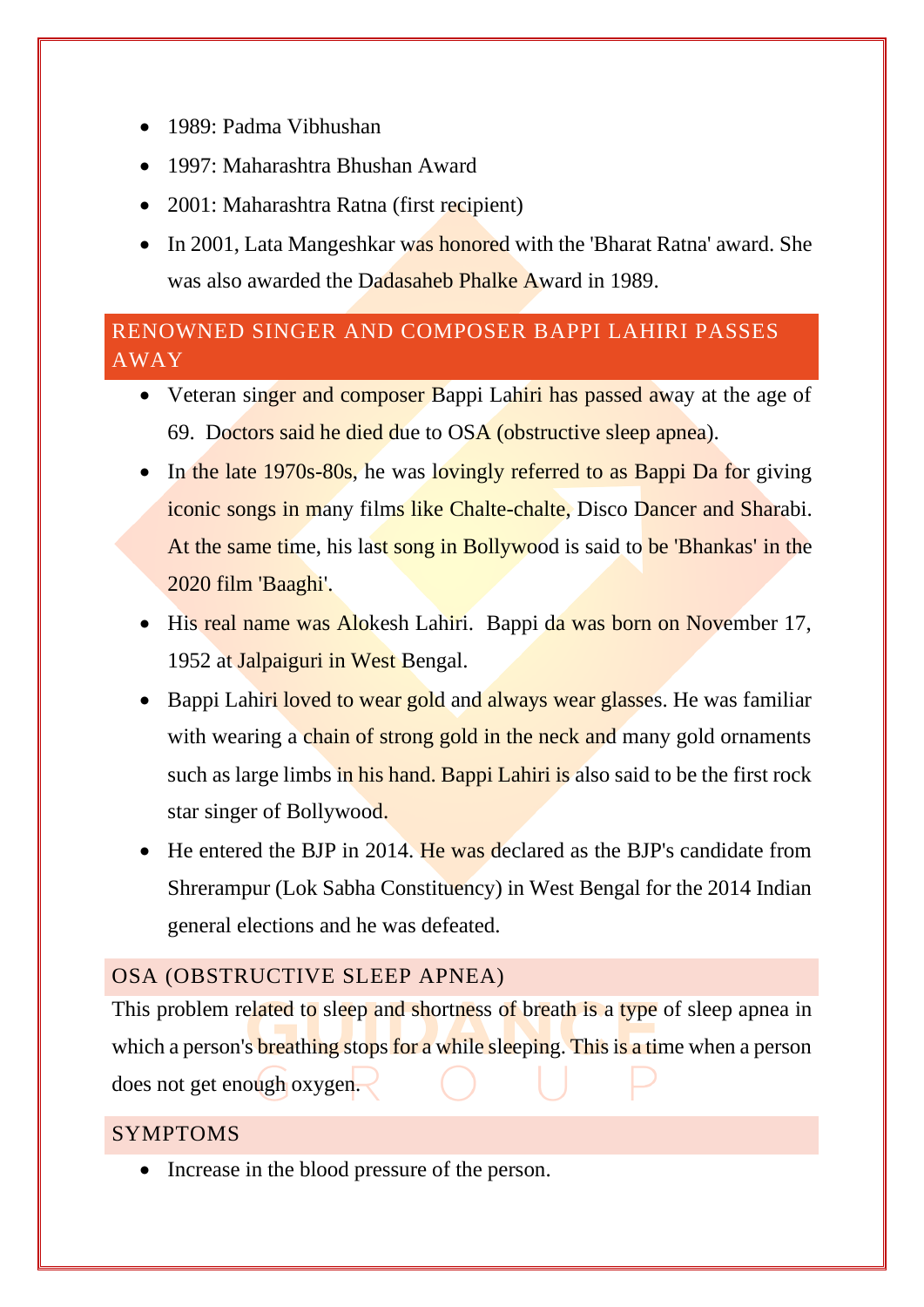- Continue to feel sluggish.
- Cannot concentrate on any work.
- The person is in a state of fear at night.
- Nature gets irritated.
- The problem of mood swings increases.
- Sleeping more than a day.
- It becomes a problem of Dizziness.

## <span id="page-31-0"></span>REASONS

- Obesity can cause this problem.
- This problem can also be genetic. That is, if anyone in the family has this problem, then in the future, that person can also face this problem.
- People who have problems related to the kidneys and the heart can also face this problem.
- Neuromuscular condition is a condition in which the brain is unable to communicate to the airways and sleeping needles, which can cause this problem.

# <span id="page-31-1"></span>RAHUL BAJAJ

- The country's leading industrialists and the Bajaj Group Chief Rahul Bajaj passed away on February 12. He was 83 years old.
- Rahul Bajaj was born on June 10, 1938. He completed his degree in economics and law. He later completed his MBA from Harvard University.
- After Rahul Bajaj got into Bajaj Auto, he tried to take the company forward in the industry. Rahul Bajaj took over the arm of Bajaj Auto Company for nearly 50 years, after which he resigned as the chairman of the company last year.
- Jamnalal Bajaj, who belongs to the Marwadi community in Rajasthan, was adopted by his distant relatives. This relative lived in the upper half of Maharashtra. That is why Jamnalal Bajaj started his industry from Vardhy.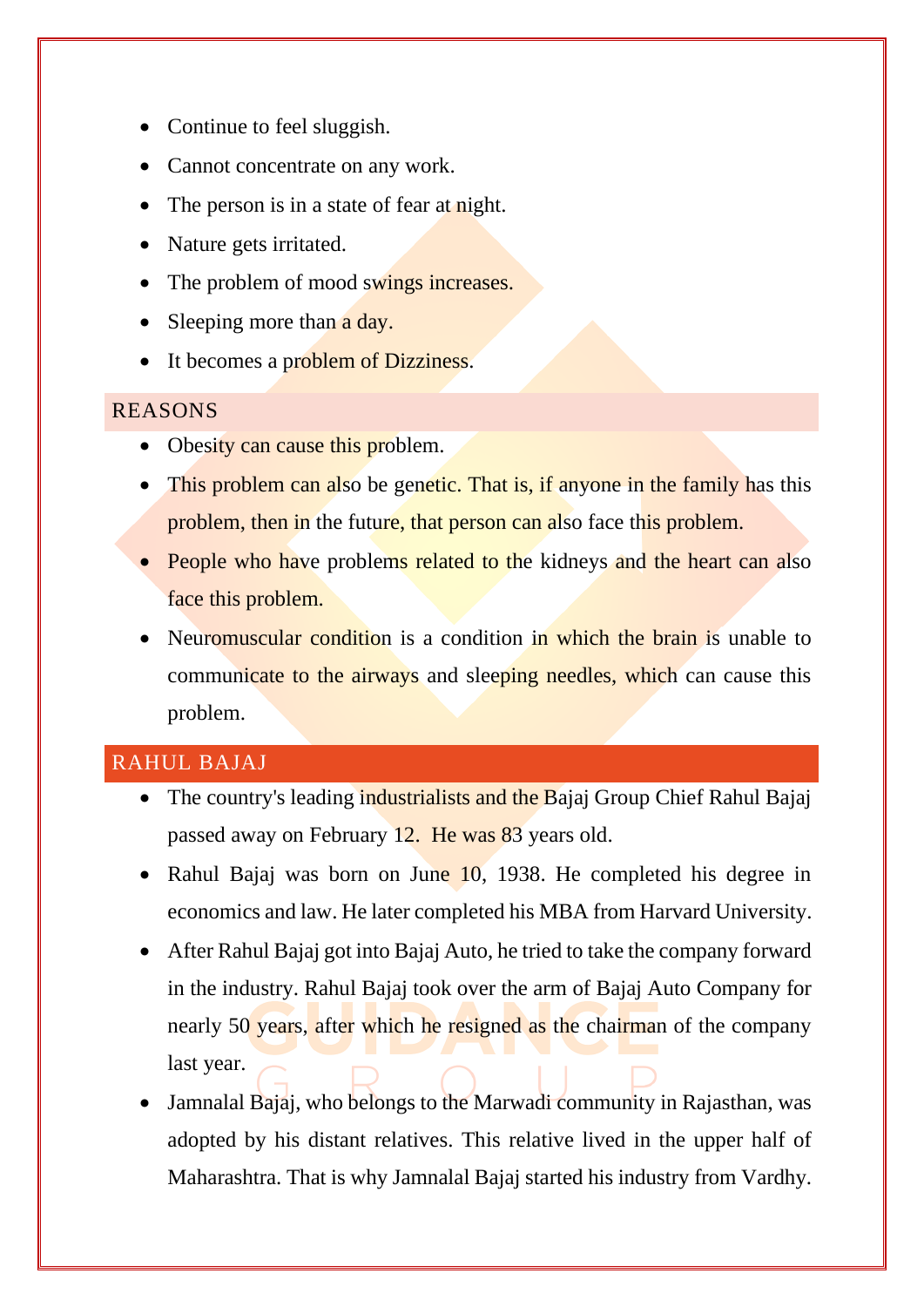He then came in contact with Mahatma Gandhiji and was given land by Jamnalal Bajaj for his ashram.

• He was honored with the Padma Bhushan award in 2001.

#### <span id="page-32-0"></span>ECONOMICS 2022-23

The Union Budget seeks to complement macro-economic level growth with a focus on micro-economic level all-inclusive welfare. The union minister for Finance & Corporate Affairs, Smt. Nirmala Sitharaman tabled the Union Budget 2022-23 in Parliament.

# PART A

India's economic growth estimated at 9.2% to be the highest among all large economies.

60 lakh new jobs to be created under the productivity linked incentive scheme in 14 sectors.

PLI Schemes have the potential to create an additional production of Rs 30 lakh crore.

Entering Amrit Kaal, the 25 year long lead up to India @100, the budget provides impetus for growth along four priorities:

PM GatiShakti

Inclusive Development

Productivity Enhancement & Investment, Sunrise opportunities, Energy Transition, and Climate Action.

Financing of investments

#### <span id="page-32-1"></span>PM GATISHAKTI

The seven engines that drive PM GatiShakti are Roads, Railways, Airports, Ports, Mass Transport, Waterways and Logistics Infrastructure. PM GatiShkati National Master Plan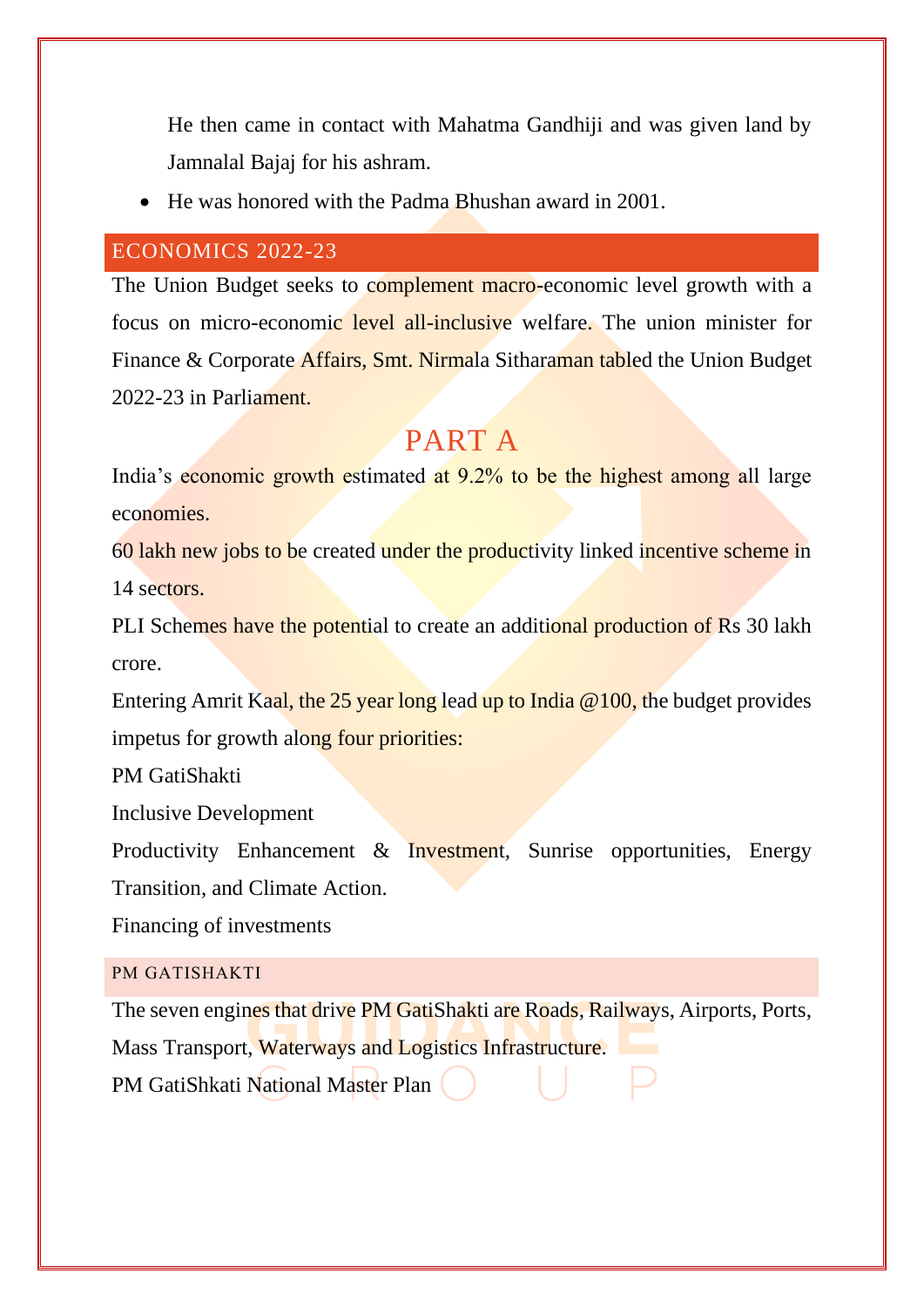The scope of PM GatiShakti National Master Plan will encompass the seven engines for economic transformation, seamless multimodal connectivity and logistics efficiency.

The projects pertaining to these 7 engines in the National Infrastructure Pipeline will be aligned with PM GatiShakti framework.

# <span id="page-33-0"></span>ROAD TRANSPORT

National Highways Network to be expanded by 25000 Km in 2022-23.

Rs 20000 Crore to be mobilized for National Highways Network expansion.

Multimodal Logistics Parks

Contracts to be awarded through PPP mode in 2022-23 for implementation of Multimodal Logistics Parks at four locations.

# <span id="page-33-1"></span>RAILWAYS

One Station One Product concept to help local businesses & supply chains.

2000 Km of railway network to be brought under Kavach, the indigenous world class technology and capacity augmentation in 2022-23.

400 new generation Vande Bharat Trains to be manufactured during the next three years.

100 PM GatiShakti Cargo terminals for multimodal logistics to be developed during the next three years.

## <span id="page-33-2"></span>PARVATMALA

National Ropeways Development Program, Parvatmala to be taken up on PPP mode.

Contracts to be awarded in 2022-23 for 8 ropeway projects of 60 Km length. Inclusive Development

## <span id="page-33-3"></span>AGRICULTURE

Rs. 2.37 lakh crore direct payment to 1.63 crore farmers for procurement of wheat and paddy.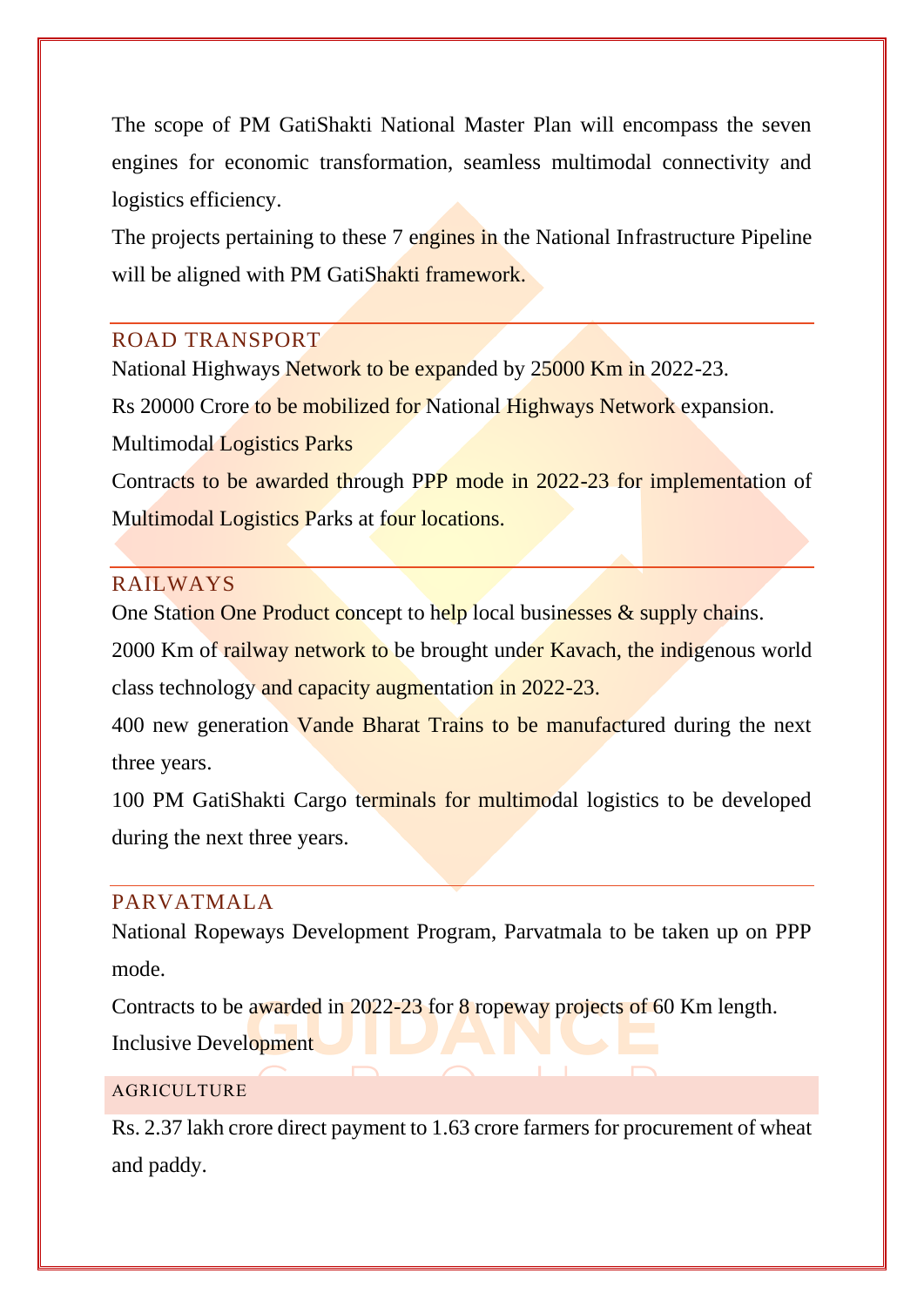Chemical free Natural farming to be promoted throughout the county. Initial focus is on farmer's lands in 5 Km wide corridors along river Ganga.

NABARD to facilitate fund with blended capital to finance startups for agriculture & rural enterprise.

'Kisan Drones' for crop assessment, digitization of land records, spraying of insecticides and nutrients.

# <span id="page-34-0"></span>KEN BETWA PROJECT

1400 crore outlay for implementation of the Ken – Betwa link project.

9.08 lakh hectares of farmers' lands to receive irrigation benefits by Ken-Betwa link project.

## <span id="page-34-1"></span>MSME

- Udyam, e-shram, NCS and ASEEM portals to be interlinked.
- 130 lakh MSMEs provided additional credit under Emergency Credit Linked Guarantee Scheme (ECLGS)
- ECLGS to be extended up to March 2023.
- Guarantee cover under ECLGS to be expanded by Rs 50000 Crore to total cover of Rs 5 Lakh Crore.
- Rs 2 lakh Crore additional credit for Micro and Small Enterprises to be facilitated under the Credit Guarantee Trust for Micro and Small Enterprises (CGTMSE).
- Raising and Accelerating MSME performance (RAMP) programme with outlay of Rs 6000 Crore to be rolled out.

# <span id="page-34-2"></span>SKILL DEVELOPMENT

Digital Ecosystem for Skilling and Livelihood (DESH-Stack e-portal) will be launched to empower citizens to skill, reskill or upskill through on-line training. Startups will be promoted to facilitate 'Drone Shakti' and for Drone-As-A-Service (DrAAS).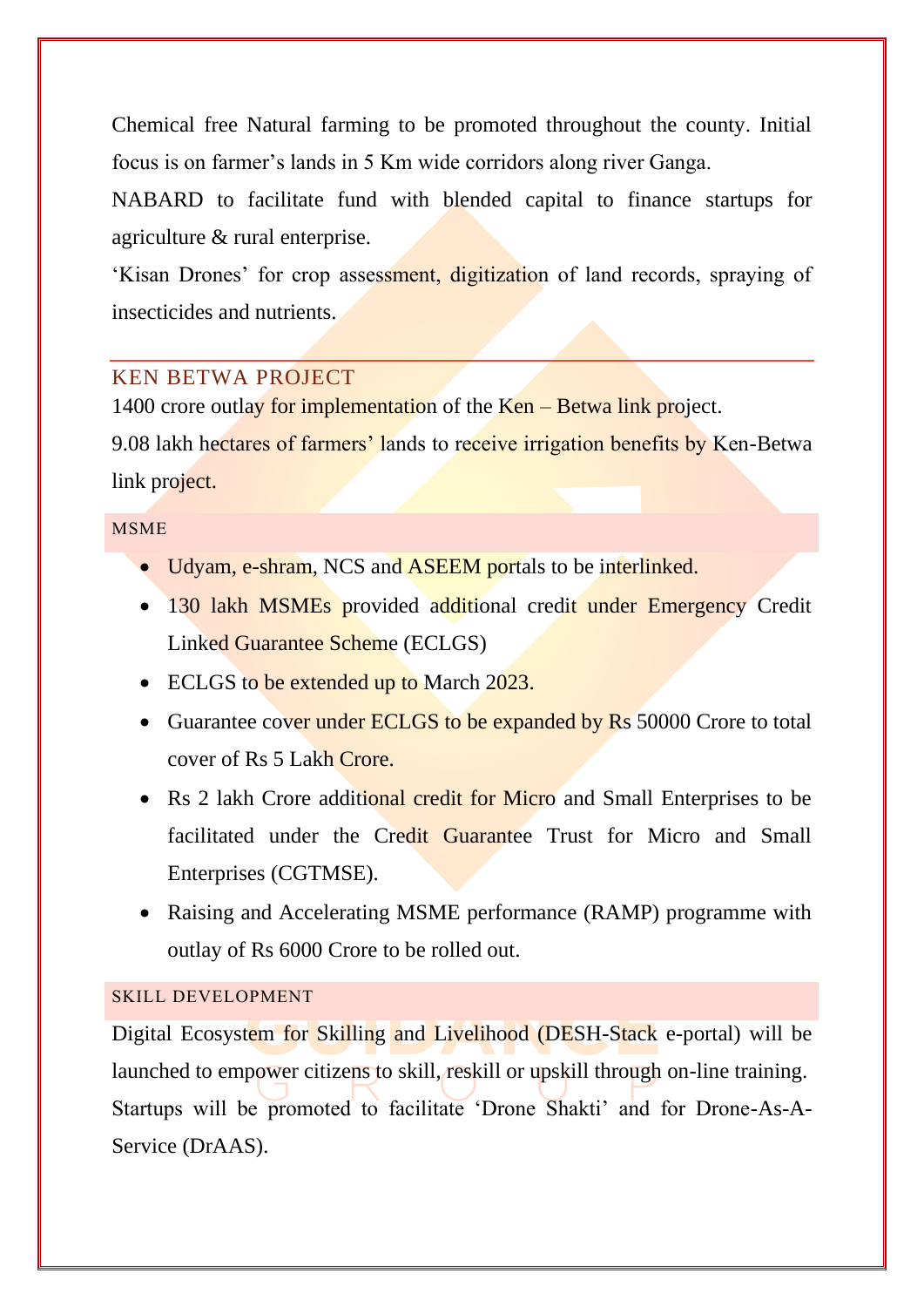#### <span id="page-35-0"></span>EDUCATION

- 'One class-One TV channel' programme of PM eVIDYA to be expanded to 200 TV channels.
- Virtual labs and skilling e-labs to be set up to promote critical thinking skills and simulated learning environment.
- High-quality e-content will be developed for delivery through Digital Teachers.
- Digital University for world-class quality universal education with personalised learning experience to be established.

#### <span id="page-35-1"></span>HEALTH

An open platform for National Digital Health Ecosystem to be rolled out.

'National Tele Mental Health Programme' for quality mental health counselling and care services to be launched.

A network of 23 tele-mental health centres of excellence will be set up, with NIMHANS being the nodal centre and International Institute of Information Technology-Bangalore (IIITB) providing technology support.

### <span id="page-35-2"></span>SAKSHAM ANGANWADI

Integrated benefits to women and children through Mission Shakti, Mission Vatsalya, Saksham Anganwadi and Poshan 2.0.

Two lakh anganwadis to be upgraded to Saksham Anganwadis.

#### <span id="page-35-3"></span>HAR GHAR, NAL SE JAL

Rs. 60,000 crore allocated to cover 3.8 crore households in 2022-23 under Har Ghar, Nal se Jal.

#### <span id="page-35-4"></span>HOUSING FOR ALL

Rs. 48,000 crore allocated for completion of 80 lakh houses in 2022-23 under PM Awas Yojana.

Prime Minister's Development Initiative for North-East Region (PM-DevINE)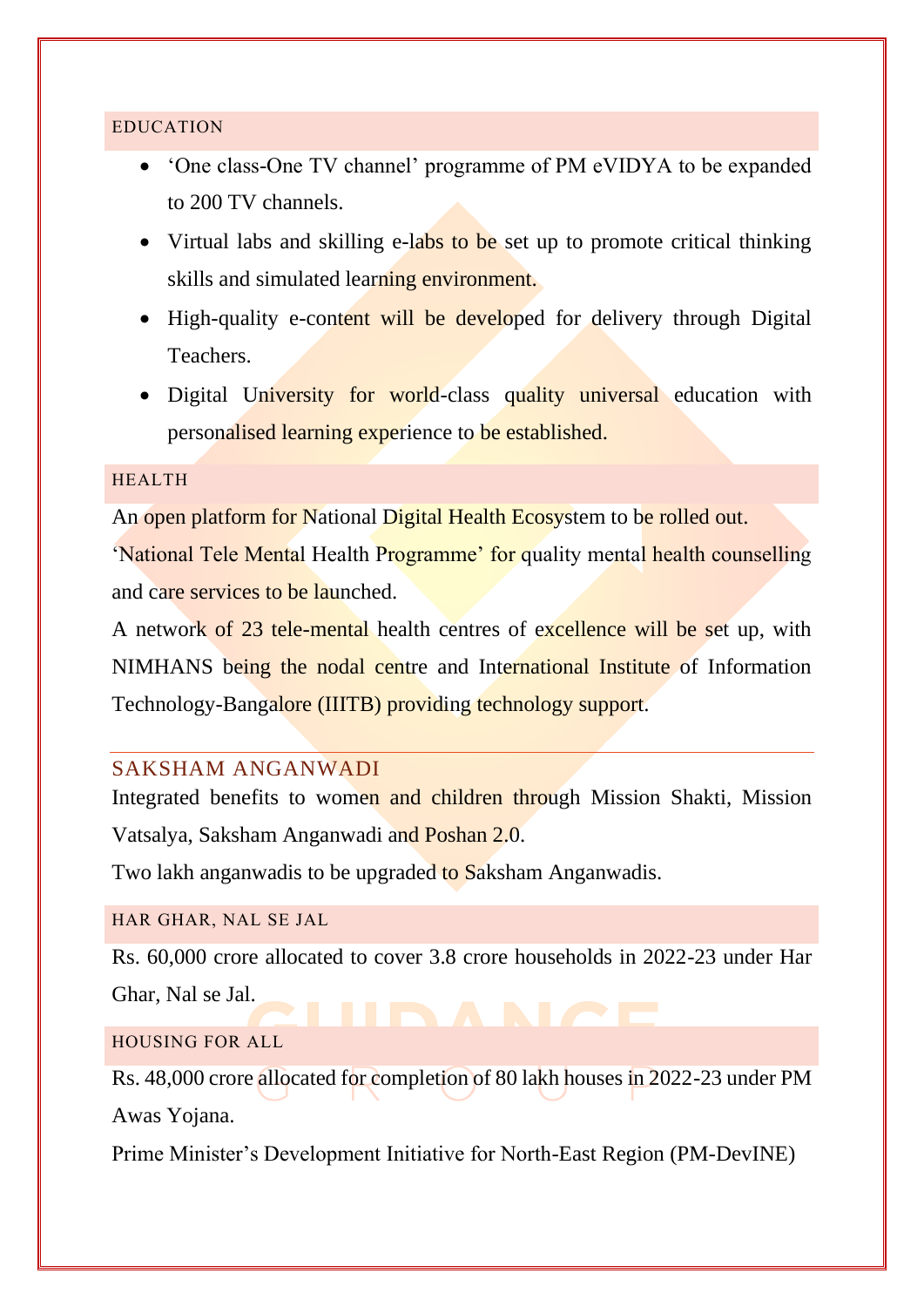New scheme PM-DevINE launched to fund infrastructure and social development projects in the North-East.

An initial allocation of Rs. 1,500 crore made to enable livelihood activities for youth and women under the scheme.

# <span id="page-36-0"></span>VIBRANT VILLAGES PROGRAMME

Vibrant Villages Programme for development of Border villages with sparse population, limited connectivity and infrastructure on the northern border.

#### <span id="page-36-1"></span>BANKING

100 per cent of 1.5 lakh post offices to come on the core banking system.

Scheduled Commercial Banks to set up 75 Digital Banking Units (DBUs) in 75 districts.

#### <span id="page-36-2"></span>E-PASSPORT

e-Passports with embedded chip and futuristic technology to be rolled out.

#### <span id="page-36-3"></span>URBAN PLANNING

Modernization of building byelaws, Town Planning Schemes (TPS), and Transit Oriented Development (TOD) will be implemented.

Battery swapping policy to be brought out for setting up charging stations at scale in urban areas.

# <span id="page-36-4"></span>LAND RECORDS MANAGEMENT

Unique Land Parcel Identification Number for IT-based management of land records.

#### <span id="page-36-5"></span>ACCELERATED CORPORATE EXIT

Centre for Processing Accelerated Corporate Exit (C-PACE) to be established for speedy winding-up of companies.

# <span id="page-36-6"></span>AVGC PROMOTION TASK FORCE

An animation, visual effects, gaming, and comic (AVGC) promotion task force to be set-up to realize the potential of this sector.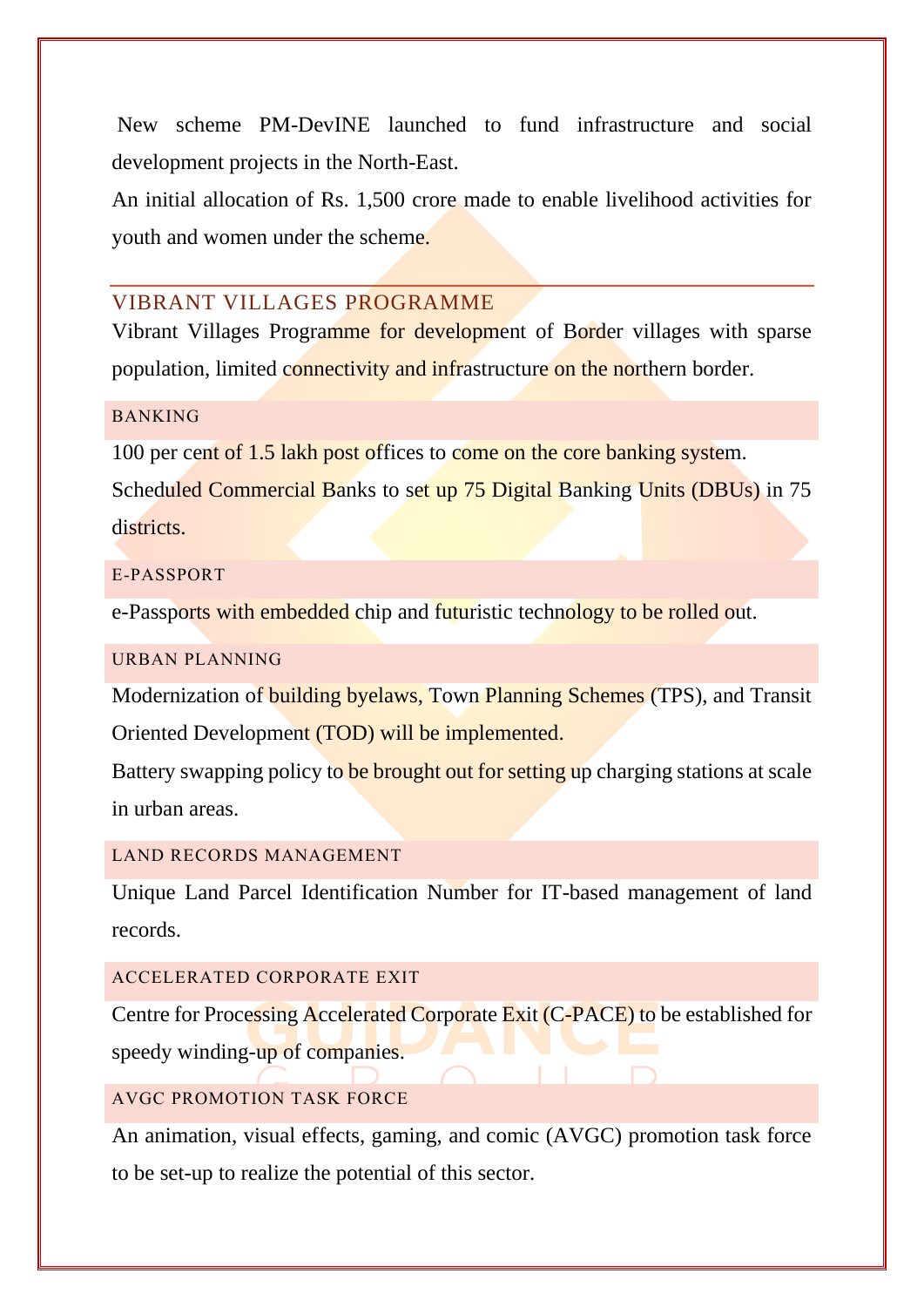#### <span id="page-37-0"></span>TELECOM SECTOR

Scheme for design-led manufacturing to be launched to build a strong ecosystem for 5G as part of the Production Linked Incentive Scheme.

#### <span id="page-37-1"></span>EXPORT PROMOTION

Special Economic Zones Act to be replaced with a new legislation to enable States to become partners in 'Development of Enterprise and Service Hubs'.

## <span id="page-37-2"></span>ATMANIRBHARTA IN DEFENCE:

68% of capital procurement budget earmarked for domestic industry in 2022-23, up from 58% in 2021-22.

- Defence R&D to be opened up for industry, startups and academia with 25% of defence R&D budget earmarked.
- Independent nodal umbrella body to be set up for meeting testing and certification requirements.

# Sunrise Opportunities

Government contribution to be provided for R&D in Sunrise Opportunities like Artificial Intelligence, Geospatial Systems and Drones, Semiconductor and its eco-system, Space Economy, Genomics and Pharmaceuticals, Green Energy, and Clean Mobility Systems.

## <span id="page-37-3"></span>ENERGY TRANSITION AND CLIMATE ACTION:

- Additional allocation of Rs. 19,500 crore for Production Linked Incentive for manufacture of high efficiency solar modules to meet the goal of 280 GW of installed solar power by 2030.
- Five to seven per cent biomass pellets to be co-fired in thermal power plants:
	- o CO2 savings of 38 MMT annually,
	- o Extra income to farmers and job opportunities to locals,
	- o Help avoid stubble burning in agriculture fields.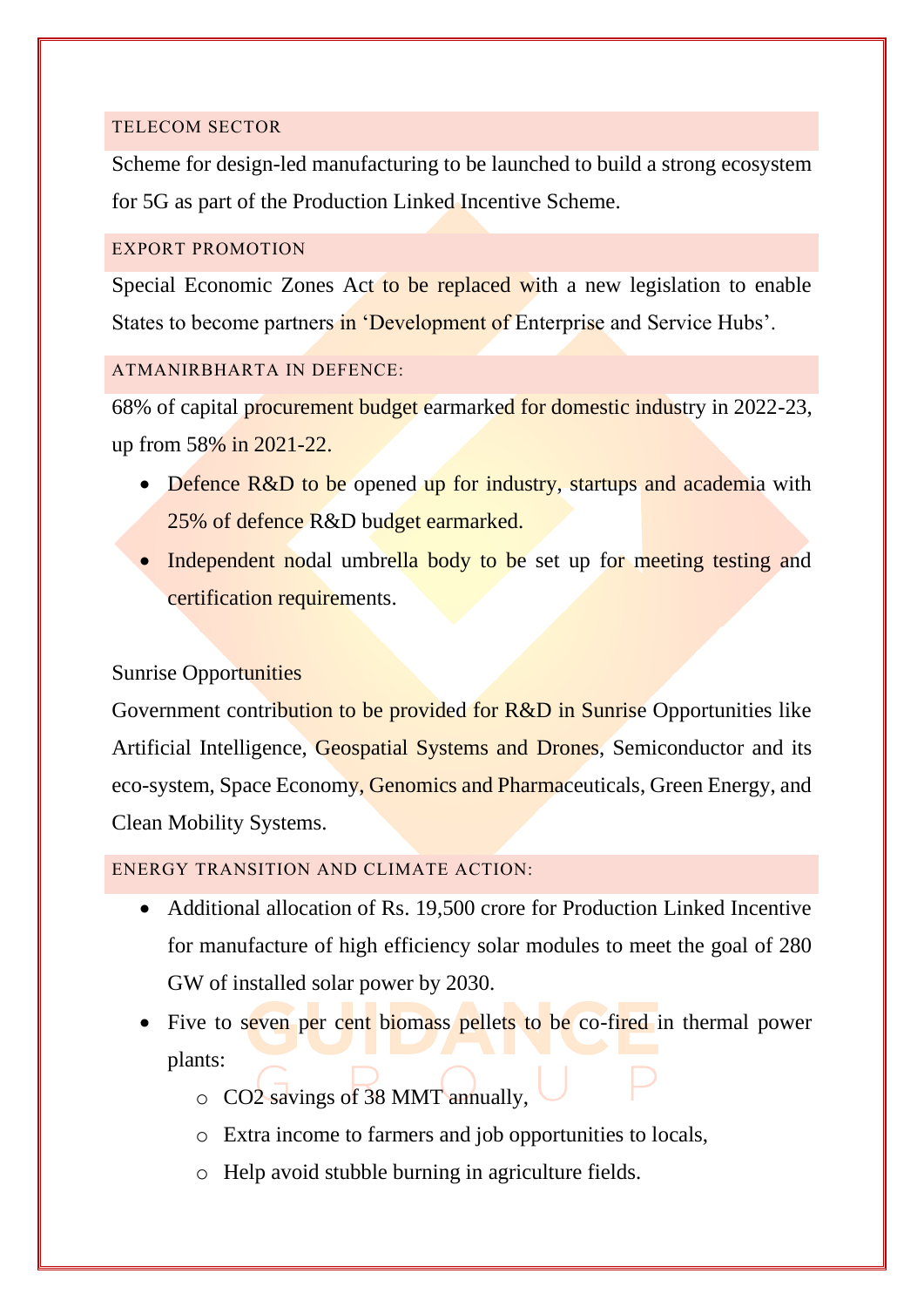- Four pilot projects to be set up for coal gasification and conversion of coal into chemicals for the industry
- Financial support to farmers belonging to Scheduled Castes and Scheduled Tribes, who want to take up agro-forestry.

#### <span id="page-38-0"></span>PUBLIC CAPITAL INVESTMENT:

Public investment to continue to pump-prime private investment and demand in 2022-23.

- Outlay for capital expenditure stepped up sharply by 35.4% to Rs. 7.50 lakh crore in 2022-23 from Rs. 5.54 lakh crore in the current year.
- Outlay in 2022-23 to be 2.9% of GDP.

'Effective Capital Expenditure' of Central Government estimated at Rs. 10.68 lakh crore in 2022-23, which is about 4.1% of GDP.

#### <span id="page-38-1"></span>GIFT-IFSC

World-class foreign universities and institutions to be allowed in the GIFT City. An International Arbitration Centre to be set up for timely settlement of disputes under international jurisprudence.

#### <span id="page-38-2"></span>MOBILISING RESOURCES

- Data Centres and Energy Storage Systems to be given infrastructure status.
- Venture Capital and Private Equity invested more than Rs. 5.5 lakh crore last year facilitating one of the largest start-up and growth ecosystem. Measures to be taken to help scale up this investment.
- Blended funds to be promoted for sunrise sectors.
- Sovereign Green Bonds to be issued for mobilizing resources for green infrastructure.

#### <span id="page-38-3"></span>DIGITAL RUPEE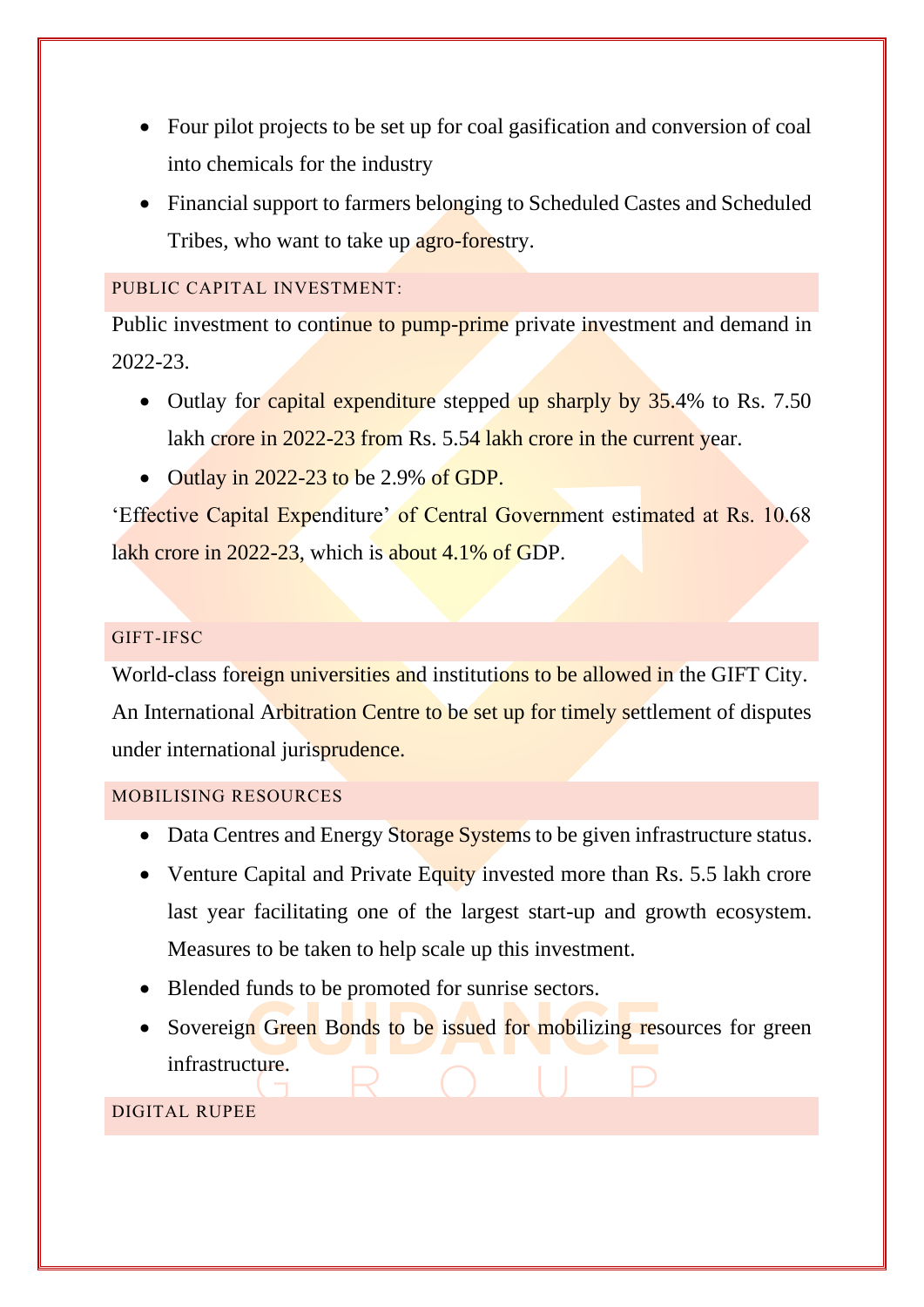- Introduction of Digital Rupee by the Reserve Bank of India starting 2022-23.
- Providing Greater Fiscal Space to States
- Enhanced outlay for 'Scheme for Financial Assistance to States for Capital Investment':
- From Rs. 10,000 crore in Budget Estimates to Rs. 15,000 crore in Revised Estimates for current year
- Allocation of Rs. 1 lakh crore in 2022-23 to assist the states in catalysing overall investments in the economy: fifty-year interest free loans, over and above normal borrowings
- In 2022-23, States will be allowed a fiscal deficit of 4% of GSDP, of which 0.5% will be tied to power sector reforms

<span id="page-39-0"></span>FISCAL MANAGEMENT

Budget Estimates 2021-22: Rs. 34.83 lakh crore

- Revised Estimates 2021-22: Rs. 37.70 lakh crore
- Total expenditure in 2022-23 estimated at Rs. 39.45 lakh crore
- Total receipts other than borrowings in 2022-23 estimated at Rs. 22.84 lakh crore
- Fiscal deficit in current year: 6.9% of GDP (against 6.8% in Budget Estimates)
- Fiscal deficit in 2022-23 estimated at 6.4% of GDP

# PART B

# <span id="page-39-1"></span>DIRECT TAXES

- To take forward the policy of stable and predictable tax regime:
	- o Vision to establish a trustworthy tax regime.
	- o To further simplify tax system and reduce litigation.
- Introducing new 'Updated return'
	- o Provision to file an Updated Return on payment of additional tax.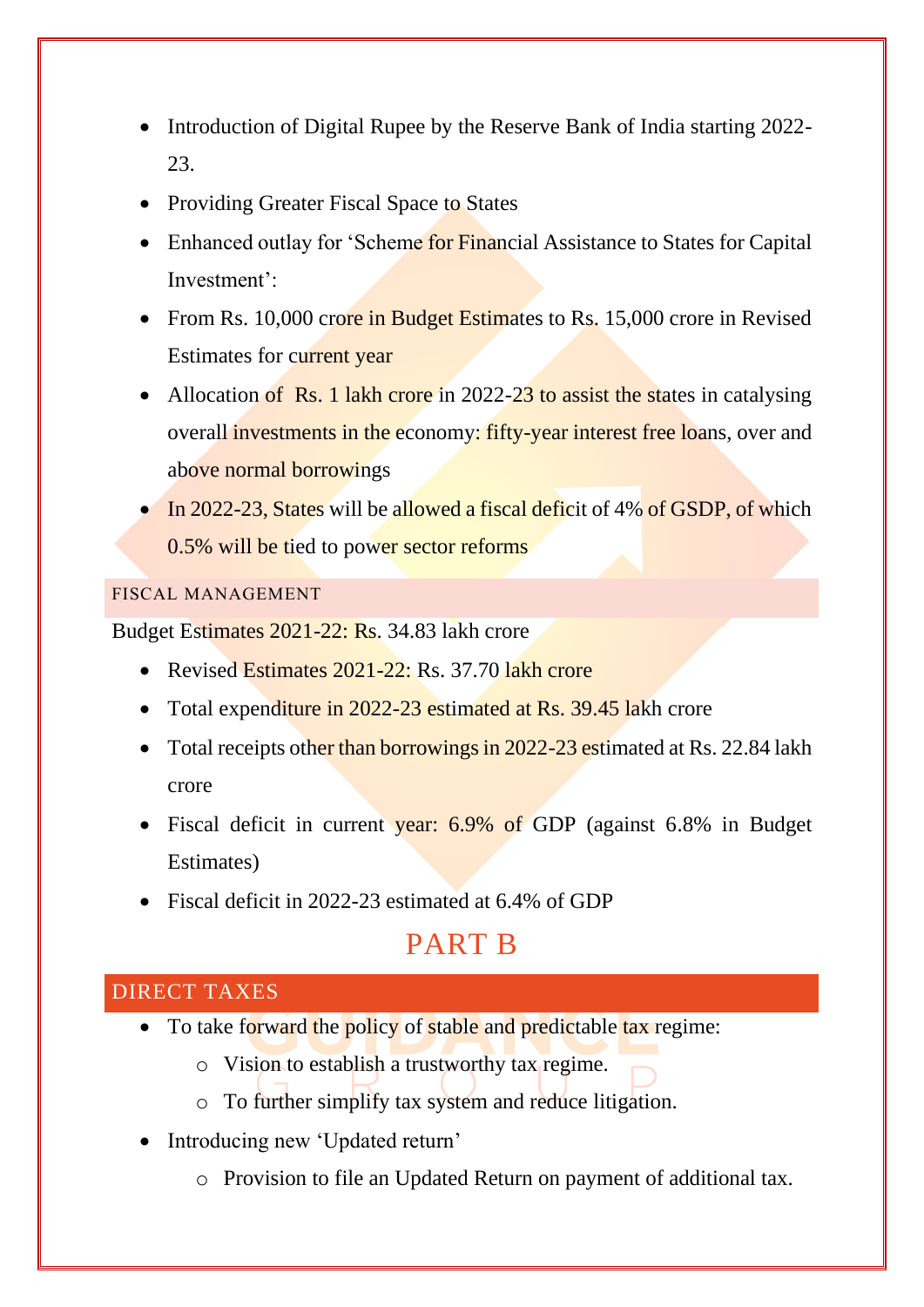- o Will enable the assessee to declare income missed out earlier.
- o Can be filed within two years from the end of the relevant assessment year.
- Cooperative societies
	- o Alternate Minimum Tax paid by cooperatives brought down from 18.5 per cent to 15 per cent.
	- o To provide a level playing field between cooperative societies and companies.
	- o Surcharge on cooperative societies reduced from 12 per cent to 7 per cent for those having total income of more than Rs 1 crore and up to Rs 10 crores.
- Tax relief to persons with disability
	- o Payment of annuity and lump sum amount from insurance scheme to be allowed to differently abled dependent during the lifetime of parents/guardians, i.e., on parents/ guardian attaining the age of 60 years.
- Parity in National Pension Scheme Contribution
	- o Tax deduction limit increased from 10 per cent to 14 per cent on employer's contribution to the NPS account of State Government employees.
	- o Brings them at par with central government employees.
	- o Would help in enhancing social security benefits.

#### <span id="page-40-0"></span>INCENTIVES FOR START-UPS

- Period of incorporation extended by one year, up to 31.03.2023 for eligible start-ups to avail tax benefit.
- Previously the period of incorporation valid up to 31.03.2022.

#### <span id="page-40-1"></span>INCENTIVES UNDER CONCESSIONAL TAX REGIME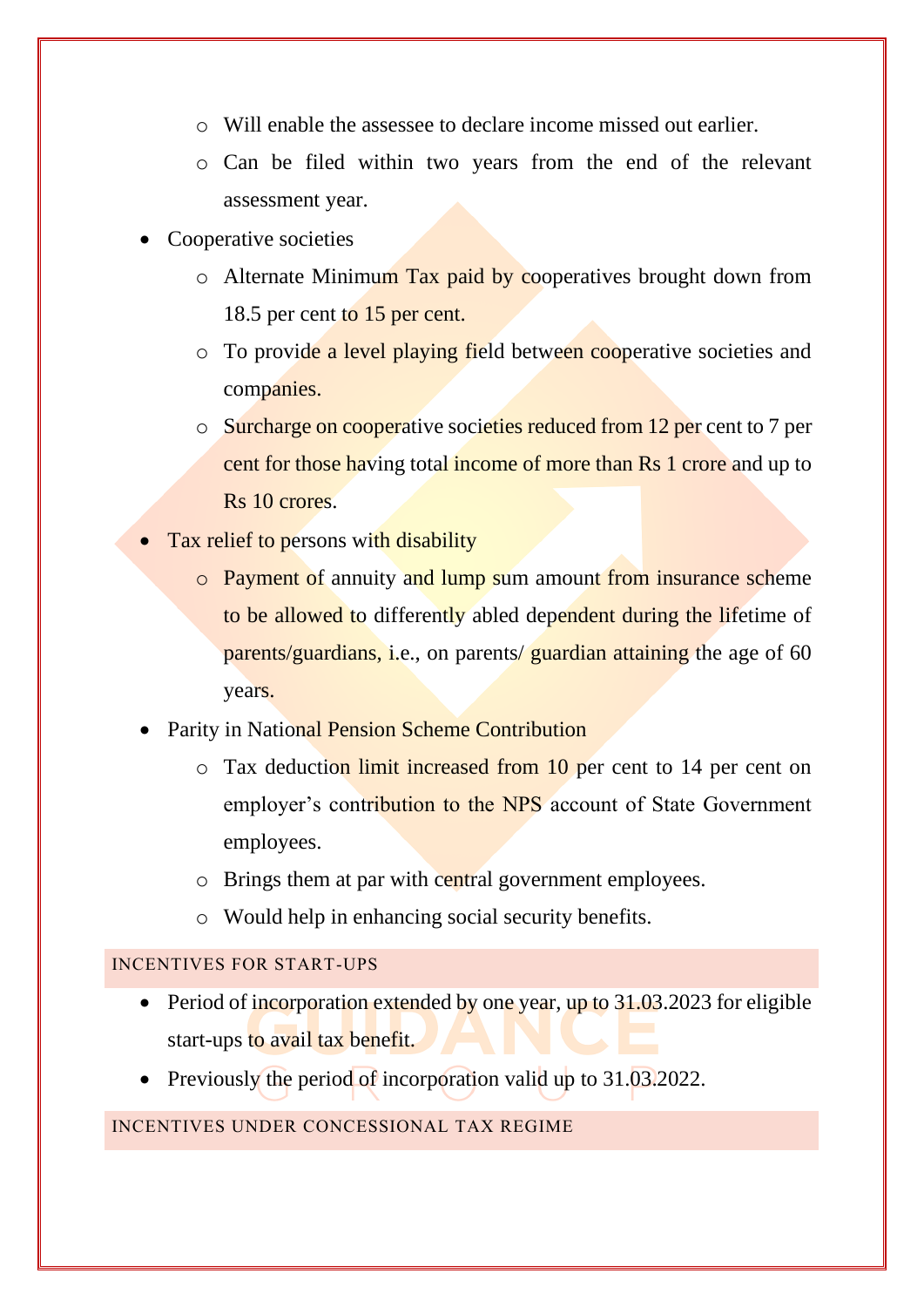Last date for commencement of manufacturing or production under section 115BAB extended by one year i.e. from 31st March, 2023 to 31st March, 2024.

## <span id="page-41-0"></span>SCHEME FOR TAXATION OF VIRTUAL DIGITAL ASSETS

- Specific tax regime for virtual digital assets introduced.
- Any income from transfer of any virtual digital asset to be taxed at the rate of 30 per cent.
- No deduction in respect of any expenditure or allowance to be allowed while computing such income except cost of acquisition.
- Loss from transfer of virtual digital asset cannot be set off against any other income.
- To capture the transaction details, TDS to be provided on payment made in relation to transfer of virtual digital asset at the rate of 1 per cent of such consideration above a monetary threshold.
- Gift of virtual digital asset also to be taxed in the hands of the recipient.

# <span id="page-41-1"></span>LITIGATION MANAGEMENT

- In cases where question of law is identical to the one pending in High Court or Supreme Court, the filing of appeal by the department shall be deferred till such question of law is decided by the court.
- To greatly help in reducing repeated litigation between taxpayers and the department.

# <span id="page-41-2"></span>TAX INCENTIVES TO IFSC

- Subject to specified conditions, the following to be exempt from tax
- Income of a non-resident from offshore derivative instruments.
- Income from over-the-counter derivatives issued by an offshore banking unit.
- Income from royalty and interest on account of lease of ship.
- Income received from portfolio management services in IFSC.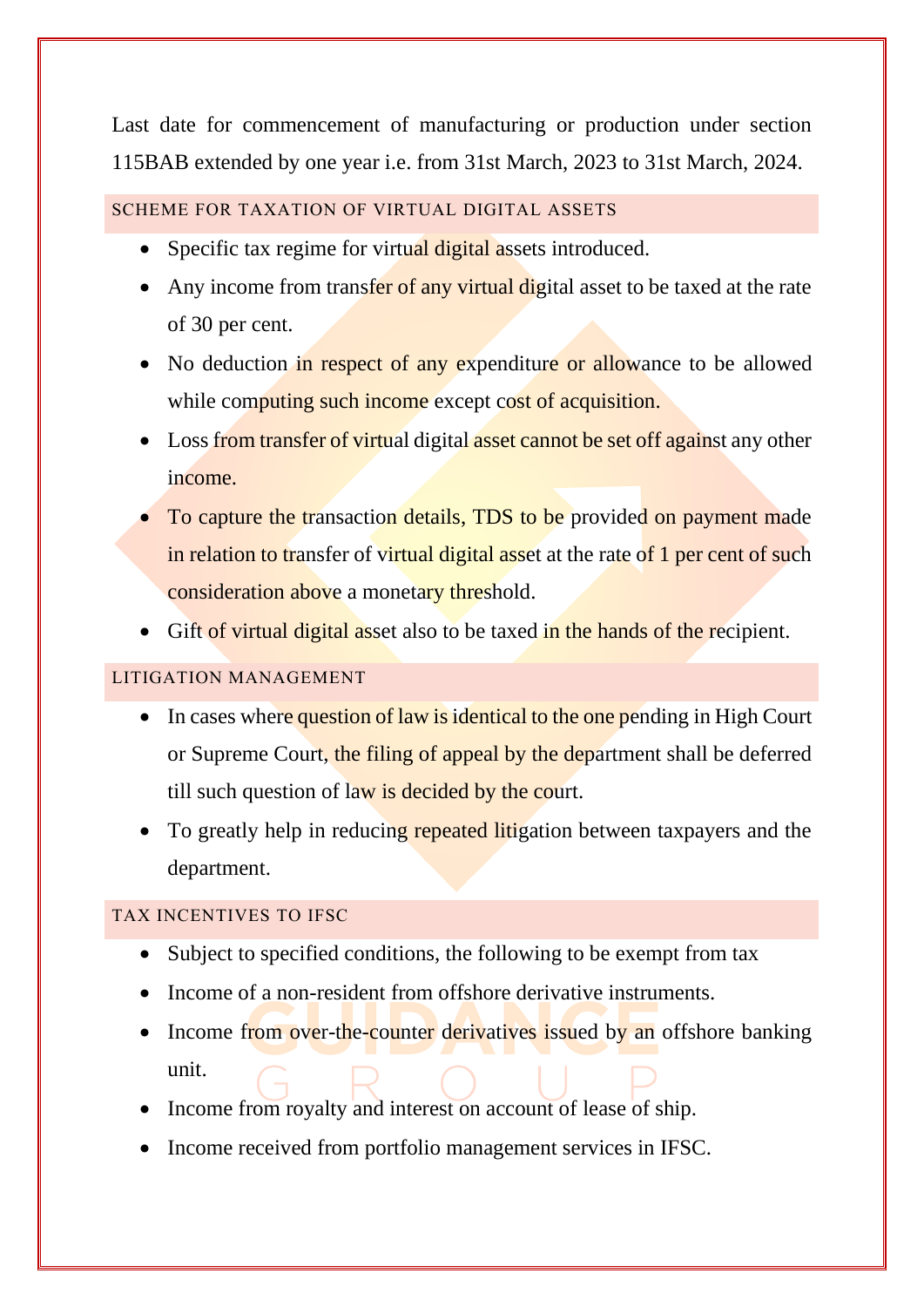#### <span id="page-42-0"></span>RATIONALIZATION OF SURCHARGE

- Surcharge on AOPs (consortium formed to execute a contract) capped at 15 per cent.
- Done to reduce the disparity in surcharge between individual companies and AOPs.
- Surcharge on long term capital gains arising on transfer of any type of assets capped at 15 per cent.
- To give a boost to the start up community.

#### <span id="page-42-1"></span>HEALTH AND EDUCATION CESS

Any surcharge or cess on income and profits not allowable as business expenditure.

<span id="page-42-2"></span>DETERRENCE AGAINST TAX-EVASION

No set off, of any loss to be allowed against undisclosed income detected during search and survey operations.

#### <span id="page-42-3"></span>RATIONALIZING TDS PROVISIONS

Benefits passed on to agents as business promotion strategy taxable in hands of agents.

Tax deduction provided to person giving benefits, if the aggregate value of such benefits exceeds Rs 20,000 during the financial year.

# <span id="page-42-4"></span>INDIRECT TAXES

<span id="page-42-5"></span>REMARKABLE PROGRESS IN GST

GST revenues are buoyant despite the pandemic – Taxpayers deserve applause for this growth.

<span id="page-42-6"></span>SPECIAL ECONOMIC ZONES

Customs Administration of SEZs to be fully IT driven and function on the

Customs National Portal – shall be implemented by 30th September 2022.

<span id="page-42-7"></span>CUSTOMS REFORMS AND DUTY RATE CHANGES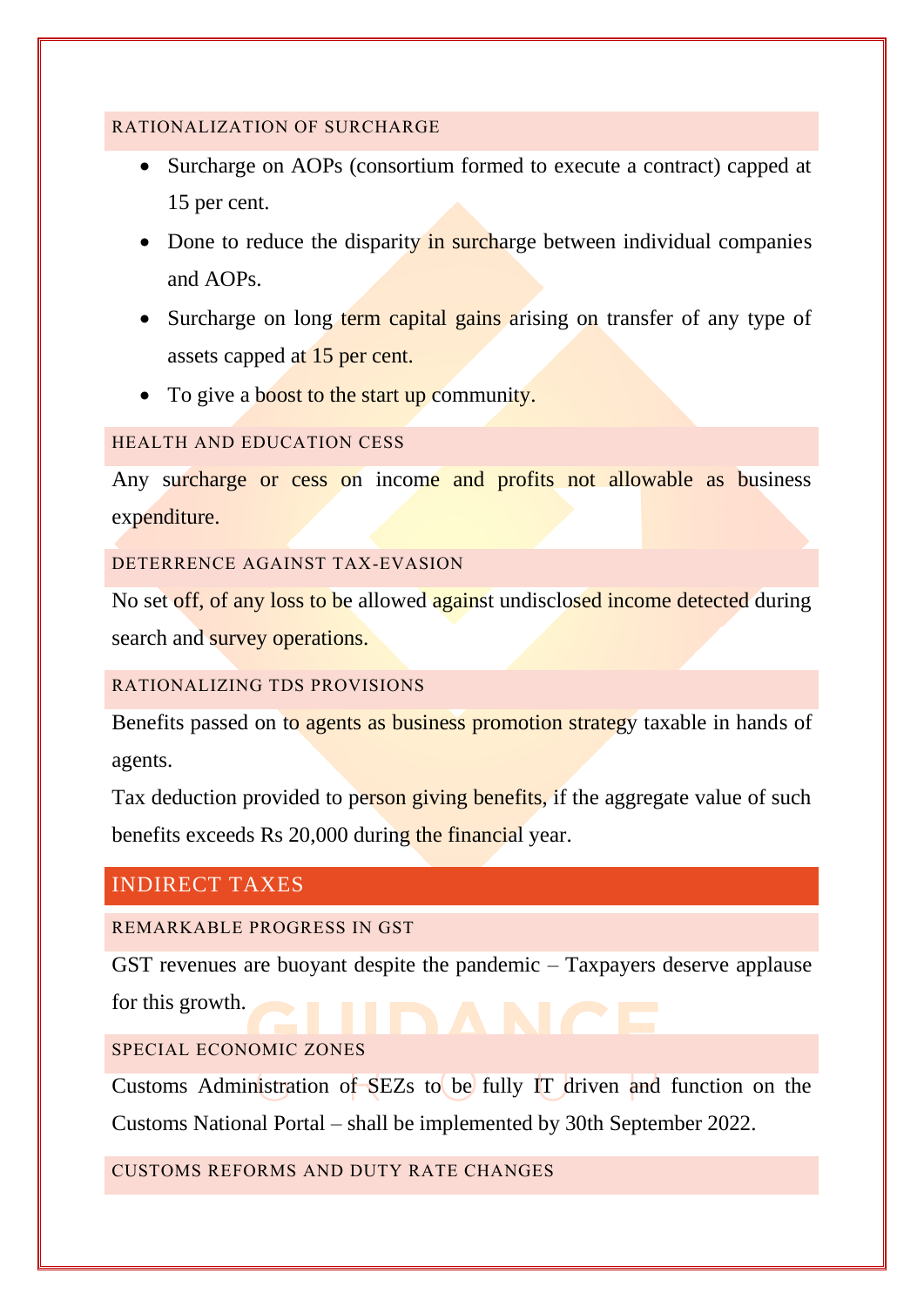Faceless Customs has been fully established. During Covid-19 pandemic, Customs formations have done exceptional frontline work against all odds displaying agility and purpose.

#### <span id="page-43-0"></span>PROJECT IMPORTS AND CAPITAL GOODS

Gradually phasing out of the **concessional rates** in capital goods and project imports; and applying a moderate tariff of  $7.5$  percent – conducive to the growth of domestic sector and 'Make in India'.

Certain exemptions for advanced machineries that are not manufactured within the country shall continue.

A few exemptions introduced on inputs, like specialised castings, ball screw and linear motion guide - to encourage domestic manufacturing of capital goods.

<span id="page-43-1"></span>REVIEW OF CUSTOMS EXEMPTIONS AND TARIFF SIMPLIFICATION

More than 350 exemption entries proposed to be gradually phased out, like exemption on certain agricultural produce, chemicals, fabrics, medical devices, & drugs and medicines for which sufficient domestic capacity exists.

Simplifying the Customs rate and tariff structure particularly for sectors like chemicals, textiles and metals and minimise disputes; Removal of exemption on items which are or can be manufactured in India and providing concessional duties on raw material that go into manufacturing of intermediate products – in line with the objective of 'Make in India' and 'Atmanirbhar Bharat'.

# <span id="page-43-2"></span>SECTOR SPECIFIC PROPOSALS

#### <span id="page-43-3"></span>**ELECTRONICS**

- Customs duty rates to be calibrated to provide a graded rate structure to facilitate domestic manufacturing of wearable devices, hearable devices and electronic smart meters.
- Duty concessions to parts of transformer of mobile phone chargers and camera lens of mobile camera module and certain other items – To enable domestic manufacturing of high growth electronic items.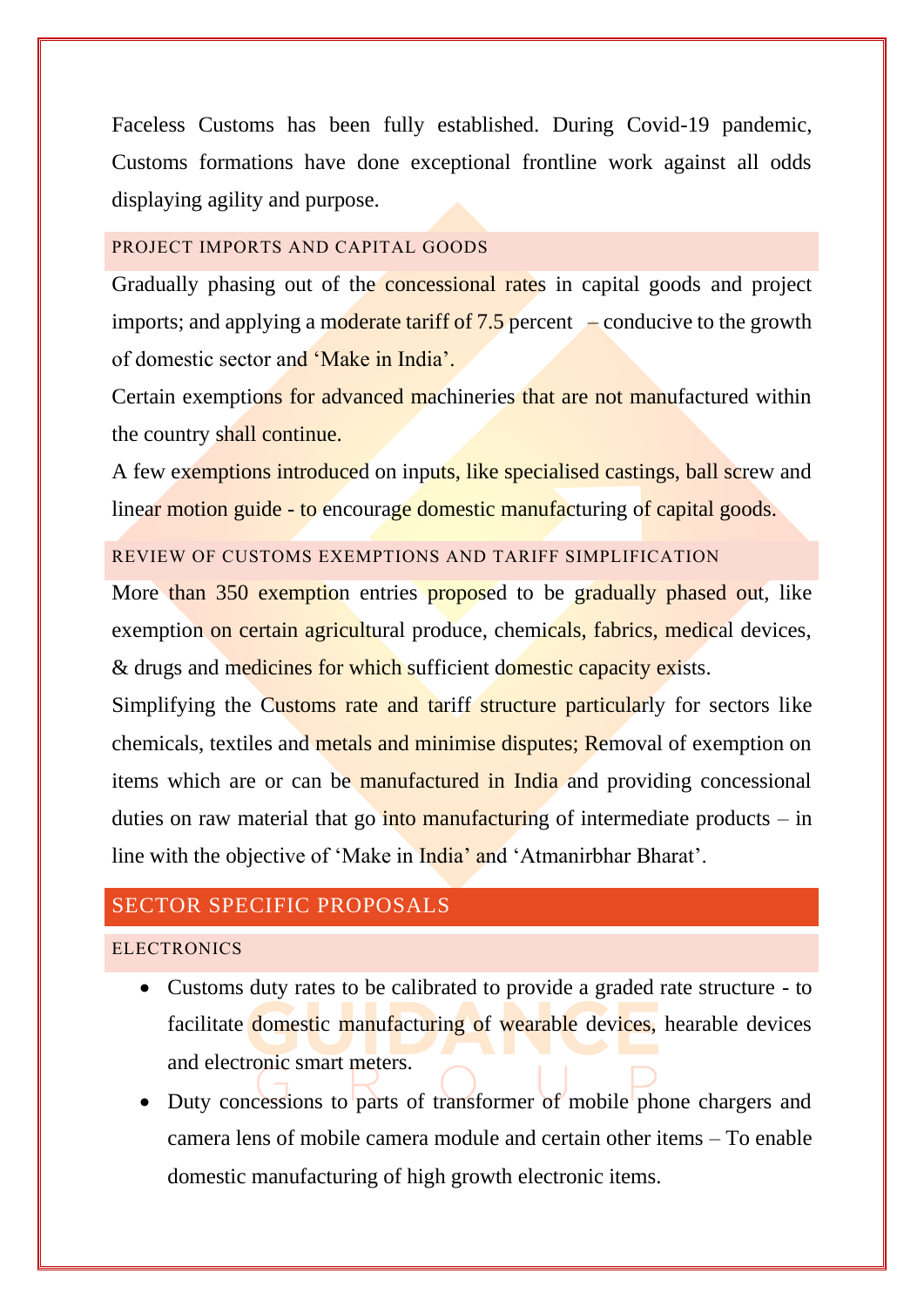#### <span id="page-44-0"></span>GEMS AND JEWELLERY

- Customs duty on cut and polished diamonds and gemstones being reduced to 5 per cent; Nil customs duty to simply sawn diamond - To give a boost to the Gems and Jewellery sector.
- A simplified regulatory framework to be implemented by June this year -To facilitate export of jewellery through e-commerce.
- Customs duty of at least Rs 400 per Kg to be paid on imitation jewellery import - To disincentivise import of undervalued imitation jewellery.

## <span id="page-44-1"></span>CHEMICALS

Customs duty on certain critical chemicals namely methanol, acetic acid and heavy feed stocks for petroleum refining being reduced; Duty is being raised on sodium cyanide for which adequate domestic capacity exists – This will help in enhancing domestic value addition.

#### <span id="page-44-2"></span>**MSME**

- Customs duty on umbrellas being raised to 20 per cent. Exemption to parts of umbrellas being withdrawn.
- Exemption being rationalised on implements and tools for agri-sector which are manufactured in India
- Customs duty exemption given to steel scrap last year extended for another year to provide relief to MSME secondary steel producers
- Certain Anti- dumping and CVD on stainless steel and coated steel flat products, bars of alloy steel and high-speed steel are being revoked – to tackle prevailing high prices of metal in larger public interest.

#### <span id="page-44-3"></span>EXPORTS

To incentivise exports, exemptions being provided on items such as embellishment, trimming, fasteners, buttons, zipper, lining material, specified leather, furniture fittings and packaging boxes.